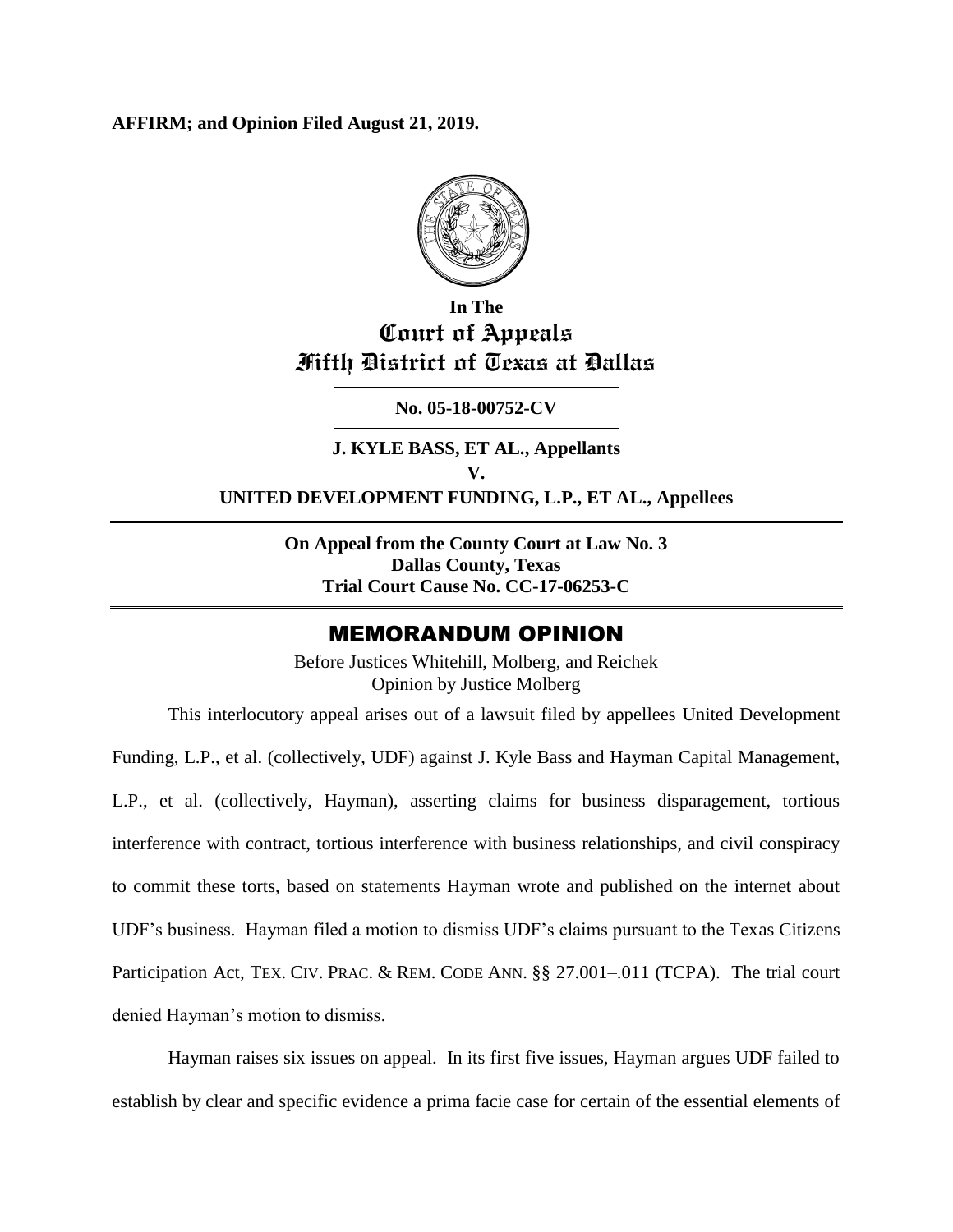its claims. In its sixth issue, Hayman contends the trial court erred by striking evidence attached to Hayman's post-hearing brief. For the reasons that follow, we conclude UDF carried its burden under the TCPA to establish a prima facie case for the challenged essential elements of its claims preserved for our review.<sup>1</sup> We further conclude the trial court did not err by striking evidence attached to Hayman's post-hearing brief. Accordingly, we affirm the trial court's order.

#### **BACKGROUND**

#### **Procedural Background**

UDF filed suit against Hayman on November 28, 2017, asserting claims for business disparagement, tortious interference with contract, tortious interference with business relationships, civil conspiracy to disparage UDF's business, civil conspiracy to tortiously interfere with UDF's contracts, and civil conspiracy to tortiously interfere with UDF's prospective contracts and business relationships. UDF requested actual and exemplary damages, as well as an award of its attorney's fees.

On January 26, 2018, Hayman filed a motion to dismiss UDF's lawsuit under the TCPA. As relevant to the issues before us, Hayman argued that UDF did not meet its burden under section 27.005(c) of the TCPA to establish by clear and specific evidence a prima facie case for the actual malice element of its claims. *See* TEX. CIV. PRAC. & REM. CODE ANN. § 27.005(c). In its reply brief on its motion to dismiss, Hayman additionally argued that UDF did not establish a prima facie case that Hayman's statements were false or that Hayman's statements caused UDF's damages.

<sup>&</sup>lt;sup>1</sup> For the first time on appeal, Hayman argues: the only contracts identified by UDF are "those between UDF and certain of UDF's lenders"; UDF "point[ed] to no evidence" that Hayman's actions caused their lender to breach a contract—rather, UDF only identified modifications of loan agreements between UDF and its lenders; and evidence that certain lenders did not extend new loans to UDF after their existing credit lines expired "is not evidence of interference with any *existing* contracts." In its motion to dismiss, Hayman challenged only the essential elements of actual malice, causation, and damages; therefore, Hayman's complaints on appeal are so limited.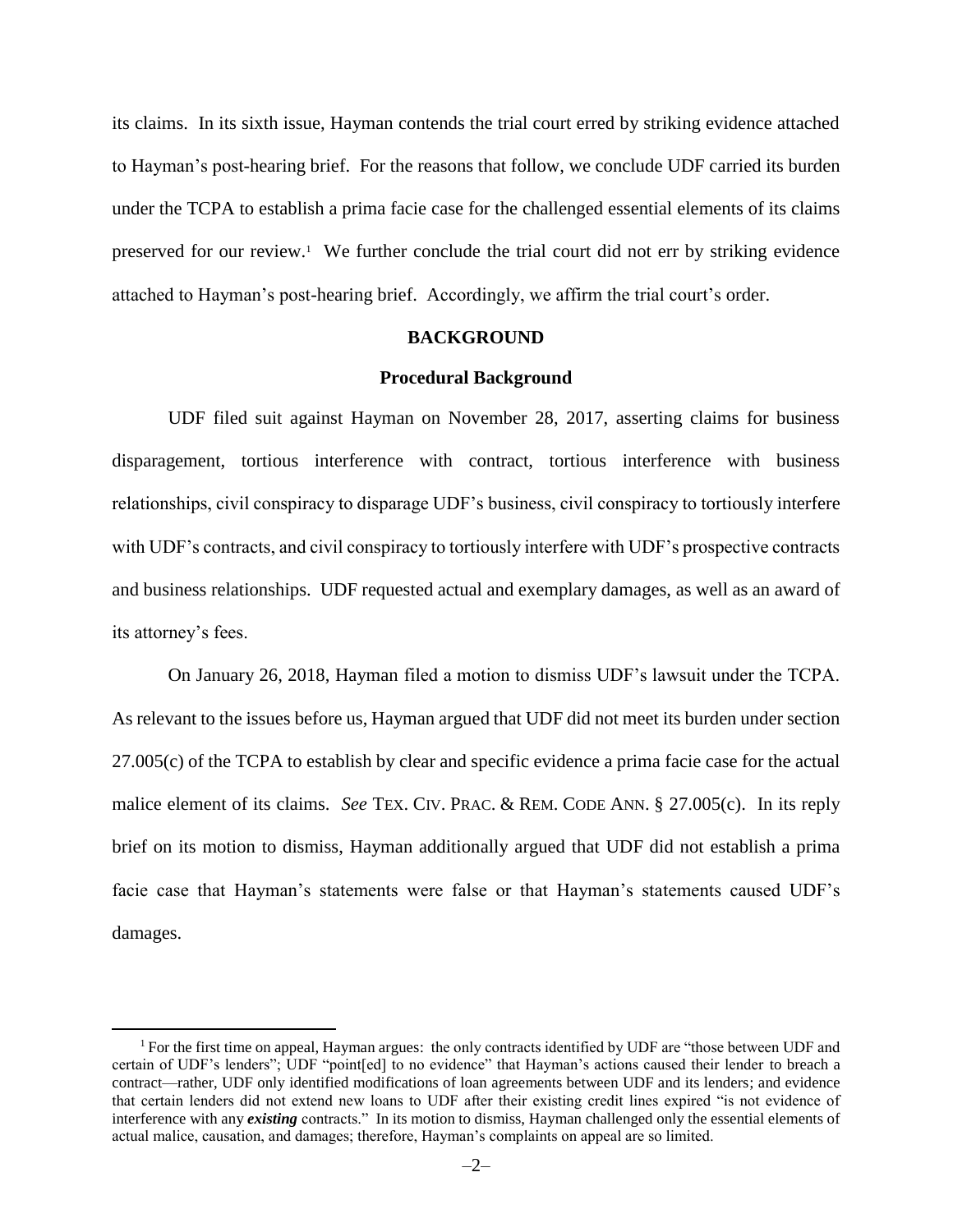In its brief in opposition to Hayman's motion to dismiss, UDF asserted that its petition as well as numerous affidavits—from its business counterparts, employees, investors, and a forensic accounting expert specializing in "areas that are the subject of [Hayman's] false statements" provided detailed allegations and evidence far exceeding the minimum quantum of evidence necessary to state a prima facie case under the TCPA.

Following a May 21, 2018 hearing on Hayman's motion, Hayman filed an amended posthearing brief on May 30, 2018, attaching additional evidence, including a supplemental affidavit of Bass. UDF moved to strike Hayman's amended post-hearing brief and Bass' supplemental affidavit on the grounds (1) they were filed outside of the deadlines and briefing schedule provided in the parties' Rule 11 agreement; (2) they were not served and filed at least three days prior to the scheduled hearing as required by Dallas Local Rule 2.09; (3) Bass' supplemental affidavit constituted new evidence filed after the hearing on Hayman's motion to dismiss; and (4) Hayman's submission of new evidence and arguments after the hearing was prejudicial to UDF.

On June 11, 2018, the trial court signed an order denying Hayman's motion to dismiss. In its order, the trial court concluded Hayman's amended post-hearing brief and the "evidence in the [brief]" were improperly submitted by Hayman "without authorization after the hearing." Accordingly, the trial court granted UDF's motion to strike the evidence in Hayman's amended post-hearing brief, but the trial court did not strike the amended post-hearing brief itself from the record.

#### **UDF's Prima Facie Evidence**

This is not a case in which the plaintiff merely provided the "minimum quantum of evidence" necessary to satisfy its burden to state a prima facie case for its claims. *See In re Lipsky*, 460 S.W.3d 579, 590 (Tex. 2015). Rather, the prodigious quantity of details and specific fact allegations in UDF's pleadings and affidavits that support a rational inference establishing the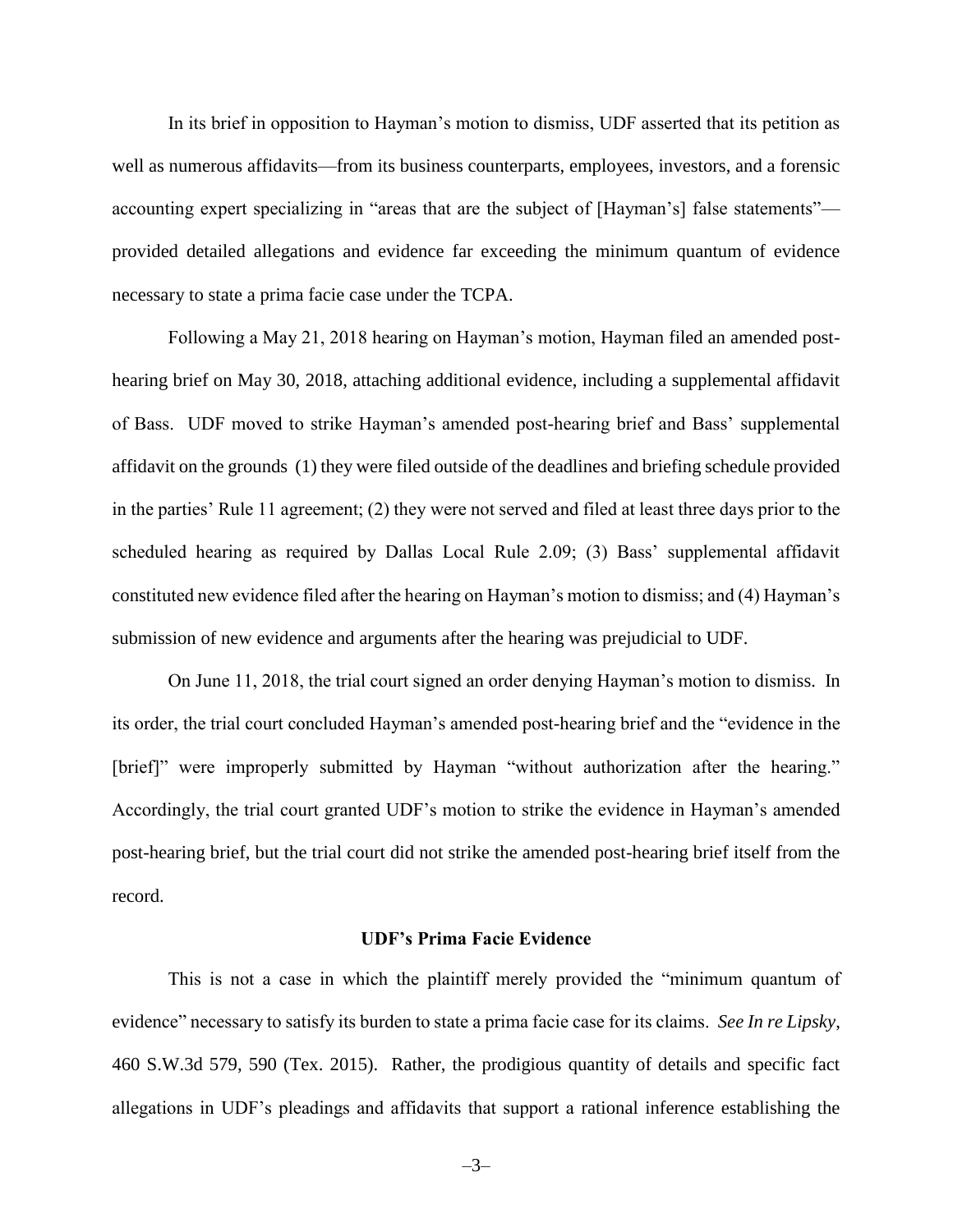challenged elements is much like a restaurant menu with too many offerings—the difficulty lies in choosing which examples, and what level of detail, to include in our opinion. In concluding UDF satisfied its burden under the TCPA, we reviewed over 2,000 pages of pleadings, affidavits, and evidence, such as copies of Hayman's internet posts and statements, news and social media articles, correspondence, contracts and agreements, contract modification agreements, and SEC filings. As we must, we considered these pleadings, affidavits, and evidence in a light most favorable to UDF, the nonmovant. *Dyer v. Medoc Health Servs., LLC*, 573 S.W.3d 418, 424 (Tex. App.—Dallas 2019, pet. denied).

UDF's sixty-one page petition, and affidavits attached to its response to Hayman's motion to dismiss, quote extensively from Hayman's internet posts and they provide numerous detailed descriptions of Hayman's alleged false statements, including dates, titles, and headlines of the posts, and the manner in which Hayman circulated its statements on the internet and among various specifically identified news and social media outlets, further publicly proliferating Hayman's indictments of UDF's business. UDF's pleadings and affidavits explain how and why Hayman's statements were false; illustrate and describe how and why Hayman made the false statements knowingly or recklessly; and chronicle the economic and business damages and losses UDF sustained as a direct result of Hayman's false statements. Evidentiary documentation supporting UDF's fact allegations and affidavit testimony was attached to UDF's response to Hayman's motion to dismiss, and included, among other things, copies of: Hayman's posts and statements subject of this lawsuit; social media posts by other organizations, as well as news articles reporting on Hayman's statements; UDF's SEC filings; invoices; billing statements; contracts and agreements between UDF and various of its business partners and associates, customers, and lenders; modifications to and terminations of such contracts and agreements resulting from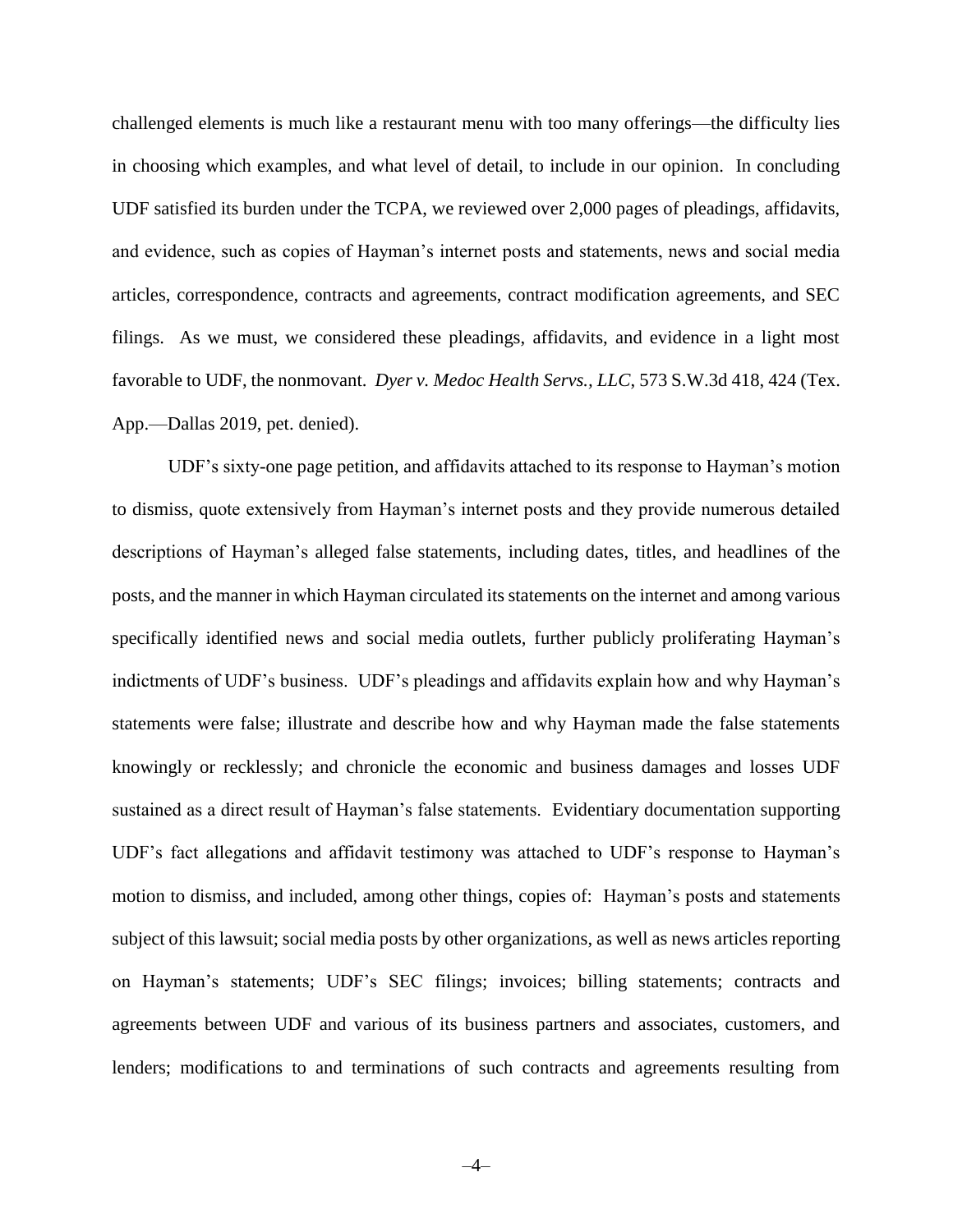Hayman's allegedly false and misleading statements; and correspondence reflecting the same. In this opinion, we describe only some of those supernumerary fact allegations and evidence.

#### **The Allegations Underlying UDF's Claims**

We draw the following facts from the pleadings and from evidence adduced in connection with Hayman's motion to dismiss and UDF's response thereto. *See Deuell v. Tex. Right to Life Comm., Inc.*, 508 S.W.3d 679, 685 (Tex. App.—Houston [1st Dist.] 2016, pet. denied). For purposes of this appeal, we accept UDF's pleading allegations and evidence as true.

This lawsuit derives from a series of internet posts written and published by Hayman, a hedge fund registered with the United States Securities and Exchange Commission (SEC), about the viability and legitimacy of the business of UDF, a residential real estate lender. Hayman purchases and sells securities and other financial instruments for institutional investors and high net worth individuals. Bass is Hayman's founder and chief investment officer. Bass and Hayman utilize short selling as an investment strategy.<sup>2</sup> The gravamen of UDF's claims is that Hayman published and disseminated defamatory, false, and misleading statements about UDF's business in order to drive down UDF's stock price and profit from several large short positions it had taken in UDF stock.

UDF is a family of funds that lends money to residential real estate developers and homebuilders in Texas and other states. Several UDF entities are or were registered with the SEC or were listed on the NASDAQ stock exchange. According to UDF's petition:

> The UDF family was founded in 2003 to provide investors an opportunity to diversify their portfolios with unique and sound investments in affordable residential real estate. The UDF Family enjoyed steady growth and provided

<sup>2</sup> Short selling is a highly speculative investment strategy which allows investors to profit from a decrease in the value of a stock or security. In a short sale, an investor "borrows" shares of a stock that the investor believes will decrease in value by a set future date. The investor sells the borrowed shares to buyers willing to pay the market price and retains the cash proceeds from the sale, hoping that the stock price will decline and provide an opportunity for the investor to purchase the stock at a lower price than the original sales price. The difference between the higher original sales price and the subsequent lower purchase price is profit to the short-seller.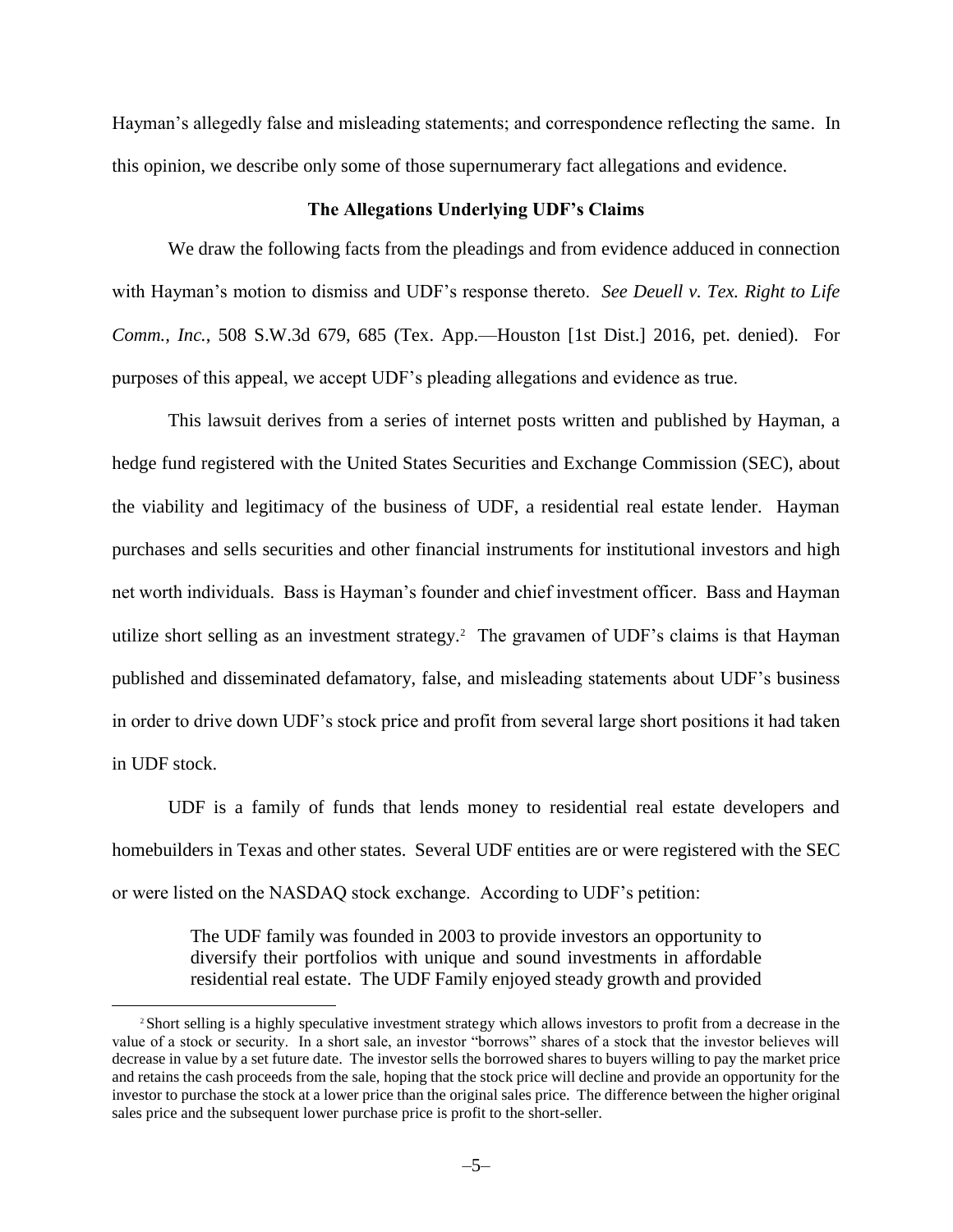consistent returns to investors for over a decade while financing hundreds of millions of dollars in successful housing, construction and development projects for leading developers in the State of Texas and elsewhere.

UDF alleges, "Bass made a name for himself as an investor in 2008 when the large short positions he had taken against the housing market proved to be hugely profitable for his investors." In subsequent years, however, Bass' investments incurred losses. According to UDF, "[b]y 2015, a steady stream of investors were withdrawing money from Bass' funds due to poor returns." To stem the exodus of Hayman investors, UDF claims Hayman took "voluminous" short positions in UDF stock, and then engaged in a campaign to spread false and damaging information about UDF to the public marketplace, to UDF's business associates, and to governmental authorities with the objective of driving down the price of UDF stock:

> [Hayman and Bass] chose to engage in what is known as a "short-and-distort" scheme. In this illegal scheme, the short seller spreads false and damaging information about the target company it is betting against in order to harm the business and its stock price. [Hayman and Bass] chose UDF as their target for their scheme.

> [In] 2015, [Hayman and Bass] opened an enormous short position in UDF. [Hayman and Bass] then attacked UDF in a series of false internet posts that were made anonymously . . . . The heart of [their] attack was that UDF was not a legitimate real estate lending and development business, but rather a billion-dollar house of cards that had been built up through a massive Ponzi scheme. [They] purported to have done extensive research to back their false claims that UDF had no genuine financial ability to carry on its business and that it was just a matter of time before creditors and investors were stuck with the fallout of UDF's insolvency.

UDF alleges that Hayman and Bass posted this false information on the internet, disseminated the false information to the media, and provided the false information "directly to UDF's business partners—lenders, borrowers, accountants, title companies, etc.—that [they] knew were necessary to UDF's continued success." UDF contends that as a result of Hayman's false statements:

UDF sustained hundreds of millions of dollars in damages;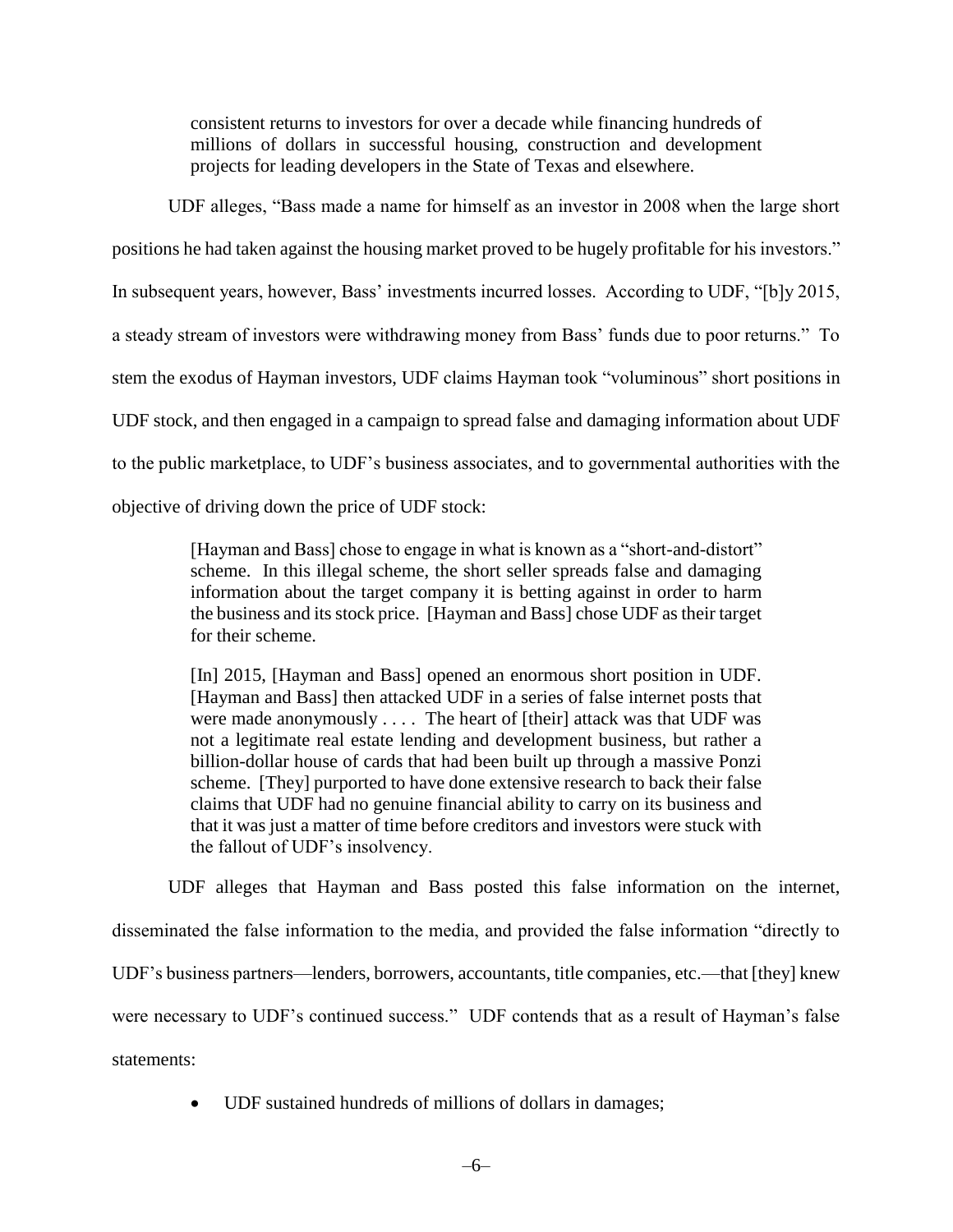UDF suffered a sudden and severe loss of access to credit and capital markets necessary for operation of its business;

- UDF was forced to pay off loans and liquidate assets;
- UDF lost builder and developer customers and future investors; and
- agreements and plans for real estate development projects between UDF and its customers and business associates fell through.

When UDF's stock price dropped as a result of Hayman's false statements,<sup>3</sup> Hayman and Bass sold their short positions in UDF stock at a profit of \$60 million or more.

#### **Hayman's Short Positions in UDF**

Hayman contends that Parker Lewis, a Hayman analyst, began conducting research into real estate investment trusts (REITs)<sup>4</sup> in 2014, to identify potential investment opportunities. Lewis' research led him to probe the business and financial circumstances of various UDF entities. According to Hayman, Lewis uncovered "a number of what appeared to be financial irregularities" and "certain facts or patterns that raised reasonable questions regarding general solvency concerns (and specifically concerning the ability to timely pay debts) regarding certain significant groups of related borrowers of certain UDF Entities [or] certain UDF Entities themselves."

In 2015, Hayman opened an "enormous" short position against UDF. Outstanding short positions against UDF IV—an entity in the UDF family of funds—generally averaged around 80,000 shares. Prior to launching its public campaign attacking UDF's business on December 10,

<sup>&</sup>lt;sup>3</sup> A December 2018 Dallas Morning News article corroborated UDF's allegations, reporting, "Over the last 13 years, United Development has raised more than \$1 billion from almost 27,000 investors. Despite those big numbers, the company pretty much flew below the radar until earlier this month. That's when a campaign of anonymous Internet posts and unsigned letters to the media began accusing United Development of improper dealing and defrauding investors–something the company denies. . . . The Internet chatter has been enough to plunge the stock price on one of United Development's publicly traded real estate investment trusts–UDF IV–by about 50 percent. . . . United Development claims that slamming its stock price was the intention of its accusers. The value of the company's securities suffered more than a \$350 million decline in value."

<sup>&</sup>lt;sup>4</sup> A real estate investment trust finances or owns and operates income-producing real estate. REITs allow investors to earn a portion of the income produced by income-producing real estate. Many REITs are registered with the SEC and traded on a public stock exchange.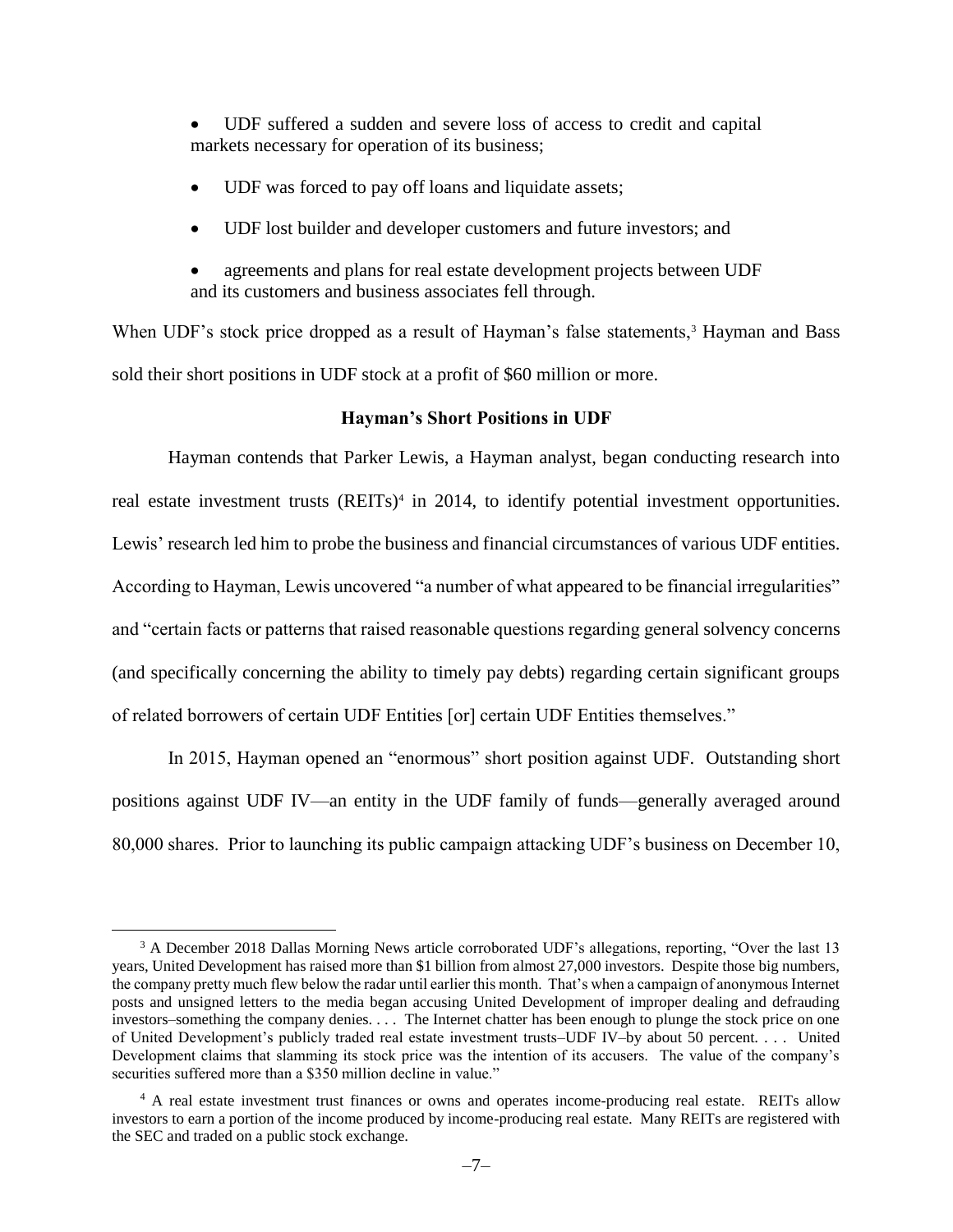2015, however, Hayman took an astonishing short position in excess of 4,000,000 shares against UDF IV.

#### **Hayman's Anonymous Internet Posts**

On December 9, 2015, Hayman—using the pseudonym "Ernest Poole"—created an anonymous blogger profile, "Investors for Truth" (IFT), on the investment website www.hvst.com. On IFT's web page the following day (after assuming a large short position against UDF IV), Hayman anonymously published the first of a number of posts falsely declaring or creating a false impression that UDF was an illegitimate, "Ponzi-like real estate scheme" on the verge of collapse, and that "investors [would be] left holding the bag." Titled, "A Texas-Sized Scheme Exposing the Darkest Corner of the REIT Business, United Development Funding (UDF)," Hayman's post began, "Only when the tide goes out do you discover who's been swimming naked." According to UDF, the article falsely asserted, among other things, that:

- UDF had characteristics emblematic of a "Ponzi scheme."
- New investor capital was being used to provide returns to old UDF investors.

 UDF's so-called "developments loans" were collateralized by real estate with no actual development "as much as" ten years after the loans were issued.

 There were "sinister" explanations for UDF's business practices: "Where did all the money go if not to developments?"

 UDF was generating non-legitimate, fictitious, purported returns to "maintain the scheme."

• The "cracks in UDF's façade [were] starting to appear."

 UDF was "underwater" because there was no development for numerous UDF loans.

 UDF's investors, including "retail investors and retirees," were "gullible" "victims" of "one of the most egregious cases" of a business model in which "poor investments are masked by additional capital raises."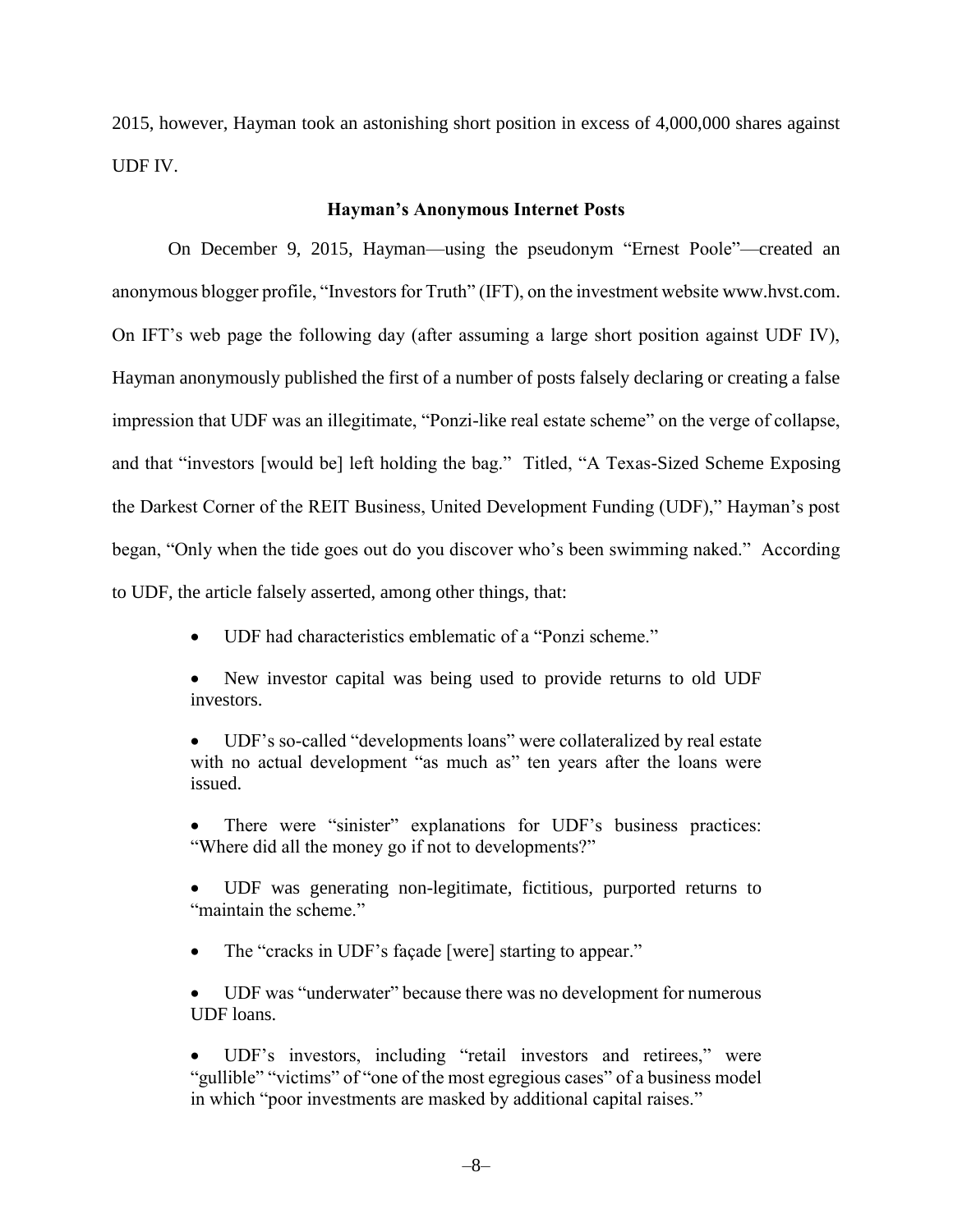Hayman's December 10 post included an anonymous letter it sent to Whitley Penn, UDF's former auditor, on December 4, 2015 (the Penn letter). The Penn letter "essentially falsely accuse[d] Whitley Penn of being a conspirator with UDF and disseminating false information to investors and the public." The letter included a laundry list of "**Red Flags**" that implied Whitley Penn either was intentionally deceived by UDF and failed to catch the accounting irregularities, or Whitley Penn was actively conspiring with UDF to deceive investors.<sup>5</sup>

Additional anonymous internet posts published by Hayman on December 11 and December 15, 2015 were titled:

# "**United Development Funding (UDF) One Example of Many: How The Scheme Works, from One UDF Fund to the Next**," and

# "**Reaching Across the Aisle of Your Private Jet Does Not Equal an Arms' Length Transaction United Development Funding (UDF)**."

Claiming that "UDF's management began deceiving its fund investors essentially from the beginning," Hayman's December 11 and 15 posts echoed the narrative that UDF was running a Ponzi scheme, UDF loan proceeds were being misappropriated, and UDF was issuing loans for real estate development projects that never occurred.

A considerable portion of Hayman's posts targeted Centurion—Hayman's largest group of borrower entities—charging that Centurion was not creditworthy, Centurion and UDF had an illicit relationship, and Centurion was not engaged in bona fide real estate development. According to UDF, Hayman prevaricated that Centurion was part of UDF's scheme to misappropriate money from shareholders by issuing loans for sham real estate development projects that never materialized. Declaring that these loans were "collateralized by land that has never been developed (for years, not quarters)," Hayman predicated that Centurion did not have the ability to pay its

<sup>5</sup> Unless otherwise indicated, italicized, bolded, and underlined text in this opinion is in the original.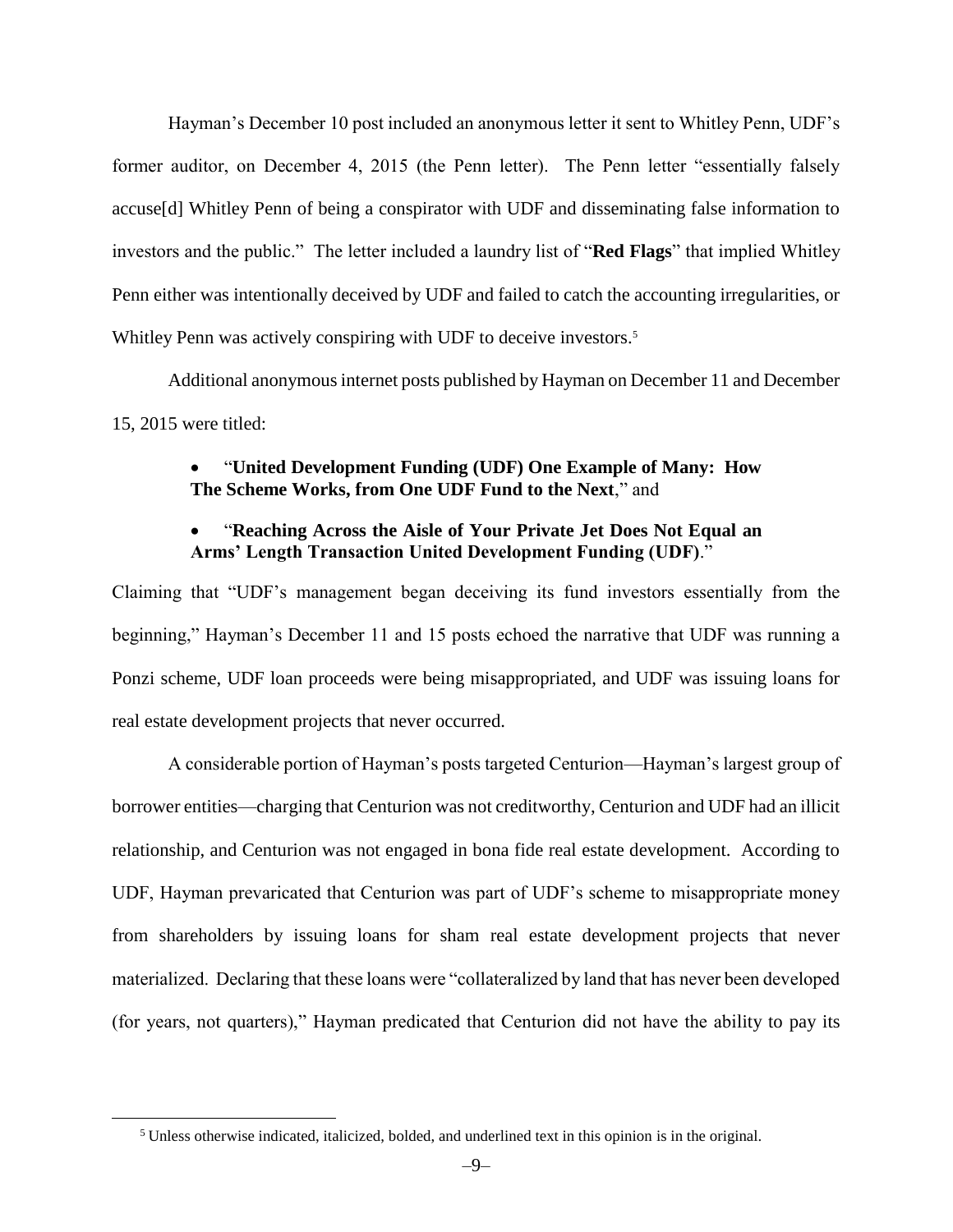UDF loans, stating, "100% of UDF IV loans are classified as fully collectable, which is likely a material misrepresentation if the largest borrower is insolvent."

For example, Hayman claimed, "Centurion has owned [Shahan Prairie] for over 10 years and there is no sign of development activity." Posting two photographs of undeveloped land designated as "Shahan Prairie Estates," Hayman dissembled, "This is the land that has served as collateral for multiple UDF loans issued by various UDF entities; these pictures of the land acquired by Centurion in 2004 were taken in November 2015." Underneath the photographs, Hayman posed the rhetorical question, "If you were a developer borrowing at interest rates of 13%, wouldn't you be developing real estate as fast as possible?"

In its fourteen-page post, "**Reaching Across the Aisle of Your Private Jet Does Not** 

### **Equal an Arm's Length Transaction United Development Funding (UDF)**," Hayman claimed:

Loans to Centurion regularly (i) do not generate any cash (principal or interest), (ii) are extended without any extension fees (try that one with a bank), and (iii) accrue larger and larger balances (year after year). . . . *Are investors (and the authorities) really going to believe that loans that behave in this manner are arm's length?*

Raising "further questions about management credibility," Hayman described UDF's Form 8-K,

filed with the SEC on December 14, 2015, as:

[M]anagement's rambling response attempting to further lull investors with the old saw, "they just don't understand our business." Management has been misleading investors for years, and its response continues further down the path of deception. Not only were management's responses deceptive; in some cases, the responses were comical.

In a January 2016 article titled, "ANATOMY OF A BILLION DOLLAR HOUSE OF

CARDS THE CASE AGAINST UDF IV," Hayman continued its drumbeat of accusations that

UDF was running a Ponzi scheme; UDF was issuing loans that did not generate any cash income;

UDF was funneling new capital to repay existing investors; UDF's loans were "dangerously

concentrated" with two borrowers which were "in financial distress"; UDF had an "undisclosed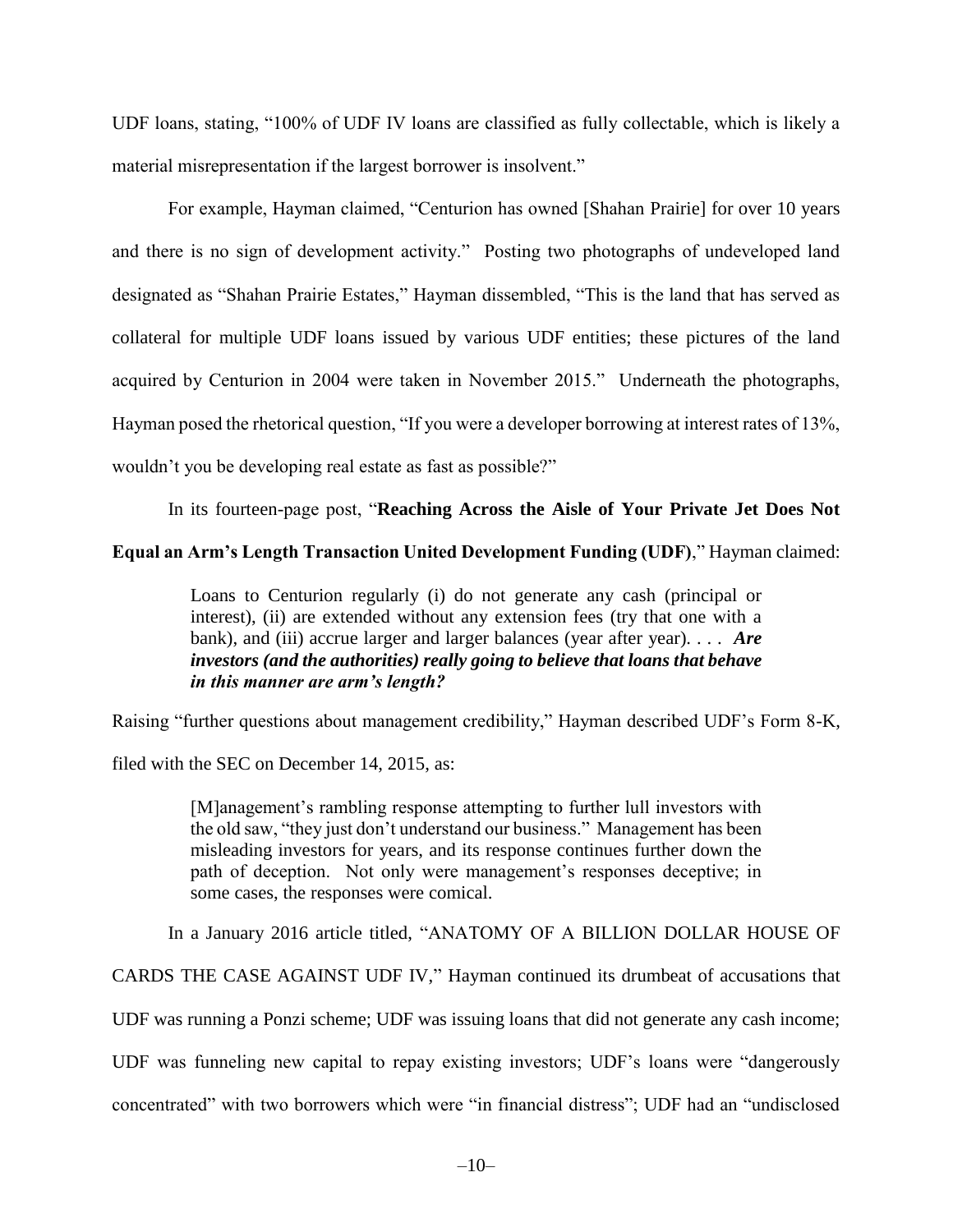business relationship" with the principal executive of Centurion in which "the economics [do] not add up"; and UDF was funding so-called real estate developments when no developing activities actually were occurring. Large bolded headlines within the article included:

# "**THE UDF STRUCTURE IS A BILLION DOLLAR PROBLEM**"

 "**Shareholders in UDF IV and UDF's other real estate investment trusts (REITs) are being victimized by UDF management's Ponzi-like real estate scheme**"

- "**PARTICIPANTS IN UDF'S PONZI-LIKE REAL ESTATE SCHEME**"
- "**HOW CAPITAL IS FUNNELED TO REPAY EXISTING INVESTORS**"
- "**DANGEROUSLY CONCENTRATED LOAN PORTFOLIO**"
- "**RELATIONSHIPS** (sic) **GOES FAR BEYOND THAT OF LENDER (UDF) AND BORROWER (MOAYEDI)**"

 "**DEVELOPMENT ACTIVITIES ARE NOT TAKING PLACE AT MANY UDF-FUNDED SITES**"

"**CRACKS IN UDF'S FAÇADE ARE STARTING TO SHOW**"

# "**UDF'S SCHEME HAS NEGATIVE IMPLICATIONS FOR ITS SHAREHOLDERS**"

# **Hayman Launches www.UDFEXPOSED.com**

On February 4, 2016, Hayman launched a newly created website, UDFEXPOSED.com.

Unlike its previous anonymous posts, Hayman's UDFEXPOSED.com posts were openly

published by Hayman Capital Management, L.P. The website included a "Letter from Kyle Bass,"

addressed to "Dear Reader." Bass' letter stated:

 "Our research showed that **UDF exhibited characteristics consistent with a Ponzi scheme,** the size and scope of which exceeded a billion dollars."

- "**UDF is using new investor money to pay existing investors**" and "perpetuating a Ponzi-like real estate scheme across multiple funds."
- "**UDF management is misleading investors.**"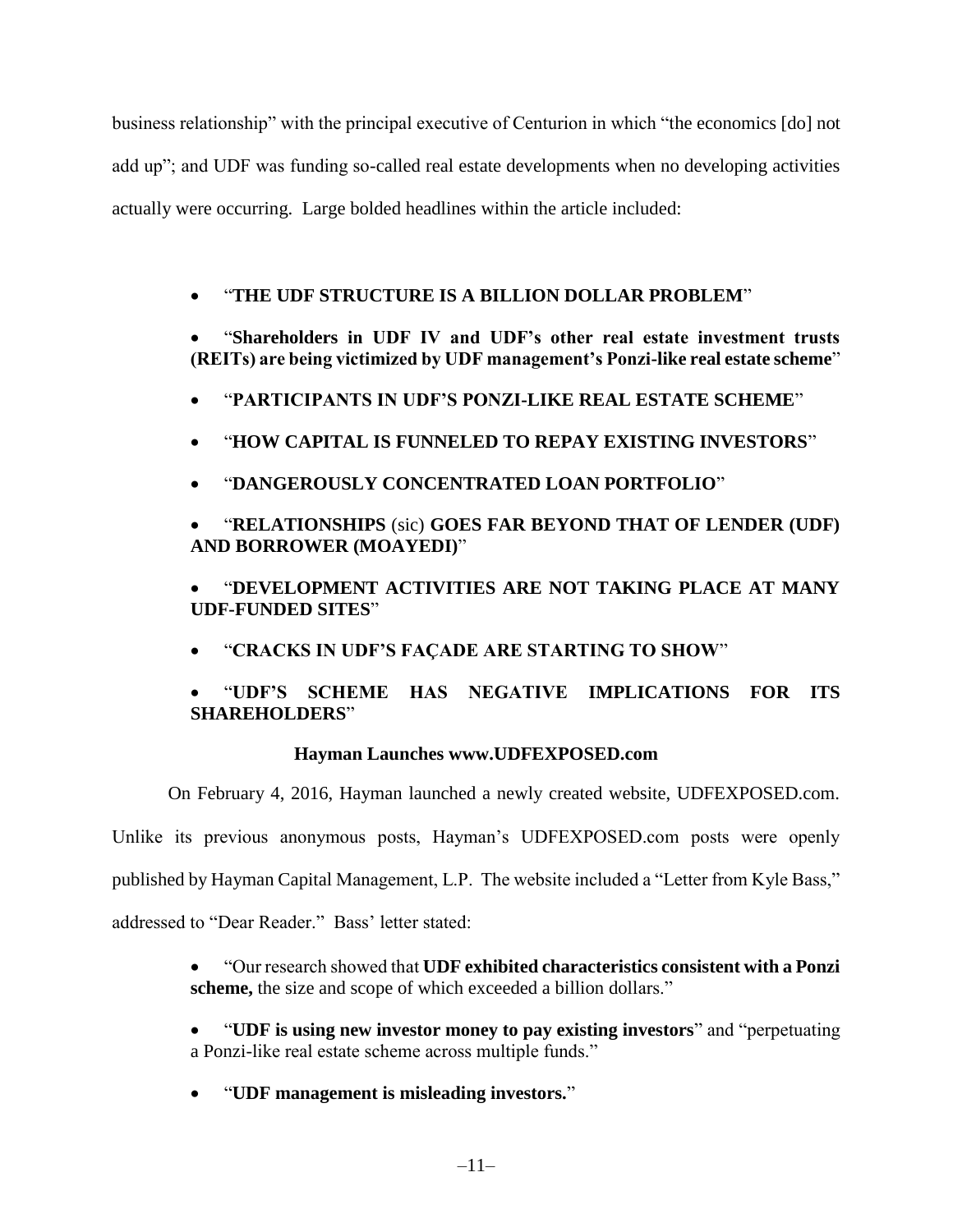"**UDF management is preying on 'Mom and Pop' retail investors**" and "is using new investors' money to make payments to existing investors, and thereby perpetuating the scheme."

"After years of mismanagement, the UDF structure has begun to implode."

 "Today, as a consequence of mismanagement and concealed losses, UDF faces **significant bankruptcy risk,** which would leave its shares virtually worthless."

 "The research on this website exposes how a Texas real estate developer built a billion dollar house of cards and why it is now on the verge of collapse."

Sandbagging UDF with additional accusations concerning its business and business

partners, Hayman's UDFEXPOSED.com posts recycled the same themes:

- UDF's shareholders were "victim[s]" of its "Ponzi-like real estate scheme."
- UDF had been "misleading investors for years."

 UDF business model, including "[u]sing cash from new investors to repay existing investors," was "not sound."

- Transactions with Centurion, UDF's largest borrower, were not at arms' length and were an integral component of UDF's fraudulent business scheme.
- Loans to Centurion were "almost always not repaid."
- Loans to Centurion "typically d[id] not generate any actual cash income."
- Hayman's conclusions were "[b]ased on a thorough examination of SEC filings, county records and various court documents."

# **UDF's Petition and Affidavits Point to Clear and Specific Facts Showing Hayman's Statements and Implications Were False**

Pointing to specific fact allegations in its petition and in affidavits and evidence attached

to its response to Hayman's motion to dismiss, UDF asserts the statements and the implications in

Hayman's internet posts were false.<sup>6</sup> Contrary to Hayman's prevarications, UDF maintains that

"[n]one of UDF's returns were fictitious, UDF was not involved in any unlawful fraudulent scheme

<sup>6</sup> UDF's pleadings, affidavits, and SEC filings provide voluminous detailed fact allegations and evidence describing and explaining how and why Hayman's statements were false. In this opinion, we describe only some of those copious fact allegations and evidence.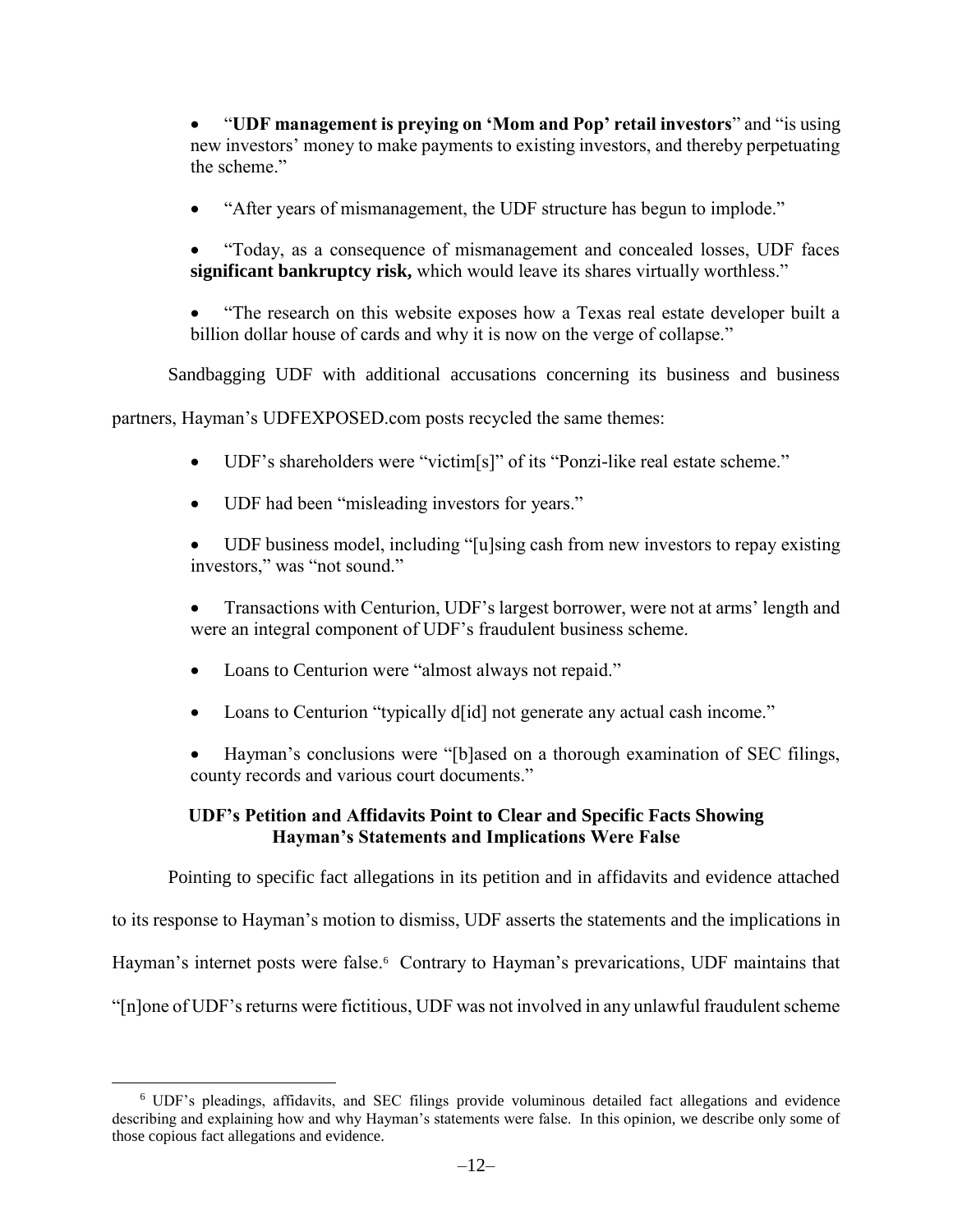to generate fictitious returns, and investor money was not misappropriated but rather used in furtherance of legitimate business opportunities typically secured by bona fide real estate."

In a ninety-two page affidavit accompanying UDF's response to Hayman's motion to dismiss, Hollis M. Greenlaw, Chief Executive Officer (CEO) of UDF IV and a director of various UDF entities, averred that UDF's SEC filings and other public records unequivocally demonstrated UDF loans generated actual cash over the life of the loan. Greenlaw attested:

> . . . UDF's public filings show cash receipts which were applied to principal and interest repayments. For example, **UDF IV's SEC filings showed that it was generating significant amounts of cash, and, in fact, its generation of cash had been steadily increasing.** [UDF's] 2014 10-K contain[s] a table listing each outstanding loan and the cash receipts that were applied to principal (which includes compounded interest). UDF IV disclosed that its 2012 cash receipts for its outstanding loan portfolio were approximately \$26 million, which increased to approximately \$100 million in 2013 and then to approximately \$152 million in 2014. However, this table only shows a subset of UDF IV's total cash receipts since it does not include cash receipts on loans that were repaid in full during 2012, 2013 and 2014. **Total cash receipts applied to principal of approximately \$45 million in 2012, \$135 million in 2013 and \$173 million in 2014 are shown in the Consolidated Statement of Cash Flows on page F-7 of UDF IV's 2014 10-K**. . . . **Public records (which Bass swears he researched) also show recorded UDF lien releases** from pod, lot and home sales that **generally resulted in cash payments to UDF**. **[Hayman] also ignored the parts of UDF's business**, finished lot loans and homebuilding loans, **that generate current cash**. **[Hayman] only focused on the part of UDF's business that naturally consumes cash** – acquisition and development loans.<sup>7</sup>

In a twenty-four page affidavit attached to UDF's response to Hayman's motion to dismiss,

Dale Kitchens, a forensic accounting expert, averred:

[Hayman's] assertion that UDF's business was operating as a Ponzi scheme, or in a comparable Ponzi-like manner, was false. UDF's business was not masking or engaging in financial irregularities typical of a Ponzi scheme. [Hayman] did not show the existence of "purported returns" (i.e., fictitious returns), nor was UDF's business generating fictitious returns typical of a Ponzi scheme. . . . It was not true that, as stated in the "Letter from Kyle" Bass," UDF's business was a billion dollar house of cards, and UDF's

<sup>7</sup> Emphasis added.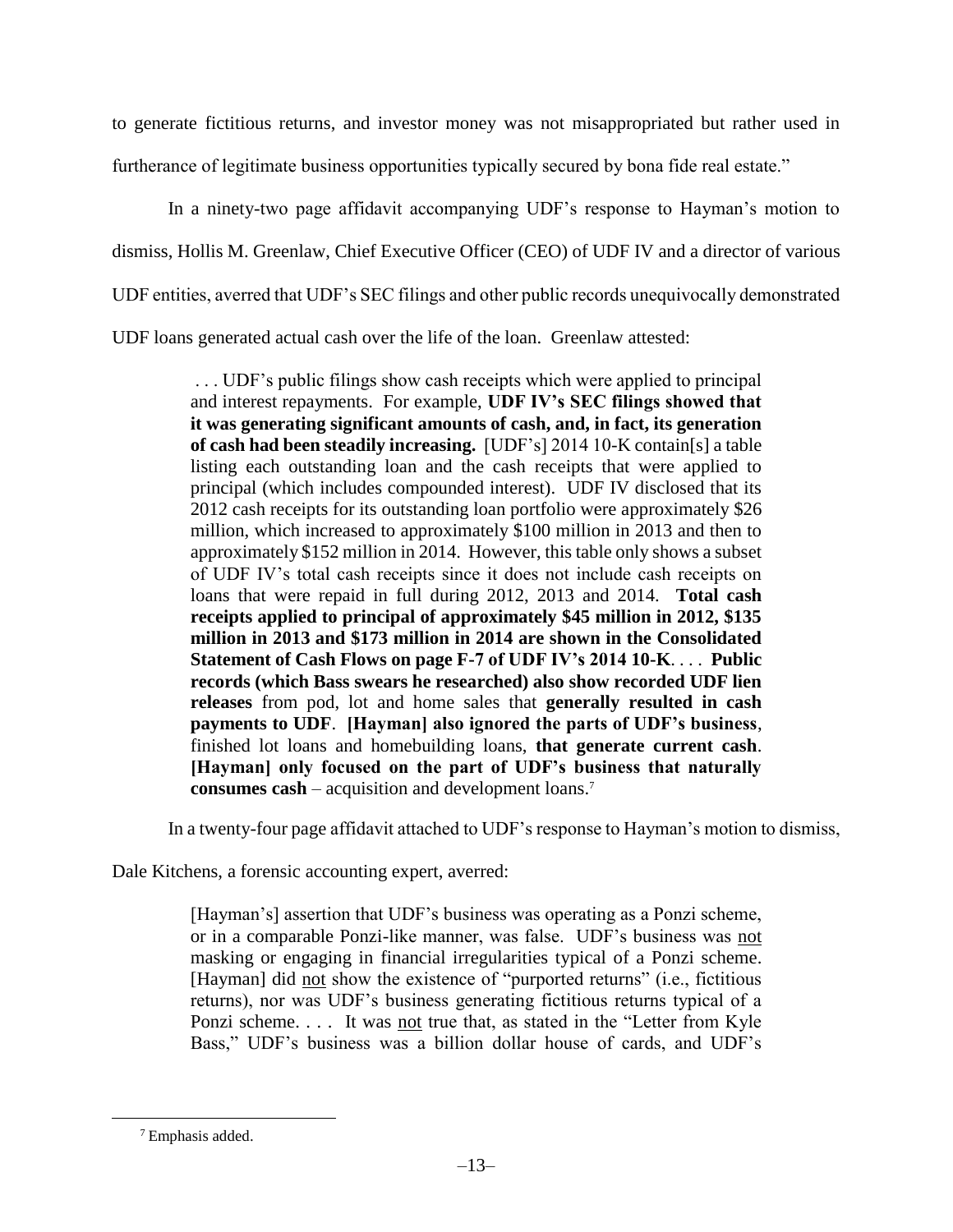business was not on the verge of collapse such that it faced significant bankruptcy risk that would leave the shares of investors virtually worthless.

Kitchens provided extensive detail in support of his testimony, including statements in UDF's SEC filings. For example, Kitchens repudiated Hayman's assertion that UDF was not generating cash receipts and instead accrued a fictional form of interest that the "authorities" would reject. To the contrary, Kitchens averred, "*UDF IV's SEC filings showed that it was in fact generating cash,* 

*and, moreover, its generation of cash had been steadily increasing.*" Kitchens continued:

[O]n pages 56–59 of UDF IV's 10-K, UDF IV disclosed that its 2012 cash receipts for its loan portfolio were approximately \$25 million, then increased to approximately \$100 million in 2013, then increased to approximately \$152 million in 2014. (Annex 9, at 56-59.) As for distributions to the investors in UDF IV, page F-18 of the same 10-K disclosed that UDF IV made approximately \$51 million in distributions to investors in 2014, the source of which was approximately \$42 million in cash from operations and approximately \$9 million in borrowings under credit facilities. (Id. at F-18.) None of the funding of distributions came from offering proceeds from new investors (though there would be nothing indicative of a Ponzi scheme if funding did come in part from offering proceeds, as that is an ordinary feature of blind pool offerings for real estate investment trusts). [Footnote omitted]

Also contrary to the insinuations and statements in Hayman's posts, specific fact allegations in UDF's petition, affidavits, and SEC filings show Whitley Penn did not resign as UDF's auditor due to financial irregularities and misconduct by UDF. UDF IV's November 24, 2015 form 8-K filed with the SEC disclosed that Whitley Penn resigned as UDF's auditor on November 19, 2015. Whitley Penn submitted a letter to the SEC confirming "there were no disagreements between [UDF] and Whitley Penn on any matters of accounting principles or practice, financial statement disclosure or auditing scope or procedure."

According to Mehrdad Moayedi, Centurion's CEO, UDF, and Kitchens, Centurion was not insolvent and was able to service its debt and interest expenses to UDF.

In his affidavit attached to UDF's response to Hayman's motion to dismiss, Moayedi averred: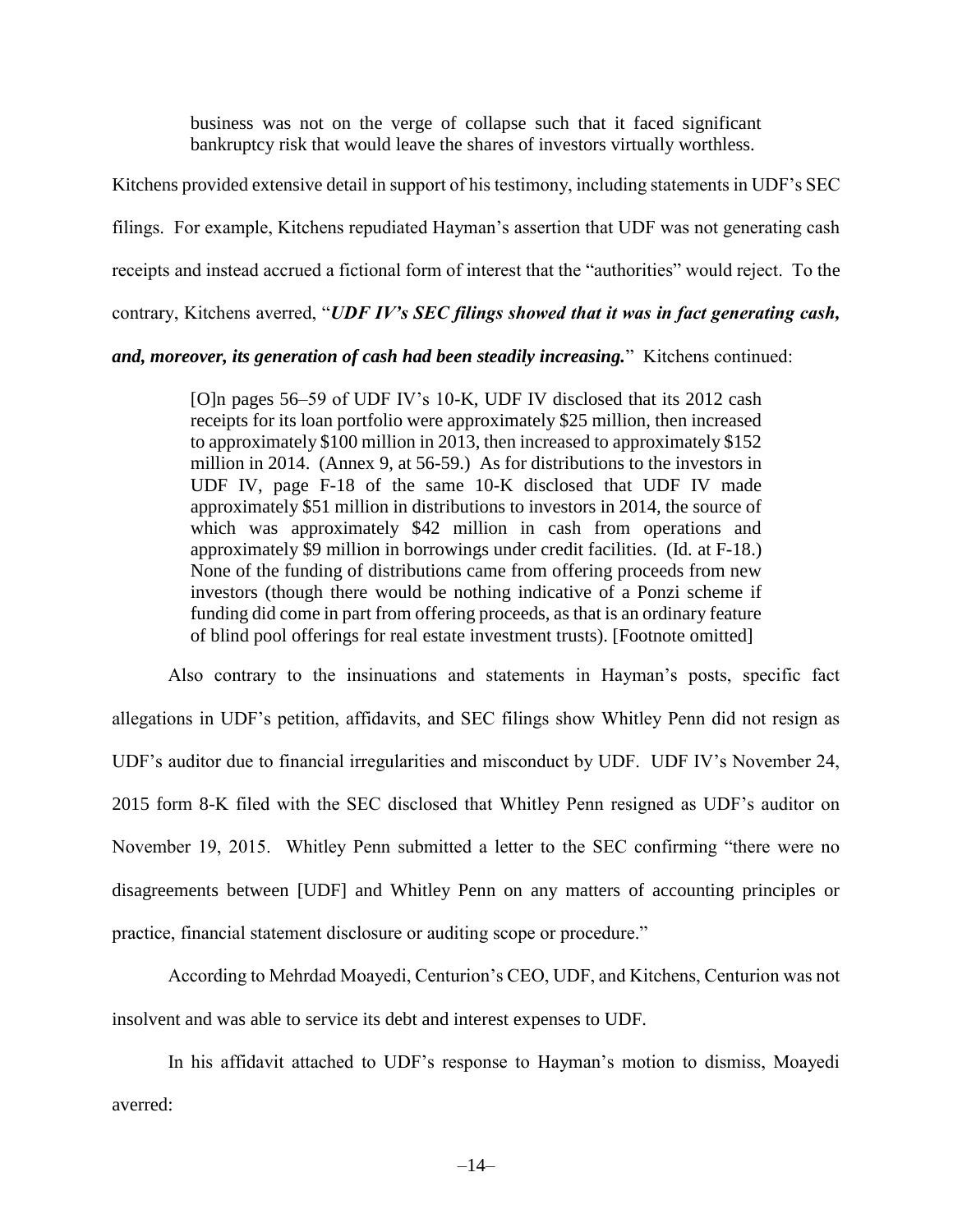"Since 1990, Centurion has developed well over 25,000 single-family lots in dozens of premier communities in North Texas."

 "Delivering award-winning communities with impeccable amenities such as parks, golf courses, water park themes, and hiking and biking trails, Centurion has successfully designed master-planned communities that have been recognized across the real estate industry."

 "Centurion has completed or is in the process of completing several highprofile developments including: (i) the River Walk at Central Park in the Town of Flower Mound, which is a 158 acre mixed-use development comprising single-family and multi-family homes . . . ., (ii) the remodel of the historic Statler Hotel in downtown Dallas and the restoration of the Dallas Public Library . . . ., (iii) The Residences At The Stoneleigh, . . . featuring customized condominiums. Centurion's current projects include Mercer Crossing in Farmers Branch, which is planned to feature 2 hotels, 3500 multifamily units, and retail shopping. That project will also include over 800 single-family home sites for townhomes and residential villas, 180,000 square feet of commercial services, and a reserved 48-acres for a future office campus."

 "Over many years, Centurion has worked with dozens of lenders to secure capital necessary for development. Those lenders include traditional bank lenders as well as alternative sources of capital from non-bank lenders, such as UDF. UDF is not the only non-bank lender from which Centurion has borrowed."

 "The loans [from UDF] were at market rate. Centurion was not, and is not insolvent. No loan proceeds were misappropriated. Centurion has had no involvement in any Ponzi scheme."

 "On its website, Hayman Capital asserted that UDF's loans to Centurion were 'irregular' because the loans 'do not generate any cash (principal or interest).' [footnote omitted] . . . This assertion was and continues to be incorrect. In truth, loans from UDF to Centurion generated cash."

UDF's petition alleges that Hayman "knew that Centurion was not insolvent. Bass himself

wanted to do business with Centurion and knew that Centurion was one of the most successful

developers in Texas." Kitchens' testimony corroborates UDF's fact allegations and Moayedi's

testimony: "UDF's loans, including to its largest borrower, Centurion, did generate cash receipts.

Money did go to development. The collateral was genuine and in the process of development."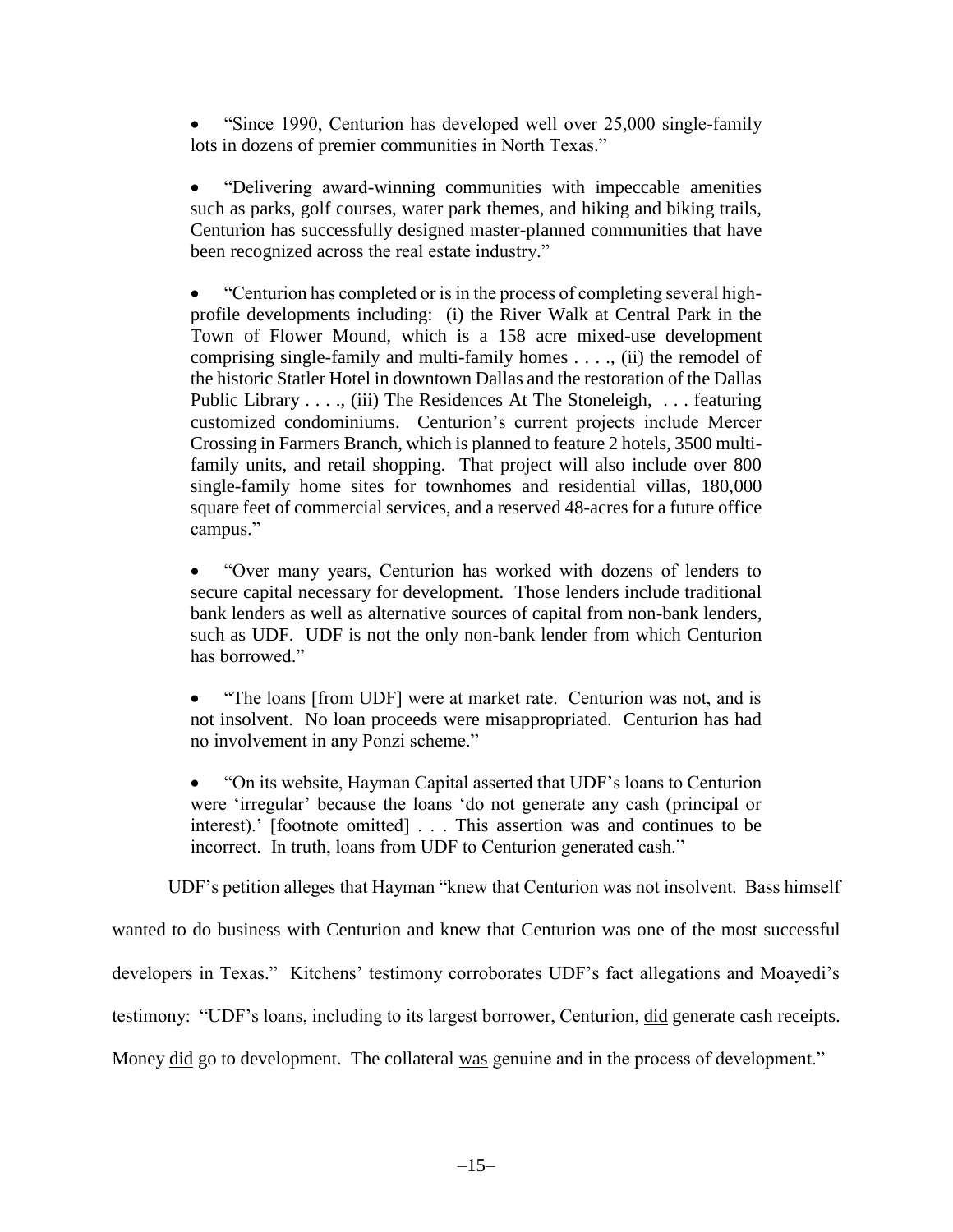Likewise, clear and specific fact allegations in UDF's petition refute Hayman's incriminations about the non-existence of development on UDF-funded real estate projects. UDF asseverates that Hayman intented to delude investors about the purported lack of Centurion's development activity when publicly available information showed that development, in fact, was taking place:

> [In its December 11, 2015 post, Hayman] attached a photo of Shahan Prairie purporting to prove the lack of development activity, but the photo only showed a tiny fraction of the 102 acre site. In truth, **publicly available aerial photos showed road cuts and grading that would cause knowledgeable persons like [Hayman] to understand that development work had been done**. [Hayman] obviously meant to create a **false appearance by posting a single photo of a 102 acre development from the road rather than the aerial photo of the entire site**.

> **[Other] public records also showed entitlement activity was underway for the development, including the creation of Shahan Prairie's Water Control Improvement District**. The very same documents [Hayman] cite[s] in their presentation show the recording of documents forming the water district, which created municipal reimbursement entitlements for Centurion of over \$16 million. Those same documents also show an assignment of these entitlements to UDF as collateral for its loan.<sup>8</sup>

## **The Fallout**

UDF's petition and affidavits and documents attached to its response to Hayman's motion to dismiss provide detailed fact allegations and evidence supporting a rational inference that Hayman's false and disparaging statements proximately caused actual damages to UDF in the form of loss of current and future lines of credit, loss of investors, loss of its stock value, loss of business partners and customers, loss of present and future business agreements and transactions, and outof-pocket costs incurred to stem and contain the damage caused by Hayman's statements, including UDF's ability to continue as an ongoing business enterprise.

> *Hayman's Statements Caused UDF to Lose Existing and Future Lines of Credit and Loans Necessary for Operation of Its Business, As Well As Profit Participation Interests In Some Loans*

<sup>8</sup> Emphasis added.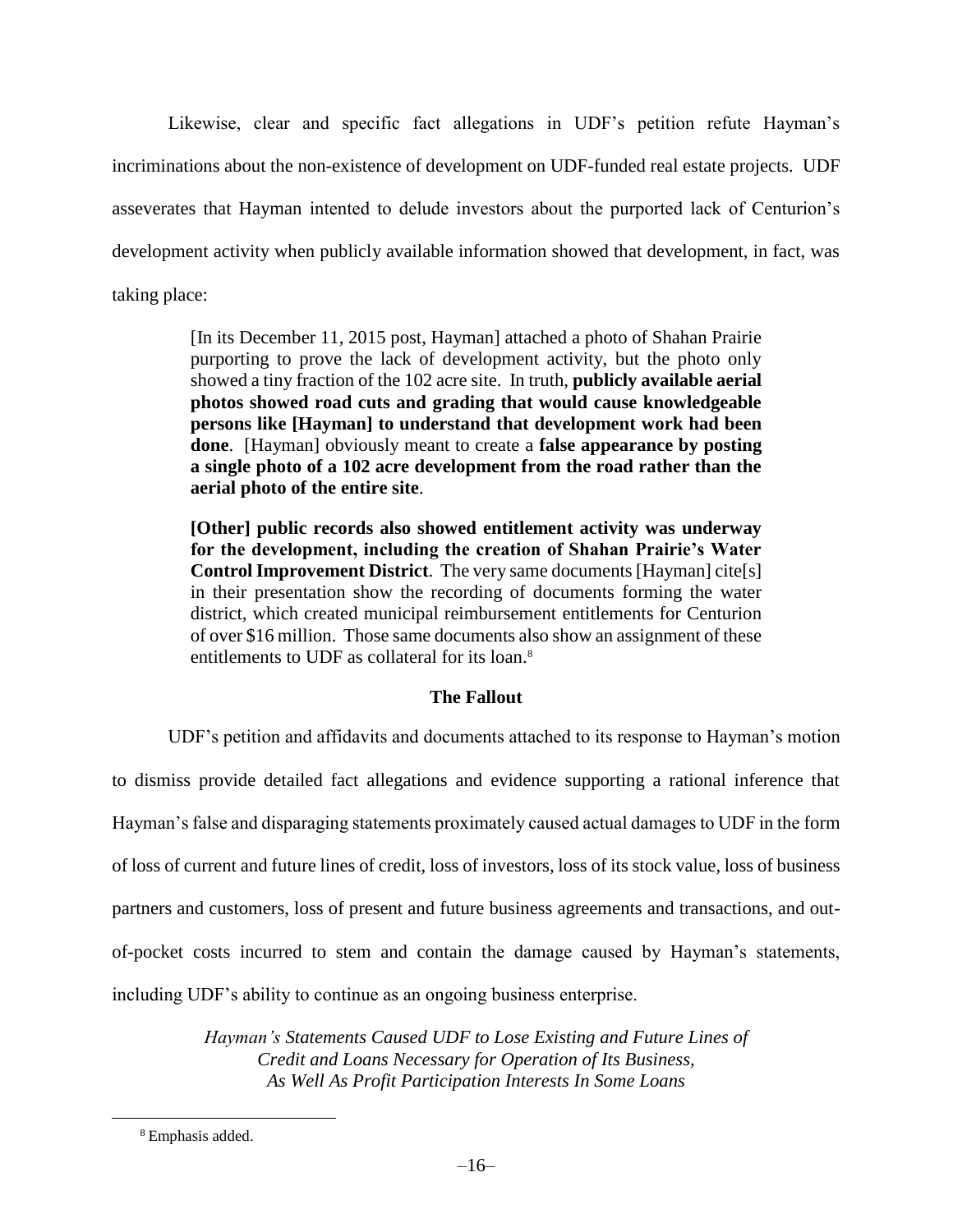Alice Anne Brown was UDF's lead banker at Legacy Texas Bank (the Bank), and she had the "closest relationship with UDF" at the Bank. Brown's affidavit, attached to UDF's response to Hayman's motion to dismiss, provides clear and specific evidence not only that Hayman's statements were false, but also that UDF sustained damages as a direct result of the false statements. Brown averred that prior to Hayman's post, "[t]he Bank (including [Brown]) considered UDF to be a good credit risk and provided UDF funds on good terms." Brown attested, "As of December 10, 2015, UDF III and UDF IV each had a Ten Million Dollar Term Loan and a Five Million Dollar revolving line of credit with the Bank."

The "strong negative" statements about UDF's business in Hayman's December 10, 2015 post, however, caused "widespread concern" at the Bank. Although the "allegations in [Hayman's] post were not consistent with [Brown's] experience with and knowledge of UDF's business" and Brown "was aware of no information that would support the assertions made by Bass":

> **[Hayman's] post caused the Bank's entire relationship with UDF to come crashing down virtually overnight**. The post also caused a panic at the Bank, as the allegations in the post implied the **Bank's loan collateral was worthless and UDF would not pay its debt to the Bank**. 9

Brown continued:

**In direct response to the negative statements in the post**[, the] Bank **decided not to lend any additional amounts** to UDF, and further decided to wind down and **terminate any outstanding loans and credit lines with UDF**. 10

Brown averred, "It was my belief that Bass had taken facts about UDF's business that were not unusual or improper, and had distorted and misrepresented them to create the impression UDF's business was operating in a fraudulent manner based on phony real estate developments that did

<sup>&</sup>lt;sup>9</sup> Emphasis added.

<sup>10</sup> Emphasis added.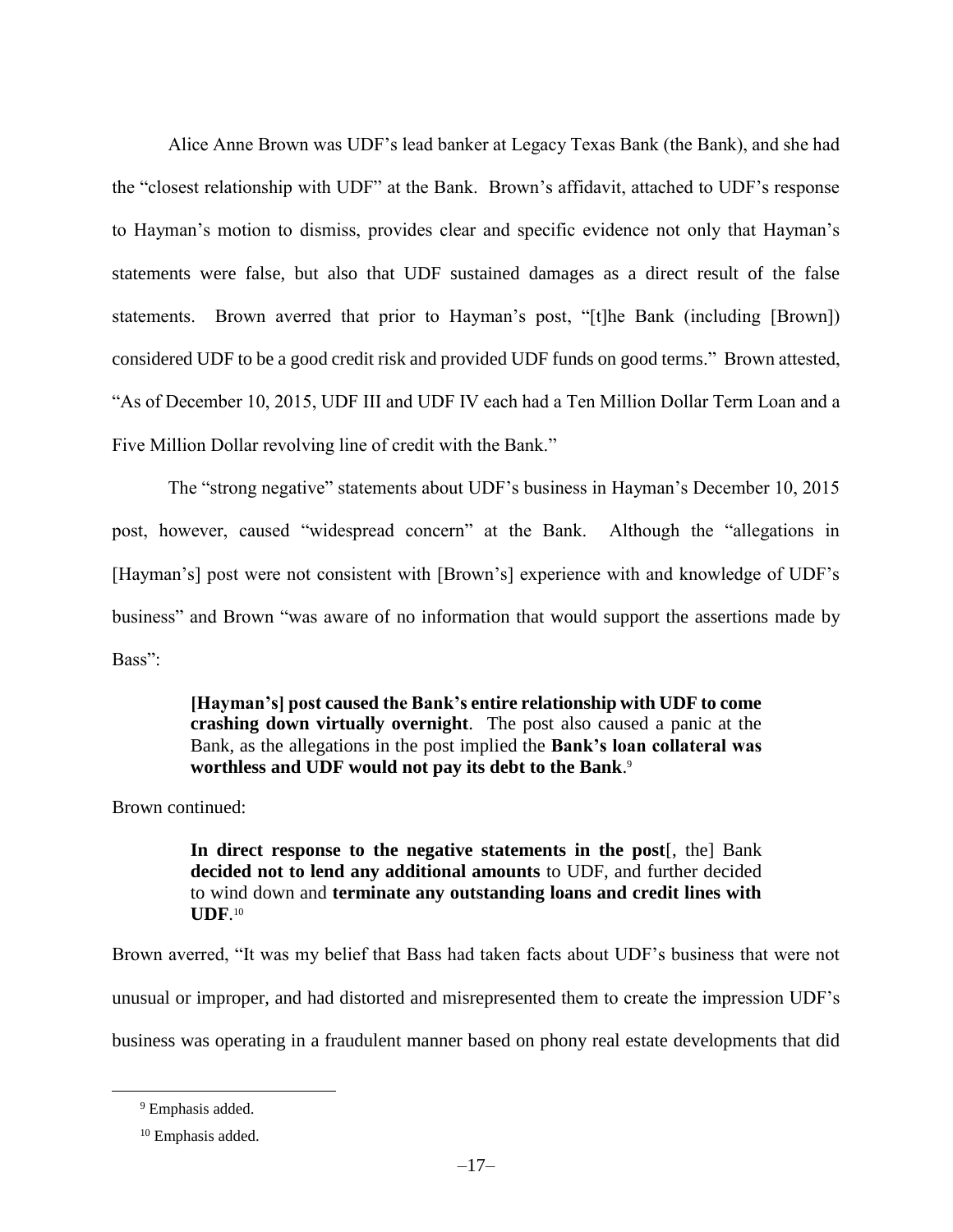not generate legitimate returns." Brown attested that after investigating and re-appraising the collateral for UDF's loans, the Bank concluded the loans were not at risk for default, and UDF paid off significant portions of the loans before April 2017.

Greenlaw, UDF IV's CEO, averred:<sup>11</sup>

 $\overline{a}$ 

 "Right after [Hayman's] attack began, the banks changed their dealings with UDF significantly as part of an overall effort to terminate their relationship with UDF. Unused lines of credit were cancelled. Banks demanded 100% of proceeds from sale of collateral to pay down their debt instead of allowing UDF to keep 40–50% to reinvest and operate its business. Banks refused extensions and/or drastically changed the terms of such extensions (only granting a few months, charging higher fees and requiring additional appraisals and other due diligence and reporting by UDF)."

 "[I]n late 2014 or early 2015, a researcher who worked for [Hayman] contacted Waterfall Finance 4, LLC [one of UDF's lenders] and asked whether they had any issues with the collateral for the Waterfall \$35 million loan to UDF IV, and that Waterfall told them they had no issues whatsoever with UDF IV or the loan collateral."

"As of 9/30/15, the UDF Funds had outstanding bank loan balances and notes payable to Waterfall of \$217,366,164. The interest rates charged to UDF by banks ranged from 4.125% to 7.25%, and the Waterfall notes charged approximately10%. The \$35 million loan from Waterfall was used to finance a tender for UDF IV shares in conjunction with its listing on Nasdaq, so it was not used to re-lend. The \$15 million loan from Waterfall was used to relend. UDF IV's average rate paid on its bank loans was 4.40% excluding Waterfall. These numbers were substantially the same as of December 10, 2015."

"As a result of Defendants' attacks, by December 31, 2017, UDF's outstanding bank loans and [notes payable to] Waterfall [had] been reduced from \$217,366,164 at September 30, 2015 to \$5,941,116. Unused lines of credit totaling over \$80 million were cancelled. Just the simple interest lost from the previously deployed capital is at least \$18 million per year (UDF's average spread of approximately 8.6% on this capital that disappeared due to Defendants' attack). This loss of interest injured Plaintiffs UMT [United Mortgage Trust] and UDF I, UDF III, UDF IV and UDF V. Waterfall accelerated repayments of its loans and increased its interest rate from 10% to 12.5%, causing UDF IV to incur additional interest costs to carry these loans until they were repaid."

<sup>&</sup>lt;sup>11</sup> Copies of loan agreements, loan documents, loan modification agreements, correspondence, SEC filings, balance sheets, news articles, photographs, public documents, and reports referenced by Greenlaw, as well as copies of Hayman's posts and statements, were attached to his affidavit.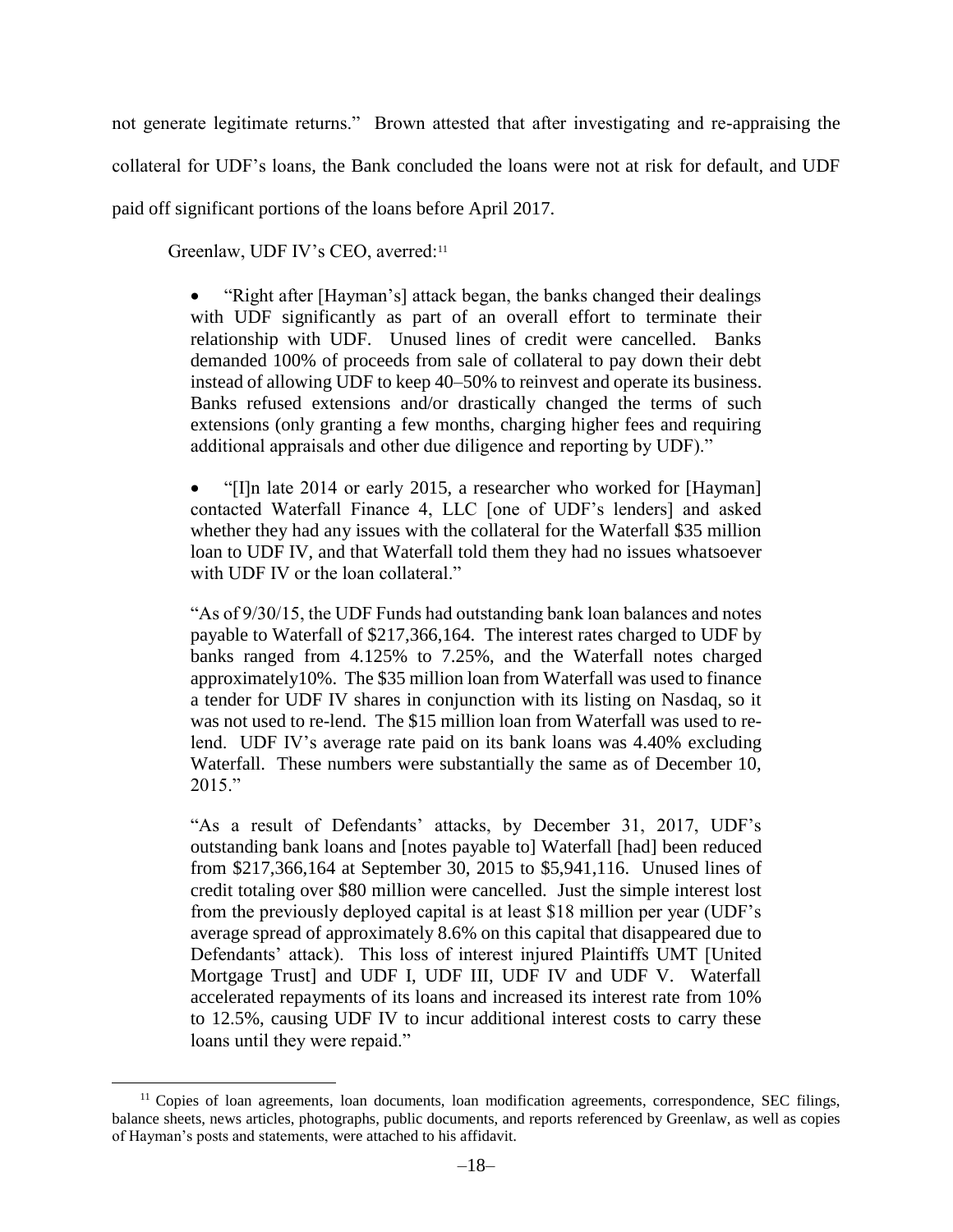"Additionally, the loss of the banks' willingness to do business with UDF prevented UDF from taking out new loans with the banks to fund the new borrower funding needs UDF had in the pipeline as of December 2015. Several banks had expressed an interest in expanding their credit to UDF prior to the attack."

"For example, as to Legacy Bank, prior to the attacks, UDF III had a \$10 million revolving term loan and a \$5 million revolving line of credit. These had been in place since March, 2014, and had been renewed on September 21, 2015 through January 1 and March 21, 2016. . . . Prior to [Hayman's] initial posts, the parties had been discussing renewal terms to again continue the loans in the ordinary course of business[.]"

"All that changed immediately after [Hayman's] first posts. Legacy contacted UDF about [Hayman's] postings on December 11, 2015, and bank executives came to UDF's offices for a meeting on December 15, 2015 . . . . They were specifically concerned about the Ponzi allegations and the attacks on UDF's collateral."

"On December 18, 2015, Legacy informed UDF that 'recent news articles regarding the family of UDF entities have raised issues of concern within our organization.' Legacy did not offer renewals of the loans. Instead, on December 29, 2015, Legacy sent documents changing the terms so that UDF III could not make any more draws on the loan or line of credit and instead required repayment."

 "Origin Bank was UDF IV's largest lender at the time of Defendants' attacks. UDF IV had three revolving loans with Origin with note amounts totaling \$70 million and outstanding balances totaling approximately \$52 million as of September 30, 2015. The loans had been in place since 2010 and 2013, and had been renewed in mid-2015."

"The week after Defendants' first postings, Origin expressed its concern about the postings, specifically the Ponzi allegations and the attacks on UDF's collateral. In an email sent on December 18, 2015, Origin listed its new terms. Origin reduced its loan commitment from \$70 million to \$47.6 million and required 100% of cash from sales of collateral to go to the bank. The bank also required additional appraisals of collateral at UDF's expense. These changes are reflected in fully-executed loan modification agreements[.]"

 "Independent Bank was another UDF IV lender at the time of the attack. UDF IV had a \$15 million revolving loan with an outstanding balance of approximately \$13.8 million at September 30, 2015 that was due for renewal on December 5, 2015. . . . Jonathan Sparling was the bank officer communicating with UDF. The bank offered UDF IV renewal terms and discussed increasing the amount. On December 11, 2015[,] UDF IV told the bank that its lawyers were working on renewal documents and that it wanted to move forward on the offered terms."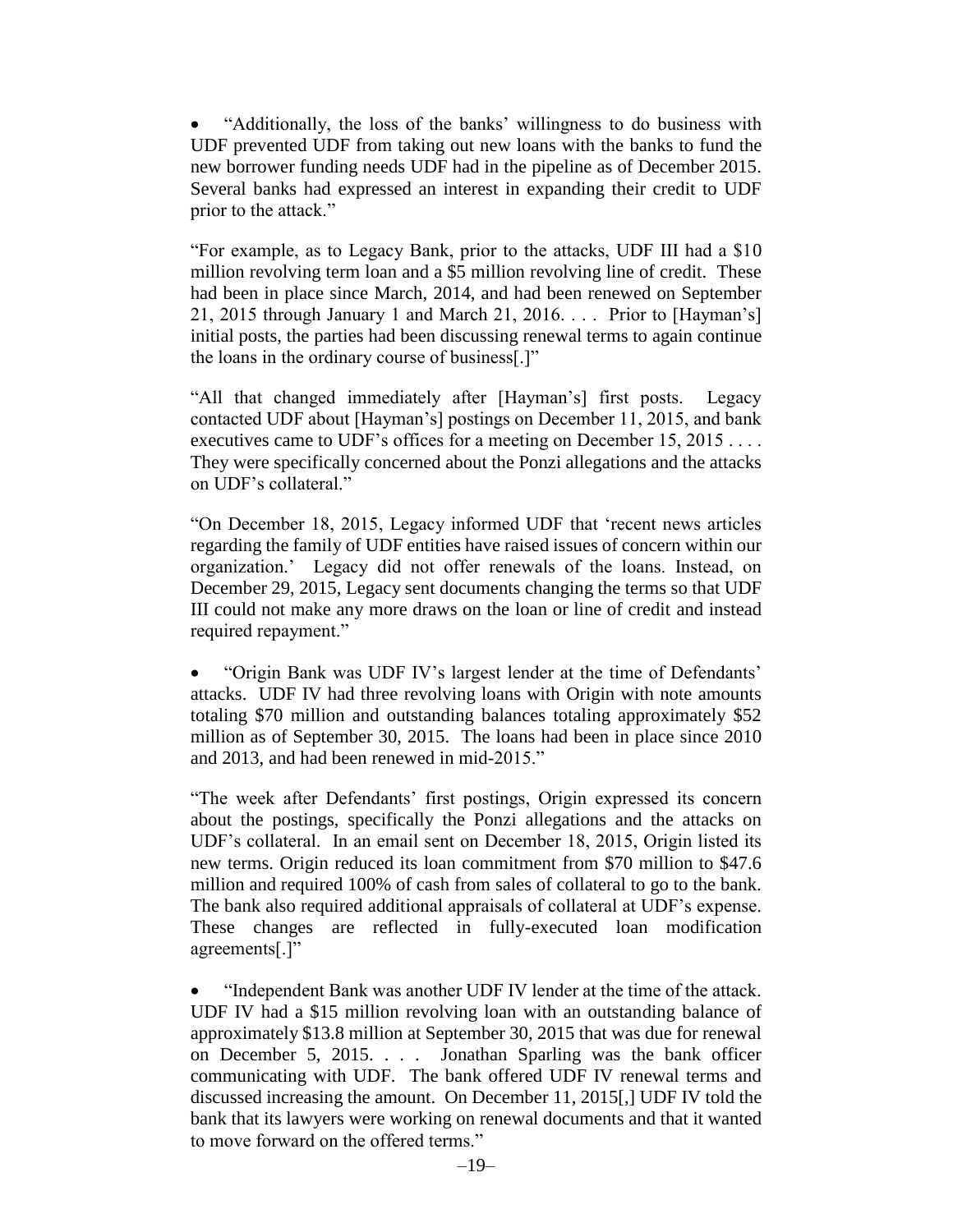"However, on December 11, 2015, the bank suddenly changed the terms: the loan would no longer be revolving – the balance of \$12.8 million would need to be paid down and 100% of the proceeds of a pending \$5 million borrower repayment would be applied to the loan balance. UDF asked for better terms, but the bank rejected. The bank told us they could no longer do business with UDF due to 'pressure from investors' regarding [Hayman's] allegations. Mr. Sparling told UDF that the bank was getting questions from analysts about its UDF loans. A loan modification agreement was executed on December 31, 2015, which provided for no further advances, a \$6.3 million pay down of principal, and 100% net proceeds of all future borrower repayments going to the bank."

 "UDF also had profit participation interests included in some of its loans. UDF lost its profit participation in at least two loans due to Defendants' attacks. An entity called UDF IV Woodcreek, Inc. (a UDF IV subsidiary) was a party to a Profits Interest Agreement with Southstar Woodcreek Developer, LLC (a Florida developer operating in Texas). The liquidity crunch Bass created caused a refinancing of this debt, and as a result, UDF had to give up its profit participation interest. UDF IV released its interest in this profits agreement on March 30, 2016 and to the best of my knowledge, lost millions of dollars from the release of the profits agreement."

#### *Hayman's Statements Cause UDF to Incur Out-of-Pocket Costs*

In his affidavit, Greenlaw averred that after Hayman published its December 10 article, "investors, financial advisors, banks, other lenders and journalists immediately started calling and emailing UDF, demanding responses to the allegations." Each new post by Hayman caused an avalanche of phone calls and emails to UDF about Hayman's statements "that UDF was a fraudulent 'Ponzi' scheme, its collateral worthless, and that UDF was at risk from having too many loans concentrated with Centurion, an insolvent borrower."

Greenlaw attested that UDF was compelled to hire a public relations firm and various attorneys, law firms, and accounting firms to handle different specified aspects of the fallout resulting from Hayman's false and disparaging descriptions of UDF's business. In addition to these out-of-pocket costs, UDF "incurred increased insurance and accounting expenses." UDF also was "forced to pay legal bills submitted by banks for the research done to confirm their collateral in response to Bass' allegations," as well as reimburse attorney's fees incurred by one of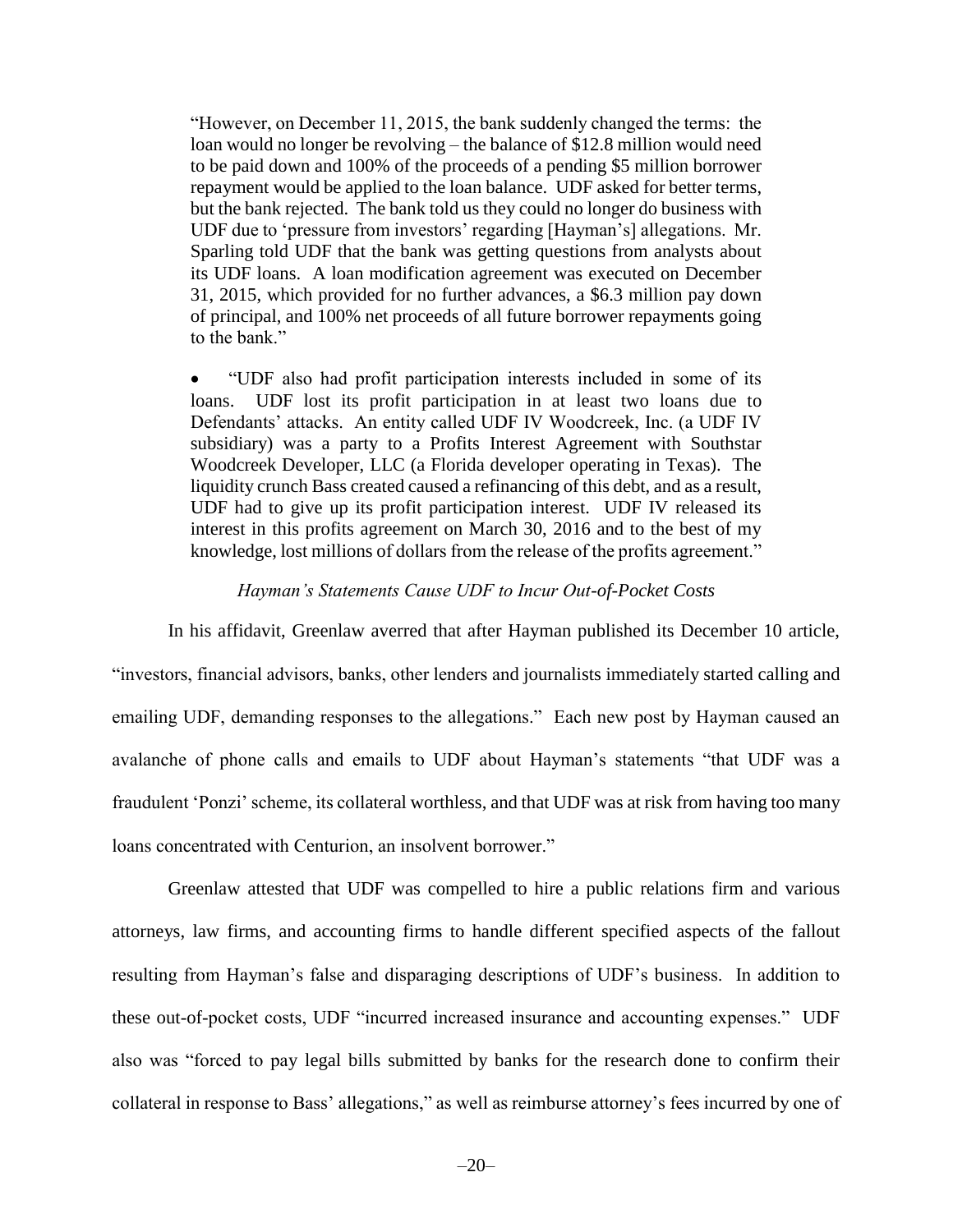its lenders in connection with loan modification agreements it "required as a direct result of [Hayman's] attack."<sup>12</sup>

## *Hayman's Statements Caused UDF to Lose "Current and Future Investors*"

Greenlaw attested that UDF raised over \$1 billion in investor capital between 2003 and December 2015. Hayman's actions upended another capital raise, which "would have provided \$1 billion in new capital to UDF." Specifically, "UDF V sought to sell 37,500,000 shares of beneficial interest for \$20.00 per share and 13,157,895 shares of beneficial interest through DRIP for \$19 per share for total offering proceeds of  $$1,000,000,000."$ 

## *Hayman's Statements Caused UDF to Lose Business*

Greenlaw averred, "[Hayman's] actions also caused its existing borrowers, including but not limited to Centurion, Harris & Straub Development Partners, David Weekley Homes and affiliates of True Homes, to reduce their existing and future business with [UDF]." One example described by Greenlaw involved a December 2014 loan by UDF V to Rosehill Reserve, Harrigan Development Partners, and Thomas Hargrove:

> UDF V agreed to provide up to \$42M to partially fund the acquisition of property in the Rosehill Reserve development. UDF V was entitled to 100% of all profits up to \$6 million. The agreement was modified on October 12, 2016. The outstanding balance was \$26.4 million. The borrower entered into a new first lien loan for \$24.9 million with a different lender. UDF V had to subordinate its loan, and its profit participation was reduced. Again, this was directly caused by Defendants' anonymous posts.

In his affidavit, Moayedi averred that Hayman's posts and statements caused development

projects Centurion had planned with UDF to fall through. Moayedi attested:

 $\overline{a}$ 

 "In response to the anonymous posts, Centurion suspended entering into any new loans with UDF because of the extreme negative reaction to the posts from Centurion's lenders, homebuilder clients, and other third parties. For example, prior to December 10, 2015, Centurion had intended to borrow

 $12$  In his affidavit, Greenlaw describes in detail the activities performed by attorneys, law firms, accounting firms, and the public relations firm. Attached to Greenlaw's affidavit are press releases, invoices, and legal bills pertaining to these professional services.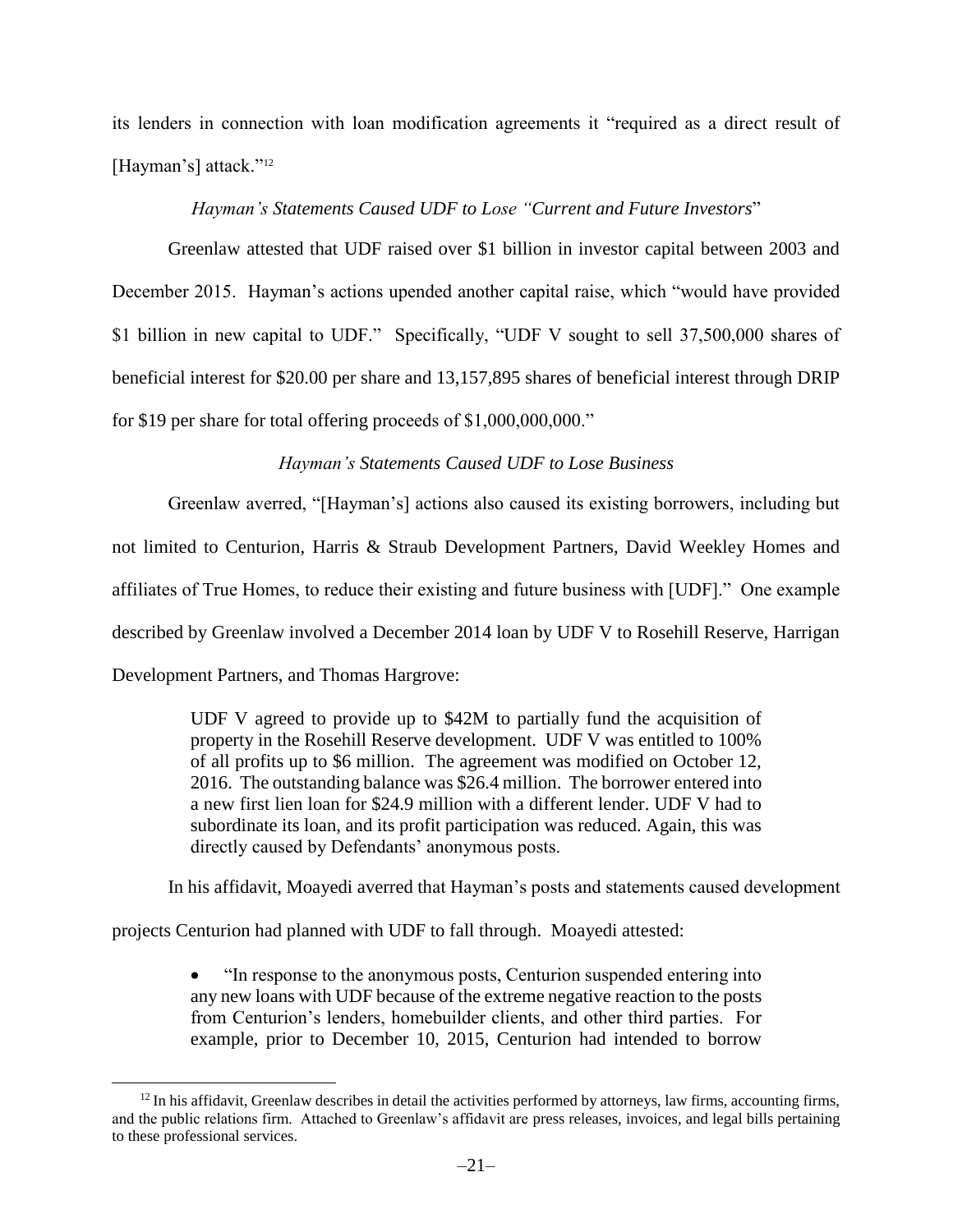money from UDF in connection with the Mercer Crossing project in Farmers Branch. However, because of the package of the anonymous posts and Hayman Capital's publications that was provided to the Mayor and the resulting controversy that ensued as to whether UDF's business was a Ponzi scheme, I had to remove UDF as a lender in that project in order to obtain project approval. The Farmers Branch Mayor and City Council explicitly raised with me some of the same allegations in that package of posts and publications,<sup>13</sup> specifically that UDF was a Ponzi scheme in order to pressure me to remove UDF as a lender on the project, which I did. As reflected in the attached article in the *Dallas Morning News*, Centurion is moving that project forward successfully today with other lenders."

 "Centurion's loan balance with UDF steadily decreased since the anonymous posts. But for the assertions in the anonymous posts [and] the intense negative reaction of Centurion's lenders, homebuilder clients, and others, Centurion would have continued entering into new loans with UDF. As of December 10, 2015, there was an extensive pipeline of new projects where Centurion and UDF had planned to work together as developer and lender, amounting to hundreds of millions of dollars. Unfortunately, after December 10, 2015, none of those new projects went forward with UDF as lender."

Hayman's statements also "caused UDF to lose new clients (borrowers) that would have

become clients of UDF" if Hayman had not falsely attacked UDF's business. Greenlaw averred:

David Weekley is the largest private homebuilder in the United States. Prior to Defendants' attacks, it had financed projects in Austin and Orlando with UDF IV, and was looking to do more projects with UDF. After the Bass attacks, Weekley changed course, paid off all outstanding UDF loans in full and ceased doing business with UDF.

Another example provided by Greenlaw involved True Homes:

 $\overline{a}$ 

True Homes is the largest builder in North Carolina (Charlotte). An affiliate of True Homes did two loans with UDF IV, which have both been repaid in full. After December 2015, it did not do any new business with us, although there were several True Homes projects in UDF's pipeline in December 2015. It is my understanding based upon UDF's discussions with this builder that it would do business with UDF if it had the capital.

In an affidavit attached to UDF's response to Hayman's motion to dismiss, Andrew

Christofferson, Chief Business Development Officer for Berthel Fisher & Company Financial

<sup>&</sup>lt;sup>13</sup> The Mayor declared that he received a package of anonymous posts and publications and distributed it to the City Council.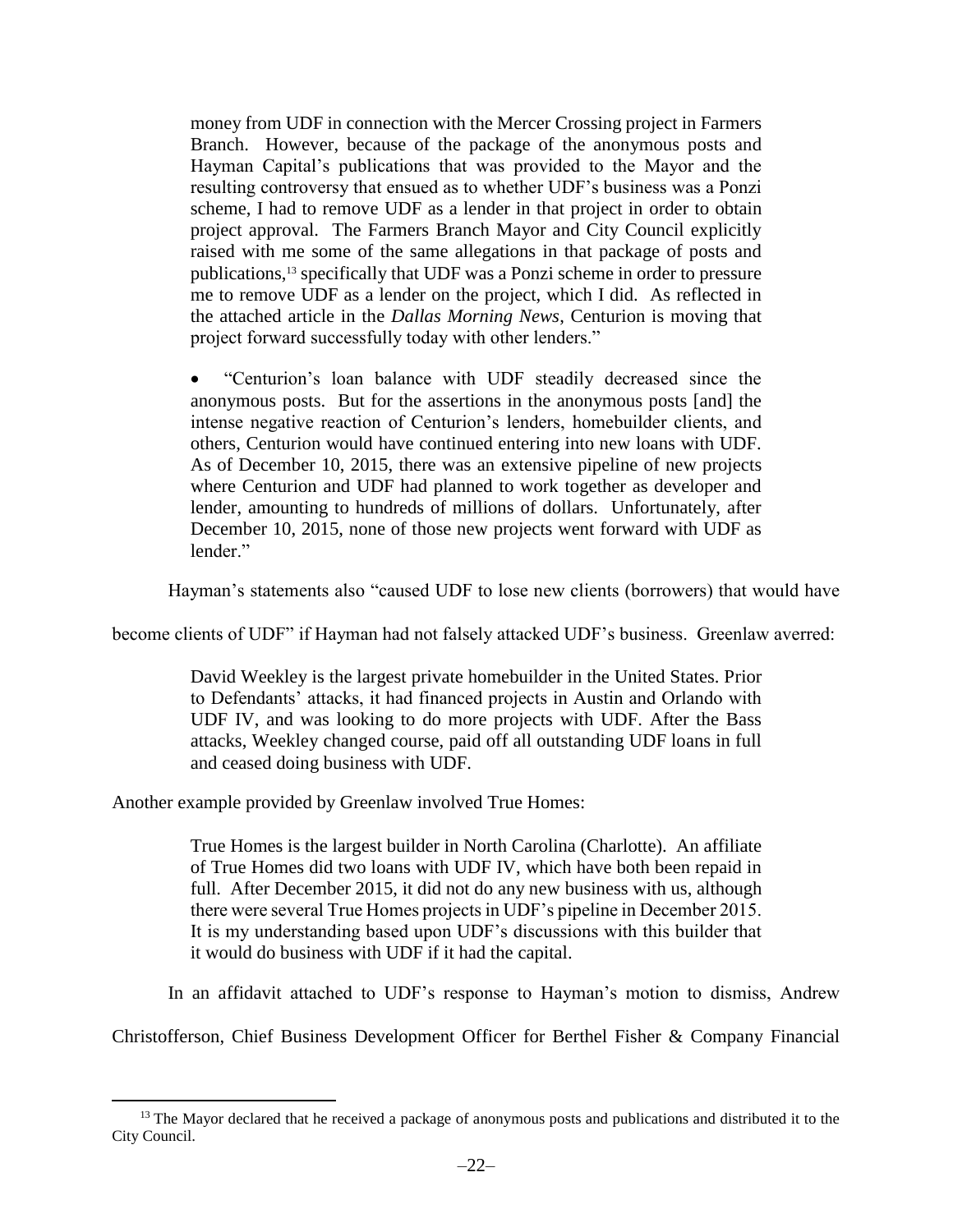Services, Inc. (Berthel), averred that Berthel raised capital for UDF from October 2014 until Christofferson read Hayman's December 10, 2015 post. During that period, Berthel invested over \$9 million in UDF V. Berthel was also the exclusive broker raising capital for United Residential Home Finance (URHF) fund, which was wholly owned by United Mortgage Trust. Berthel raised over \$8 million in funds for URHF prior to December 10, 2015. Christofferson attested that "in direct response" to the "negative statements about [UDF]", including Hayman's statements that "UDF's business was a Ponzi scheme instead of a genuine real estate business and that UDF's business was generating returns that were not legitimate," Bethel "halted all sales to our customers of UDF V and URHF."<sup>14</sup>

In an affidavit attached to UDF's response to Hayman's motion to dismiss, Michael De Pol, founder and Chairman of the Board of Nationwide Planning Associates, Inc. (Nationwide) an independent securities broker-dealer and full-service financial planning firm—averred that as of December 2015, several of Nationwide's clients were invested in UDF IV, and Nationwide also was raising capital for UDF V. From August 2015 through early December 2015, Nationwide's clients invested \$2,133,500 in UDF V. "In November 2015 alone, [Nationwide] had \$1,233,000 in UDF V sales." After reading Hayman's article on December 10, 2015, De Pol and Nationwide became concerned "because of the strong negative statements in the post about UDF's business. Of particular concern to Nationwide and our clients were the statements that asserted that UDF's business was a Ponzi scheme instead of a genuine real estate business and that UDF's business was generating returns that were not legitimate." "In direct response" to Hayman's statements, Nationwide "immediately stopped all sales of UDF V." Nationwide also canceled a pending sales

<sup>&</sup>lt;sup>14</sup> A copy of Christofferson's December 11, 2015 email reflecting Berthel's decision to "immediately halt sales of UDF V and URHF" was attached to his affidavit.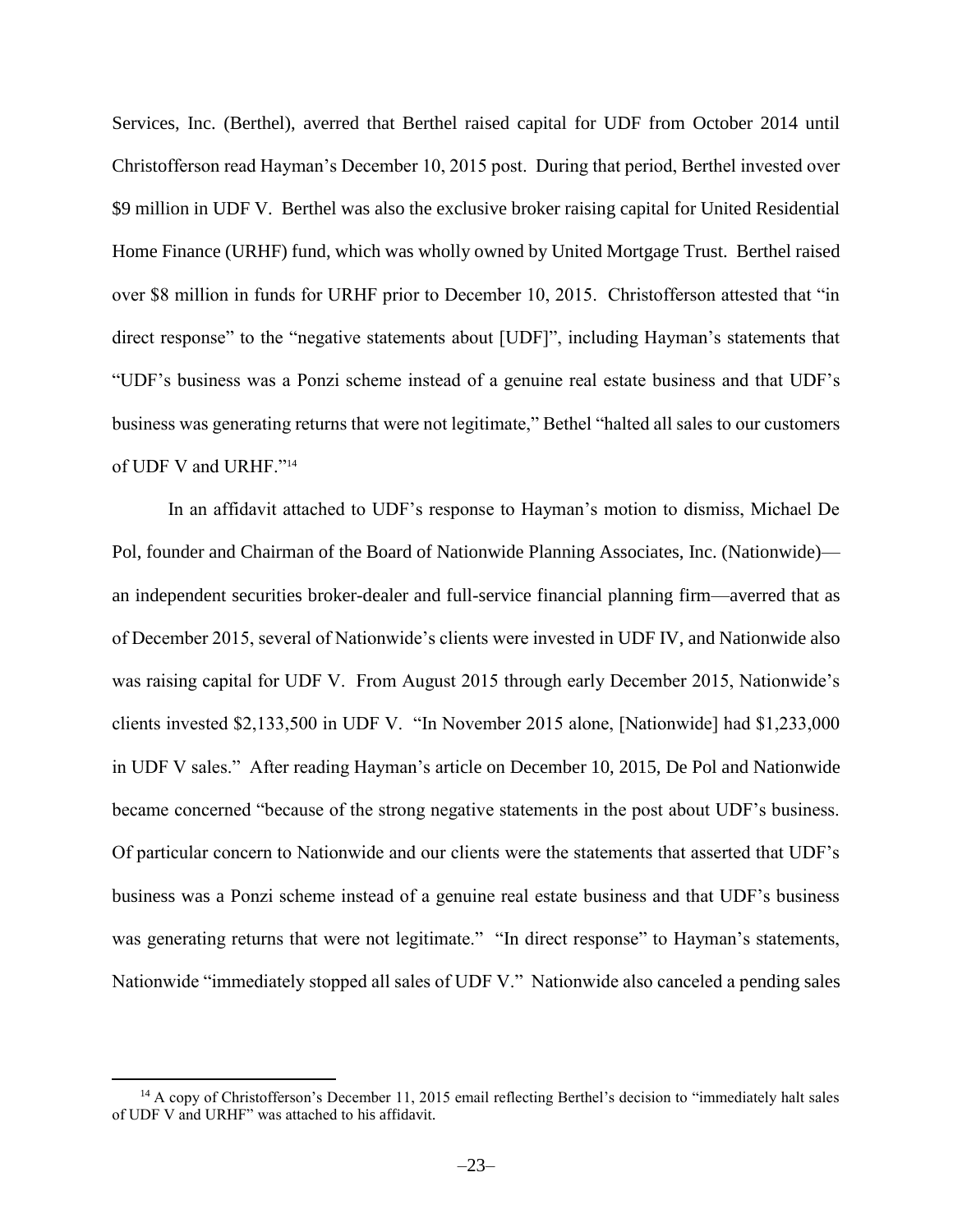ticket in the amount of \$150,000 that had been sent on December 10, 2015 before De Pol became

aware of the post.<sup>15</sup>

*Hayman's Statements Caused UDF to Lose the Opportunity to Participate In and "Fund the Projects in Its Pipeline"*

In contrast with the hundreds of millions of dollars in loans generated by UDF prior to

Hayman's posts, Greenlaw averred, "For over a year from the beginning of the attacks, UDF did

not have any new business. From December 31, 2015 through April 19, 2017, UDF only originated

\$31 million in new loans."

 $\overline{a}$ 

Prior to December 10, 2015, Centurion financed approximately 30% of its loans with various UDF entities. As of September 30, 2015 Centurion had outstanding loans from UMT (\$3 million), UDF I/II (\$57 million), UDF III (\$204 million), UDF IV (\$386 million) and UDF V (\$29 million). In direct response to Defendants' attack, beginning in December 2015, Centurion had to sell off or refinance assets to repay UDF approximately \$167 million. This was required mainly due to the banks' withdrawal of UDF's credit[.]

Centurion also had hundreds of millions of dollars in projected borrowing in the pipeline. Since the attack, Centurion has largely turned to other sources of financing to replace UDF, as stated in the Affidavit of Merhdad Moayedi.

One of the Centurion projects that UDF lost out on was Mercer Crossing. If not for the Defendants' attacks, Centurion would have financed parts of that project with UDF. Centurion has been successfully developing that project with other financing sources.

In an affidavit attached to UDF's response to Hayman's motion to dismiss, Joseph Straub,

the president and a partner of Harris & Straub LLC (H&S)—a residential and commercial real estate developer—averred H&S worked with UDF entities on several specifically identified H&S development projects. Straub attested that on November 12, 2015, H&S reached an agreement

with UDF III, UDF IV, and URHF regarding an additional specifically identified development

<sup>&</sup>lt;sup>15</sup> A copy of the December 11, 2015 email reflecting the cancelation of the \$150,000 UDF V investment was attached to De Pol's affidavit.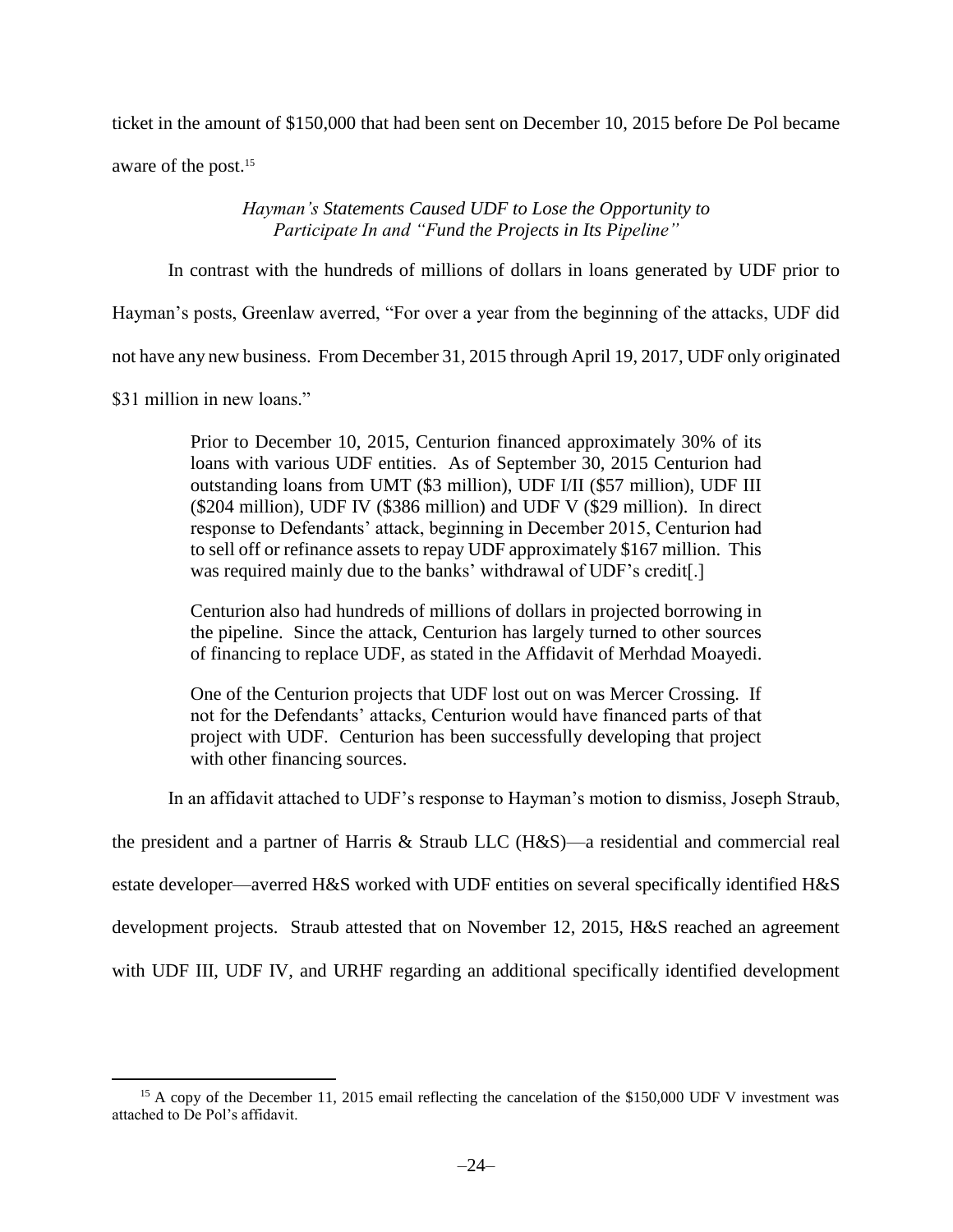transaction.<sup>16</sup> UDF was to fund the development. Straub also granted UDF options to purchase specifically identified acres of land or equity interests in the H&S company that owned the land.<sup>17</sup> Straub's affidavit described the transaction in detail. "[A]s a result" of Hayman's December 10, 2015 post and other posts and "negative statements" by Hayman about UDF—"especially the statements that asserted that UDF's business was a Ponzi scheme instead of a genuine real estate business, that UDF'S business was generating returns that were not legitimate, that UDF had failed to disclose a disagreement between it and Whitley Penn about UDF's financials that caused Whitley Penn's termination as UDF's auditor, that the auditor and UDF were concealing known reportable events, that UDF was taking advantage of its investors as gullible victims, and other statements made throughout various posts"—H&S did not move forward on the development project with UDF.<sup>18</sup>

UDF's petition alleges many of the facts attested to in these affidavits regarding specific pecuniary, economic, and business losses it sustained as a direct result of Hayman's statements. The petition further alleges that UDF IV's stock price dropped by thirty-five percent on December 10, 2015, after Hayman published its article, "A Texas-Sized Scheme Exposing the Darkest Corner of the REIT Business United Development Funding (UDF)." By December 11, 2015, UDF IV's stock price had fallen by almost fifty percent, and UDF's trading volumes were over ten times its normal average.

#### **STANDARD OF REVIEW AND APPLICABLE LAW**

The TCPA provides a mechanism for early dismissal of a lawsuit that is "based on, relates to, or is in response to a party's exercise of the right of free speech, the right to petition, or the

<sup>&</sup>lt;sup>16</sup> A copy of the agreement was attached to Straub's affidavit.

 $17$  Copies of the purchase option agreements were attached to Straub's affidavit.

<sup>&</sup>lt;sup>18</sup> A copy of a December 15, 2015 email from Straub to UDF "expressing concern" that Hayman's "posts would interfere with UDF's ability to raise capital" was attached to his affidavit.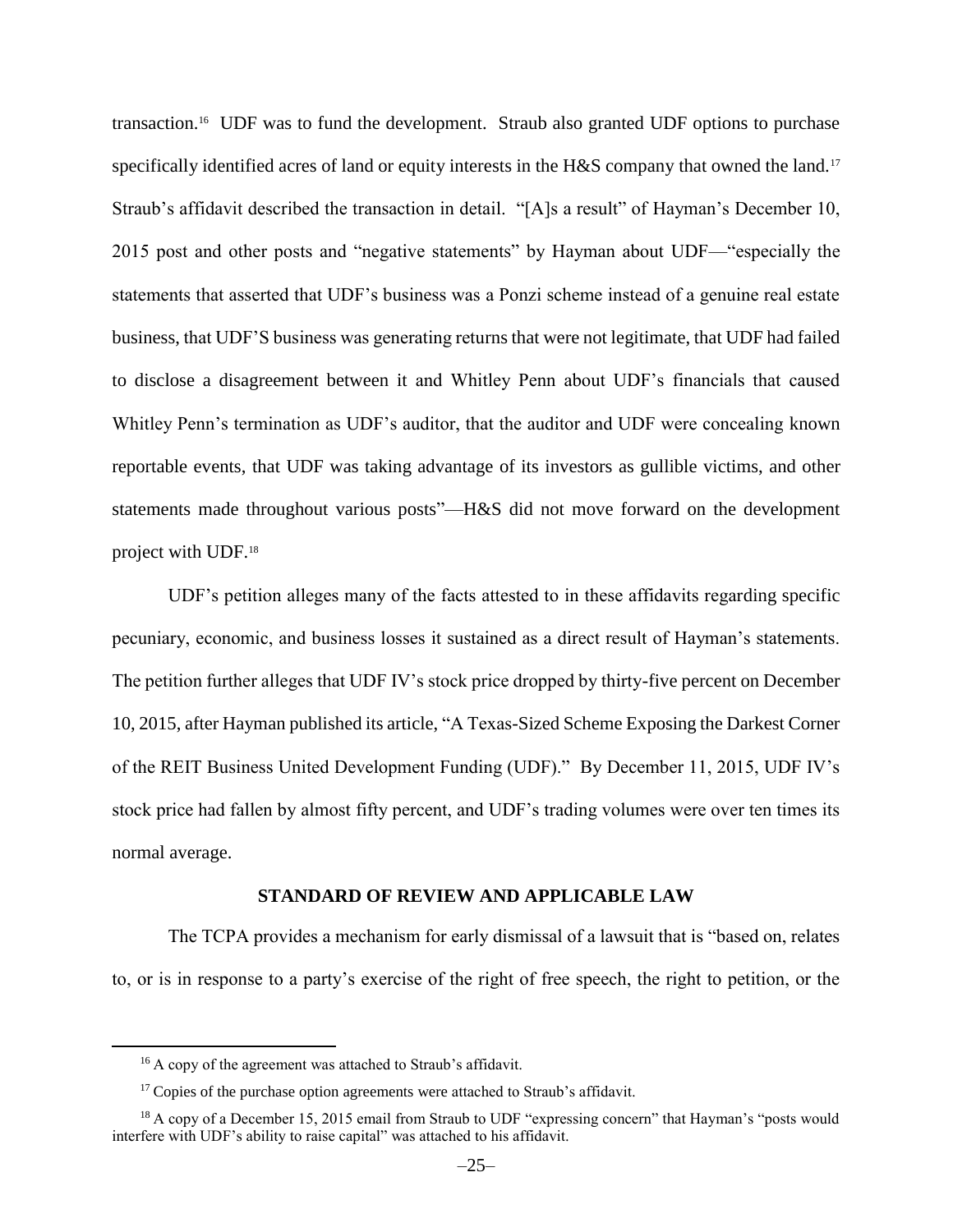right of association." TEX. CIV. PRAC. & REM. CODE ANN. § 27.003. Its purpose is to identify and summarily dispose of lawsuits designed only to chill First Amendment rights under the United States Constitution, not to dismiss meritorious lawsuits. TEX. CIV. PRAC. & REM. CODE ANN. § 27.002; *Lipsky*, 460 S.W.3d at 589.

The TCPA provides a burden-shifting framework for resolving TCPA motions to dismiss. *Lipsky*, 460 S.W.3d at 586–87; *Misko v. Johns*, No. 05-18-00487-CV, 2019 WL 1930157, at \*3 (Tex. App.—Dallas May 1, 2019, pet. filed); *Dyer*, 573 S.W.3d at 424. The initial burden lies with the defendant-movant to show by a preponderance of the evidence that the plaintiff's claim is "based on, relates to, or is in response to the [movant's] exercise of" its First Amendments rights. TEX. CIV. PRAC. & REM. CODE ANN. § 27.005(b); *Lipsky*, 460 S.W.3d at 586. If the movant satisfies its burden to show a claim is covered by the TCPA, the second step shifts the burden to the plaintiff to establish by "clear and specific evidence a prima facie case for each essential element of the claim in question." TEX. CIV. PRAC. & REM. CODE ANN. § 27.005(c); *Lipsky*, 460 S.W.3d at 587.

A "prima facie case" refers to "the 'minimum quantum of evidence necessary to support a rational inference that the allegation of fact is true.'" *Lipsky*, 460 S.W.3d at 590 (quoting *In re E.I. Dupont de Nemours & Co.*, 136 S.W.3d 218, 223 (Tex. 2004)). "Clear and specific" evidence is evidence that is "unambiguous," "free from doubt," and "explicit" or "referring to a particular named thing." *Lipsky*, 460 S.W.3d at 590 (quoting *KTRK Television, Inc. v. Robinson*, 409 S.W.3d 682, 689 (Tex. App.—Houston [1st Dist.] 2013, pet. denied)). Thus, the term "clear and specific" pertains to the quality of evidence required to establish a prima facie case; and the term "prima facie case" pertains to the amount of evidence necessary for a plaintiff to carry its minimal factual burden to support a rational inference establishing each essential element of the its claim. *See Grant v. Pivot Tech. Sols., Ltd.*, 556 S.W.3d 865, 882 (Tex. App.—Austin 2018, pet. filed).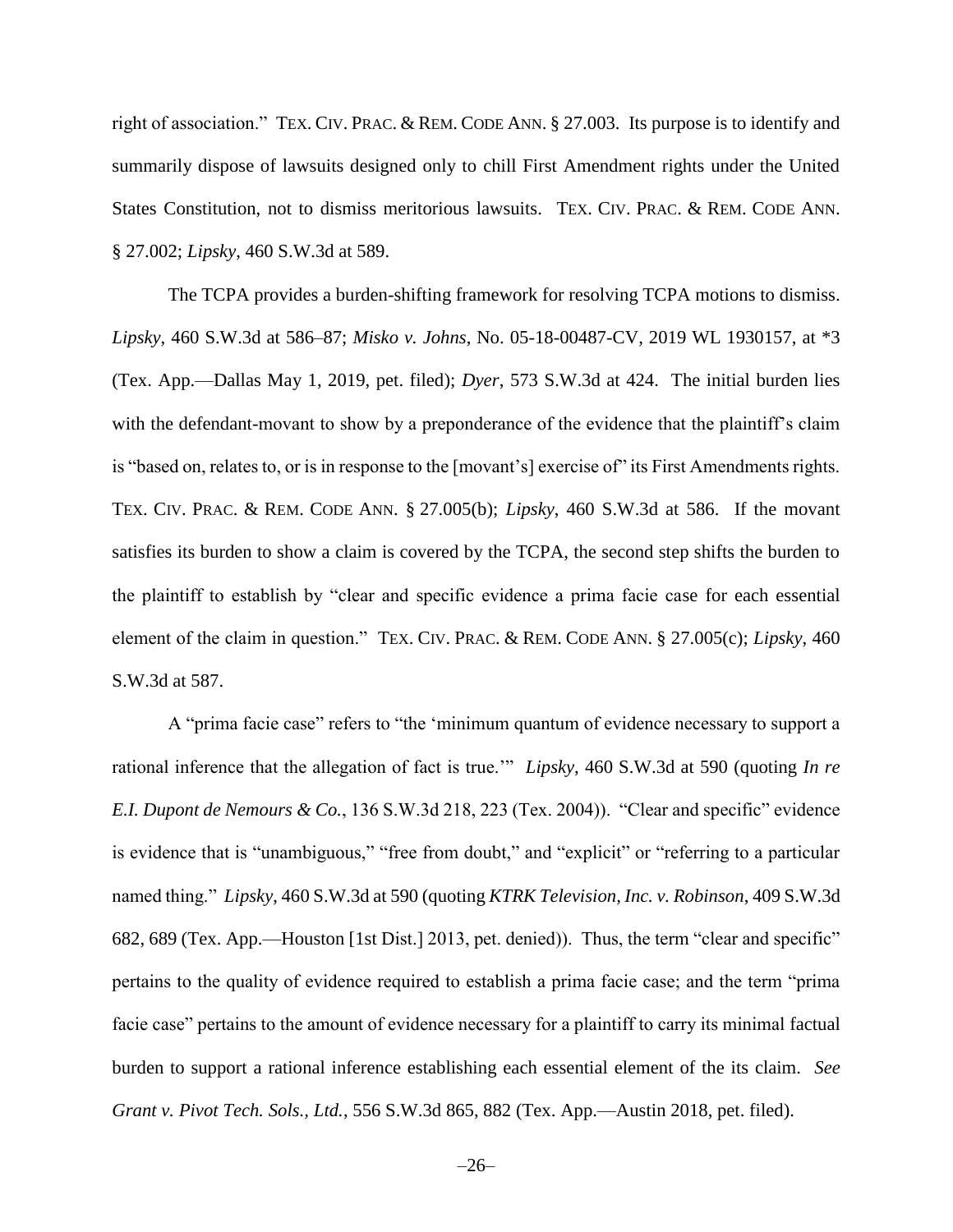In *Lipsky*, the Texas Supreme Court explained how this evidentiary standard should be applied:

> [M]ere notice pleading—that is, general allegations that merely recite the elements of a cause of action—will not suffice. Instead, a plaintiff must provide enough detail to show the factual basis for its claim.

460 S.W.3d at 590–91 (internal citations omitted). The plaintiff may rely on circumstantial evidence that creates an inference establishing a central fact unless the "connection between the fact and the inference is too weak to be of help in deciding the case." *Dallas Morning News, Inc. v. Hall*, No. 17-0637, 2019 WL 2063576, at \*4 (Tex. 2019) (quoting *Lipsky*, 460 S.W.3d at 589); *see also Lipsky*, 460 S.W.3d at 590–91 (TCPA "does not impose a higher burden of proof than that required of the plaintiff at trial [and does not] require direct evidence of each essential element of the underlying claim to avoid dismissal.").

If the plaintiff establishes a prima facie case, the burden shifts back to the defendant to establish, by a preponderance of the evidence, each essential element of a valid defense to the plaintiff's claim.<sup>19</sup> TEX. CIV. PRAC. & REM. CODE ANN. § 27.005(d). The trial court must dismiss the action if the plaintiff fails to carry its burden or the defendant establishes the essential elements of a valid defense. *Id.* § 27.005(b), (c), (d).

We review de novo a trial court's ruling on a motion to dismiss under the TCPA. *Dyer*, 573 S.W.3d at 424; *Campbell v. Clark*, 471 S.W.3d 615, 623 (Tex. App.—Dallas 2015, no pet.). In conducting our review, we consider the pleadings and evidence in a light most favorable to the

<sup>&</sup>lt;sup>19</sup> Hayman does not assert on appeal that it established by a preponderance of the evidence each essential element of a valid defense, and Hayman did not make any such argument in its motion to dismiss or in its reply brief in the trial court. Our inquiry therefore ends after we determine whether UDF satisfied its burden to state a prima facie case for the challenged elements of its claims preserved for our review. We need not reach the question presented in a case where the TCPA movant "establishes by a preponderance of the evidence each essential element of a valid defense" as being an unconstitutional deprivation of the right to trial by jury. TEX. CONST. art.  $V$ ,  $\S$  10 (right to have a jury resolve fact questions).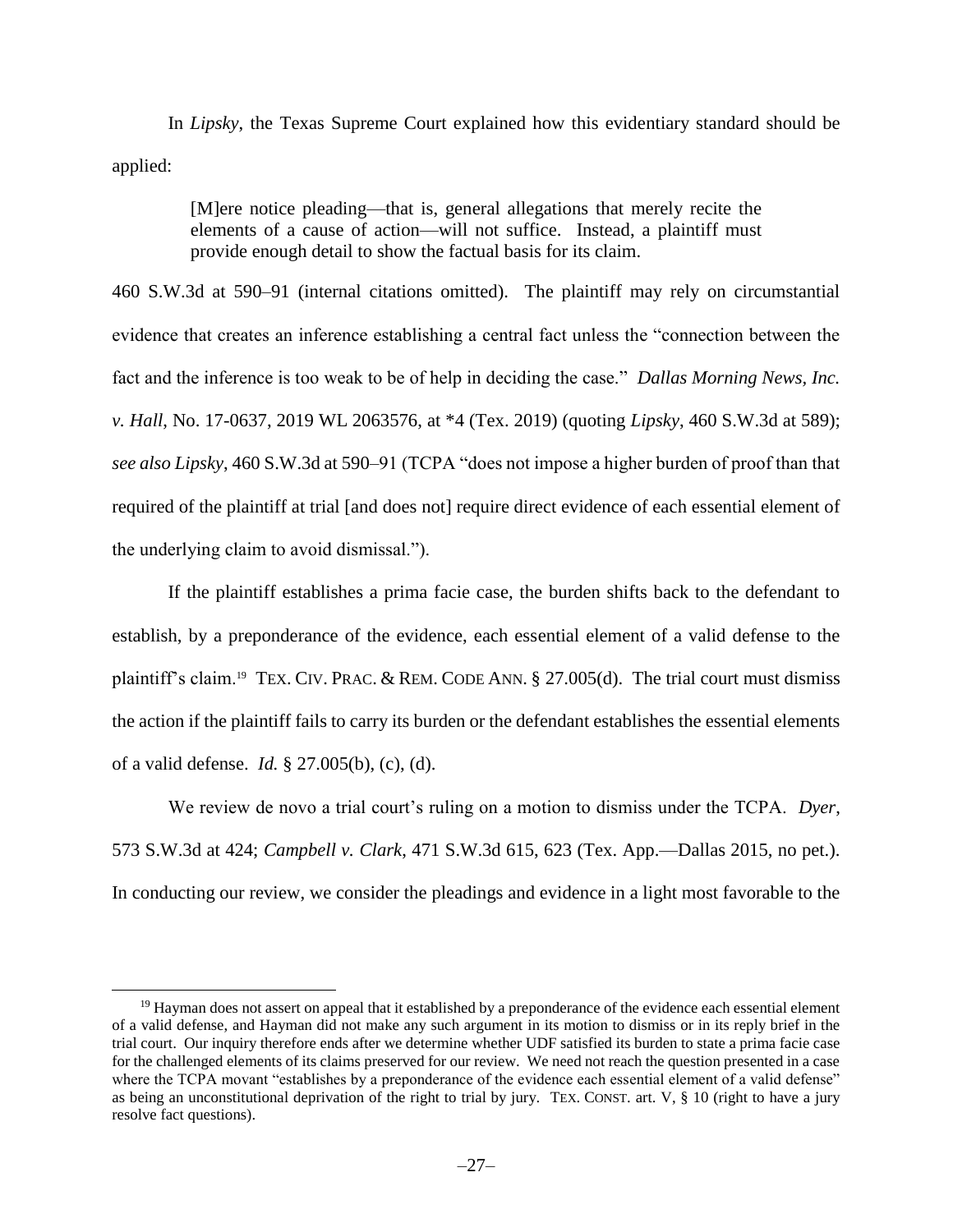nonmovant.<sup>20</sup> *Lei v. Nat. Polymer Int'l Corp.*, No. 05-18-01041-CV, 2019 WL 2559756, at \*3 (Tex. App.—Dallas June 21, 2019, no pet. h.); *Dyer*, 573 S.W.3d at 424*; see also Deuell*, 508 S.W.3d at 685.

#### **ANALYSIS**

On appeal, UDF does not contend its claims do not fall within the scope of the TCPA. Assuming, without deciding, that the TCPA applies to this case, we therefore proceed to determine whether UDF met its burden to point to clear and specific evidence establishing a prima facie case for the challenged elements of its causes of action preserved for our review. UDF maintains it provided more than sufficient—and even overwhelming—evidence detailing the factual basis of its claims, and the trial court properly denied Hayman's motion to dismiss. As relevant to this appeal, Hayman argues UDF failed to point to clear and specific evidence for the falsity, actual malice, causation, and damages elements of its claims.

#### **Falsity of Statements**

Hayman contends UDF failed to satisfy its burden to point to clear and specific evidence that Hayman's publications were false. A publication is false if it is not substantially true. *Neely v. Wilson*, 418 S.W.3d 52, 63 (Tex. 2013). A publication is not substantially true if, taken as a whole in light of the surrounding circumstances, it is more damaging to the plaintiff's reputation than a truthful publication would have been. *See id.*; *see also KBMT Operating Co., LLC v. Toledo*, 492 S.W.3d 710, 711 (Tex. 2016). The supreme court refers to "this meaning as the statement's

<sup>&</sup>lt;sup>20</sup> Section 27.006 of the TCPA, entitled "Evidence," provides that "[i]n determining whether a legal action should be dismissed . . . the court shall consider the pleadings and supporting and opposing affidavits stating the facts on which the liability or defense is based." TEX. CIV. PRAC. & REM. CODE ANN. § 27.006; *see also Breakaway Practice, LLC v. Lowther*, No. 05-18-00229-CV, 2018 WL 6695544, at \*2 (Tex. App.—Dallas Dec. 20, 2018, pet. filed) (mem. op.). Under this provision, pleadings are to be considered as evidence, regardless of whether they are offered as such. *See Hersh v. Tatum*, 526 S.W.3d 462, 467 (Tex. 2017) (under TCPA, trial court obliged to consider pleadings irrespective of whether formally offered as evidence); *Breakaway Practice*, 2018 WL 6695544, at \*2; *Martin v. Bravenec*, No. 04-14-00483-CV, 2015 WL 2255139, at \*7 (Tex. App.—San Antonio May 13, 2015, pet. denied) (mem. op.) (noting section 27.006(a) is exception to general rule that pleadings are not evidence); *see also Walker v. Hartman*, 516 S.W.3d 71, 79 (Tex. App.—Beaumont 2017, pet. denied) (pleadings are considered "as evidence" under TCPA).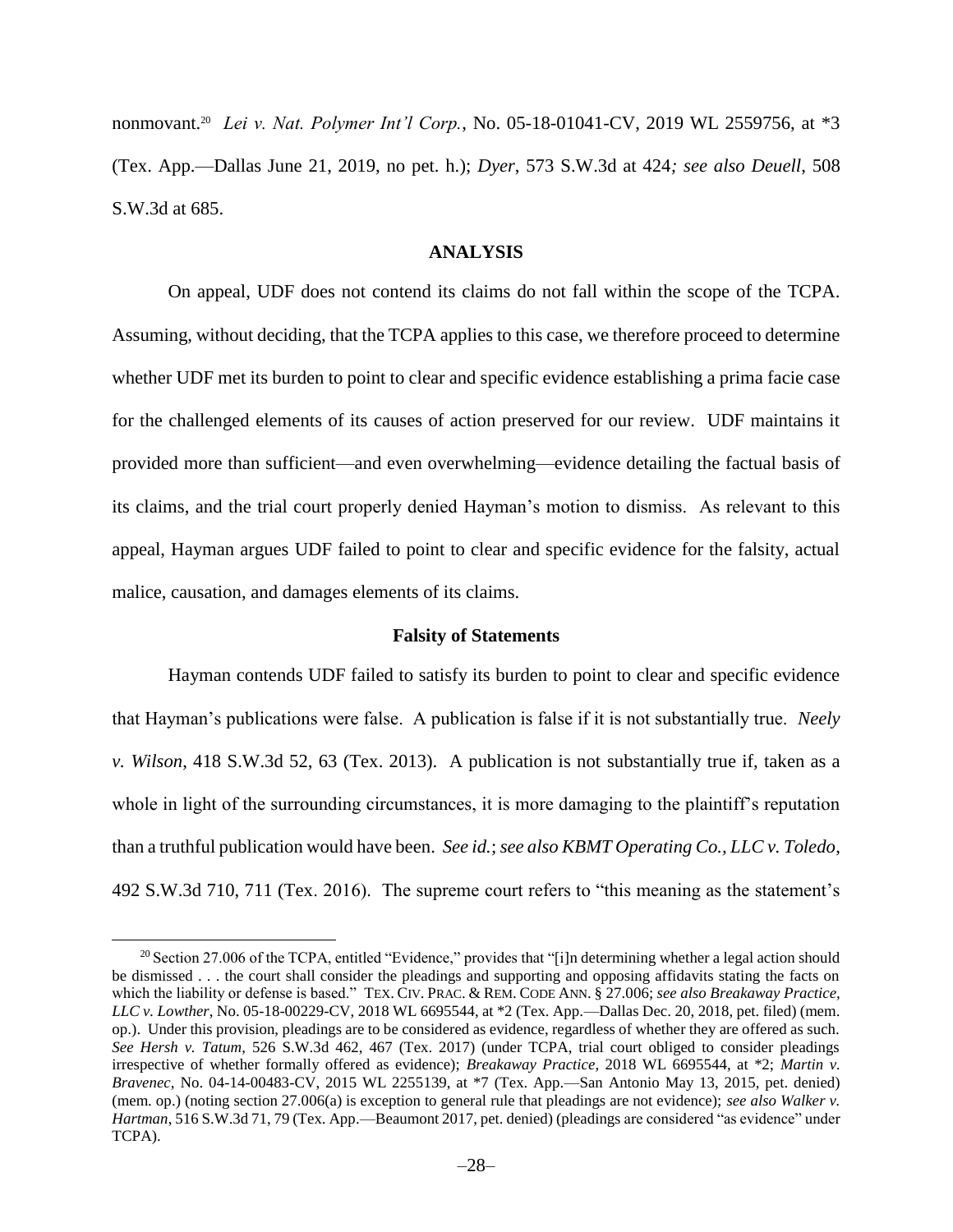'gist'." *Id.* at 721. We therefore evaluate a statement's falsity by first ascertaining its gist. *See Neely*, 418 S.W.3d at 63–64.

The gist of a statement is its "main point" or its "essence." *D Magazine Partners, L.P. v. Rosenthal*, 475 S.W.3d 470, 482 (Tex. App.—Dallas 2015), *aff'd in part on other grounds, rev'd in part on other grounds*, 529 S.W.3d 429 (Tex. 2017). We determine a statement's gist by examining "how a person of ordinary intelligence would view it." *KBMT Operating Co.*, 492 S.W.3d at 711 (quoting *Turner v. KTRK Television, Inc.*, 38 S.W.3d 103, 114 (Tex. 2000)). A publication can convey a false and defamatory meaning by omitting or juxtaposing facts, "even though all [of the publication's] individual statements considered in isolation were literally true or non-defamatory." *Turner*, 38 S.W.3d at 115.

In this case, the parties dispute many of the facts underlying UDF's claims. Each party accuses the other of mischaracterizing facts. The parties also disagree on how this Court should apply the standard under which UDF's clear and specific evidence is measured. UDF's claims are premised on its allegations that Hayman flooded the news wire with (1) explicitly false and defamatory statements about UDF's business, and (2) statements that as a whole created a false and defamatory impression of UDF's business by misstating facts, mischaracterizing facts, omitting facts, and presenting facts in a misleading context. According to UDF, the gist of Hayman's statements was that UDF was an illegitimate business with nefarious motives, was not engaged in loaning funds for bona fide real estate development, was operating a Ponzi scheme predicated on fictitious returns, and essentially was a worthless "billion dollar house of cards." UDF complains that Hayman's repeated assertions likening UDF's business to a Ponzi scheme constituted a "factual assertion [that] was conveyed by numerous individual statements of fact that were also false, such as that UDF's largest borrower was insolvent, that Shahan Prairie was not a real development, and that UDF's business did not generate cash." As a direct result of Hayman's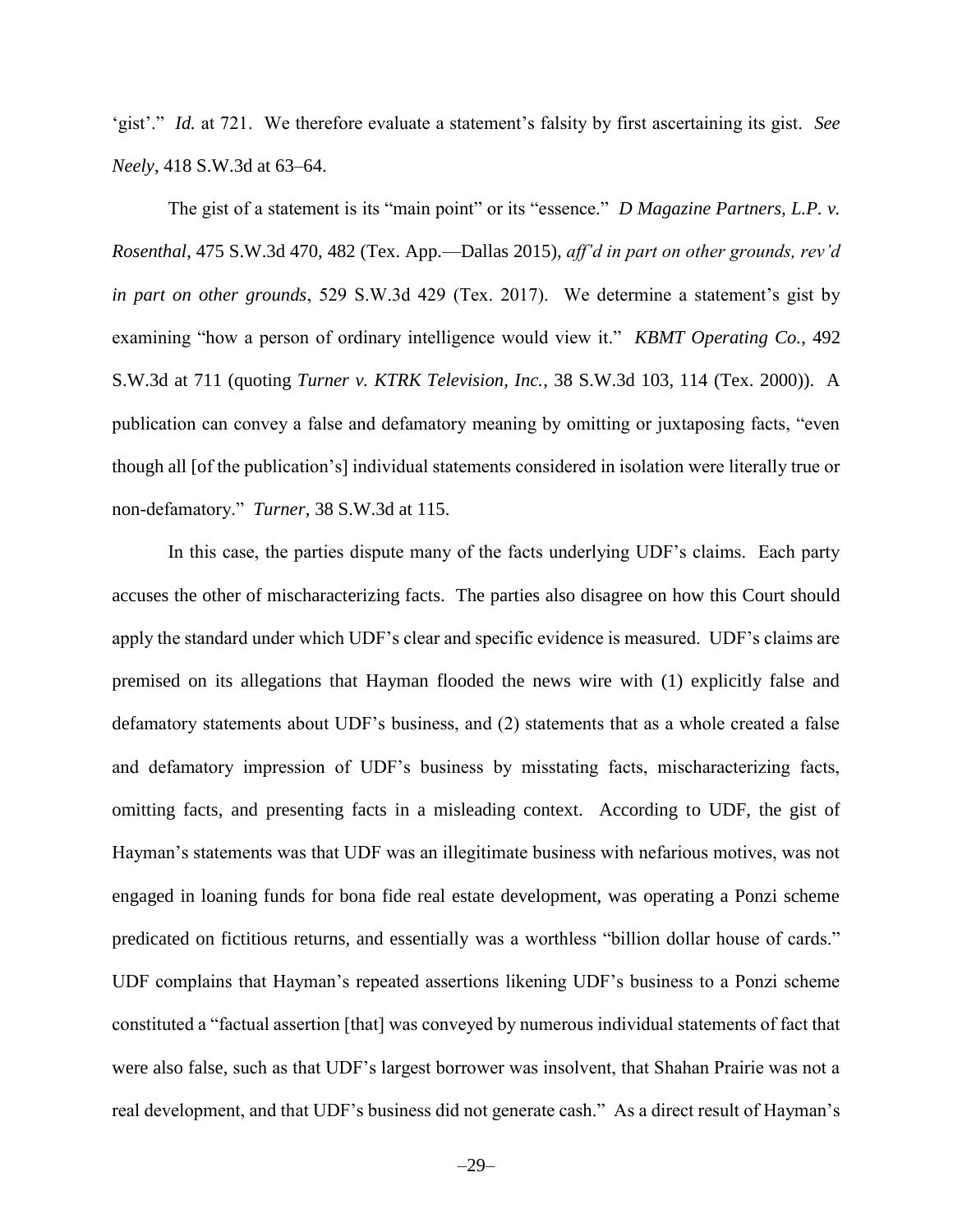false and defamatory posts, UDF alleges it suffered hundreds of millions of dollars in special damages including lost profits, loss of credit, loss of investor capital, loss of existing and future business, and out-of-pocket costs.

Hayman asserts that the overall "gist" of its posts was substantially true, and that its posts should be considered in conjunction with allegations in a complaint filed by the SEC against UDF and allegations by a "homebuilder" in "a recently-filed lawsuit against UDF." It is not the trial court's role, however, to act as a factfinder and to resolve opposing reasonable inferences in determining whether the plaintiff satisfied the prima facie proof requirement. *See Berry v. ETX Successor Tyler, f/k/a E. Tex. Med. Ctr.*, No. 12-18-00095-CV, 2019 WL 968528, at \*7 (Tex. App.—Tyler Feb. 28 2019, no pet.) (mem. op.). Instead, the court must determine whether the non-movant met its TCPA burden to produce evidence sufficient to present a prima facie case, some of which may include relevant evidence from which more than one reasonable inference may be drawn. *See id.*

In *Lipsky*, the court underscored that the TCPA "does not impose a higher burden of proof than that required of the plaintiff at trial." *Lipsky*, 460 S.W.3d at 591. A plaintiff may prevail at trial by offering sufficient evidence to support a fact finding in its favor, even if the defendant offered conflicting evidence. *See United Servs. Auto Ass'n v. Croft*, 175 S.W.3d 457, 463 (Tex. App.—Dallas 2005, no pet.) ("When the evidence is conflicting, the jury's verdict on such matters is generally regarded as conclusive. . . . Accordingly, if there is sufficient competent evidence of probative force to support the finding, it must be sustained."). Therefore, following our precedent, we only consider the pleadings and evidence in favor of the plaintiff's case when determining whether it established the requisite prima facie proof. *Apple Tree Café Touring, Inc. v. Levatino*, No. 05-16-01380-CV, 2017 WL 3304641, at \*2 (Tex. App.—Dallas Aug. 3, 2017, pet. denied) (mem. op.); *Moldovan v. Polito*, No. 05-15-01052-CV, 2016 WL 4131890, at \*5 (Tex. App.—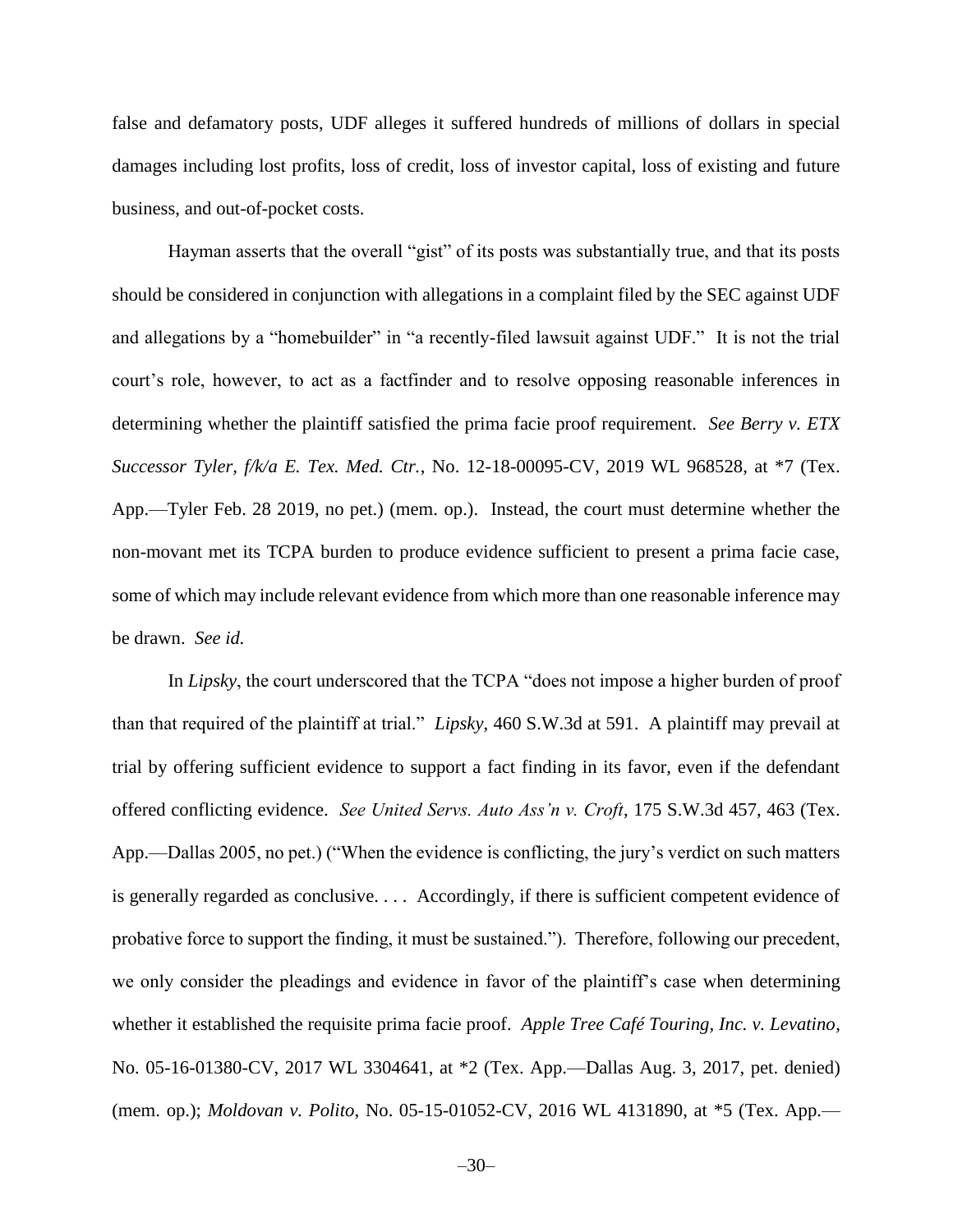Dallas Aug. 2, 2016, no pet.) (mem. op.) (quoting *Rosenthal*, 475 S.W.3d at 480–81); *see also* TEX. CIV. PRAC. & REM. CODE ANN. § 27.005(c) (issue is whether claimant established prima facie case for each essential claim). It is not this Court's province to consider and weigh evidence submitted by Hayman to contradict UDF's evidence. *Moldovan*, 2016 WL 4131890, at \*5.

Hayman also contends UDF mischaracterizes its internet posts. Sidestepping the allegation that Hayman accused UDF of operating a Ponzi scheme, Hayman protests:

> [Hayman] never stated that UDF was running a traditional Ponzi scheme; instead, [Hayman] accused UDF of exhibiting Ponzi-like characteristics insofar as it appeared that UDF was using capital raised in connection with newer UDF funds to directly or indirectly fund distributions to investors in older UDF funds[.]

Hayman's objection that the gist of, for example, Bass' accusation that UDF was "perpetuating a Ponzi-like real estate scheme across multiple funds" and was "obscur[ing] the fact [it was] using new investors' money to make payments to existing investors" was substantively different from stating that UDF was operating a "traditional" Ponzi scheme, is disingenuous.

UDF adduced clear and specific evidence demonstrating that a reasonable person would and did—conclude Hayman's posts were an exposé of wrongdoing at UDF. Affidavits and evidence attached to UDF's response to Hayman's motion to dismiss demonstrate Seeking Alpha, Citron Research, Value Walk, Origin Bank, Legacy Texas Bank and Brown, Berthel and Christofferson, H&S and Straub, Nationwide and De Pol, and Kitchens all read Hayman's statements as an accusation that UDF's business was a Ponzi scheme on the verge of collapse. For example, immediately after and "based wholly on [Hayman's] anonymous [December 10] post," Seeking Alpha, ValueWalk, and Citron Research published their own press spreading Hayman's news that UDF was misleading and defrauding investors; UDF was operating a Ponzi scheme; and UDF was a worthless and illegitimate business.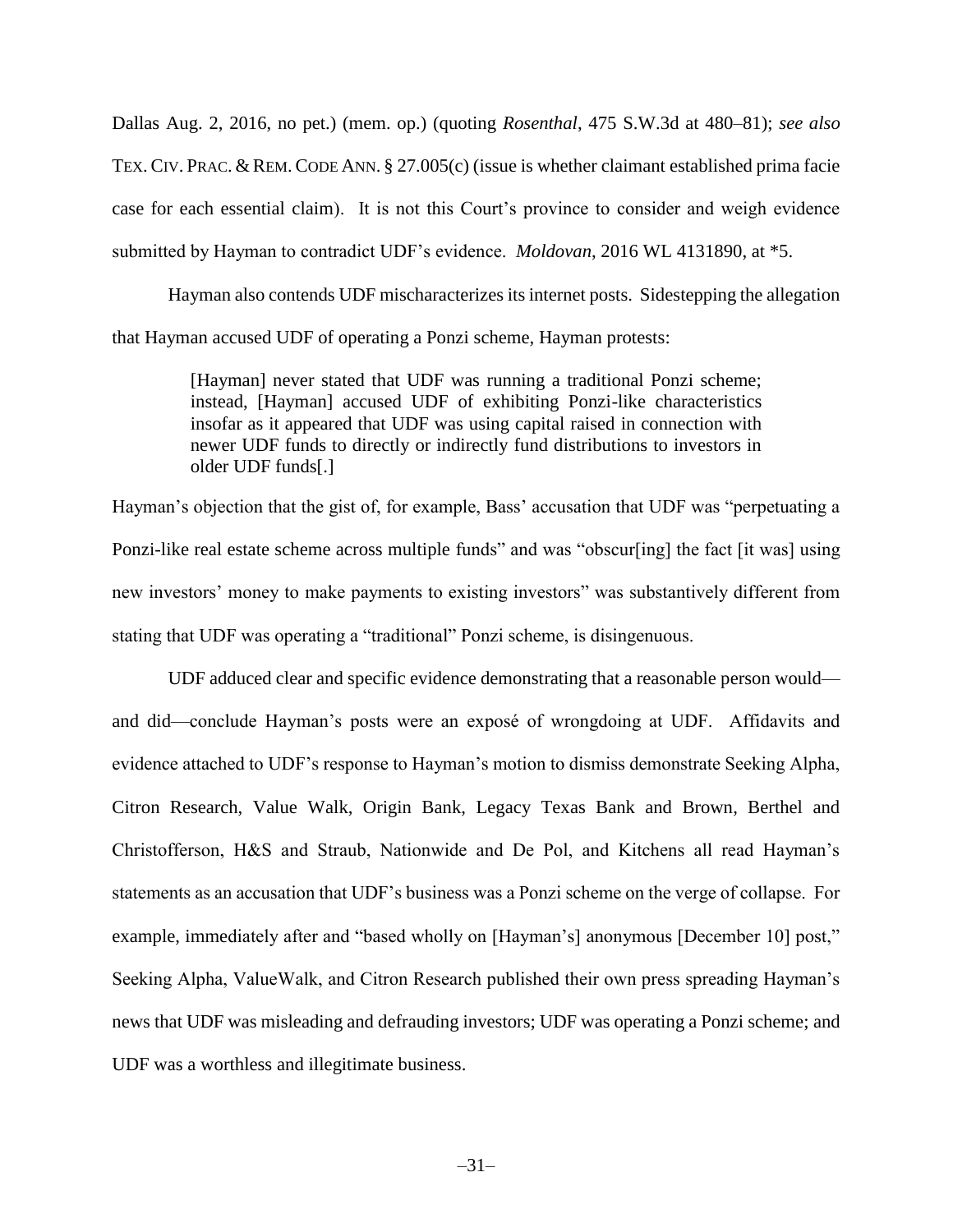Seeking Alpha posted an article titled, "*Ponzi scheme Alleged at United Development Funding*." ValueWalk posted an article referring to Hayman's post about UDF as a thesis "on why the stock is a zero." Value Walk tweeted that Bass thinks UDF "is a *total Ponzi scheme*." Citron Research circulated Seeking Alpha's article with the title "*udf ponzi can Go to \$0*." StreetInsider re-published the Seeking Alpha and Citron Research tweets.

UDF's lead banker also read Hayman's article as a condemnation of UDF as an illegitimate

Ponzi scheme. In her affidavit, Brown averred:

[Hayman's] post caused widespread concern at the Bank[,] especially the statements that asserted that **UDF's business was a Ponzi scheme instead of a genuine real estate business**, that **UDF's business was generating returns that were not legitimate**, that **UDF had failed to disclose a disagreement between it and Whitley Penn about UDF's financials** that caused Whitley Penn's termination as UDF's auditor, that **the auditor and UDF were concealing known reportable events**, that UDF was taking advantage of its **investors as gullible victims**, and similar statements made throughout the December 10 internet post.<sup>21</sup>

Brown believed, "[Bass] had distorted and misrepresented [facts] **to create the impression UDF's** 

# **business was operating in a fraudulent manner based on phony real estate developments that**

# **did not generate legitimate returns**."<sup>22</sup>

UDF's petition and the affidavits attached to UDF's response to Hayman's motion to

dismiss identify additional incriminating statements by Hayman:

- The Penn letter asserted accounting irregularities at UDF and stated UDF's relationship with Centurion was improper and part of an overall scheme to misappropriate money from shareholders: "Loans to UDF IV's largest borrower, Centurion, do not appear to be arm's-length transactions."
- The Penn letter accused UDF of violating auditing standards: "UDF III, UDF IV and UDF V fail to fully disclose the business relationships between their officers and directors and Centurion as required by Auditing Standard No 18—Related Parties."

<sup>21</sup> Emphasis added.

<sup>22</sup> Emphasis added.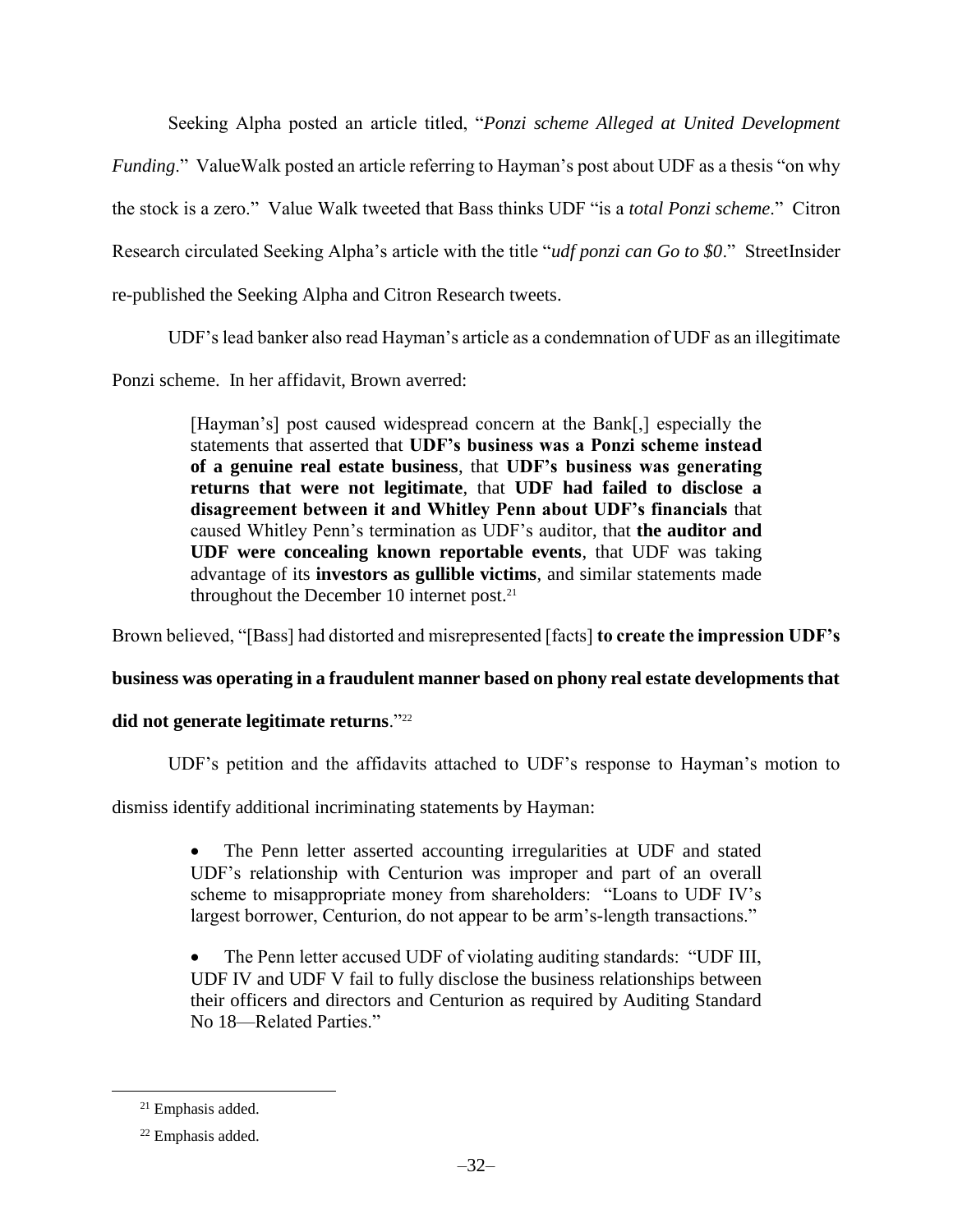The Penn letter claimed Centurion was not creditworthy, did not have the ability to pay "585 million in debt" as well as "approximately \$75 million [of] annual interest expense," and "may be insolvent."

 Hayman claimed, "100% of UDF IV loans are classified as fully collectible, which is likely a material misrepresentation if the largest borrower is insolvent."

 Hayman asserted that Centurion was not a "seasoned and accomplished" developer and that its loans were "irregular," "non-performing," and not at "arms' length."

• Hayman claimed Centurion's average interest rate of 13% was "more" than double the current market average for development loans."

 Hayman declared, "[S]hareholders in UDF's public companies are being victimized by a Ponzi-like real estate scheme"; and "Our research showed that UDF exhibited characteristics consistent with a Ponzi scheme, the size and scope of which exceeded a billion dollars."

 Hayman claimed UDF was a "billion dollar house of cards" that was "now on the verge of collapse," and that UDF "faces significant bankruptcy risk, which would leave its shares virtually worthless," and "UDF is using new investor money to pay existing investors."

 Hayman published multiple articles with spectacular and damning titles, including: "A Texas-Sized Scheme," "Exposing the Darkest Corner," "How the Scheme Works," and "United Development Funding (UDF) One Example of Many: How the Scheme Works, from One UDF Fund to the Next."

Properly evaluating Hayman's posts as a whole in light of the surrounding circumstances,

and based upon how a person of ordinary intelligence would perceive them, we conclude that a reasonable view of the gist of Hayman's posts and statements is that UDF was running a Ponzi scheme predicated on fictitious returns, was an illegitimate business on the verge of collapse, was issuing loans to developers who were not actually developing real estate projects, and was duping gullible investors into purchasing its worthless stock.

UDF also adduced clear and specific evidence that Hayman's disparaging statements about

UDF's business were false; UDF was a viable, legitimate business, with real earnings and gains;

and UDF was engaged in growing real estate investments that were paying real dividends: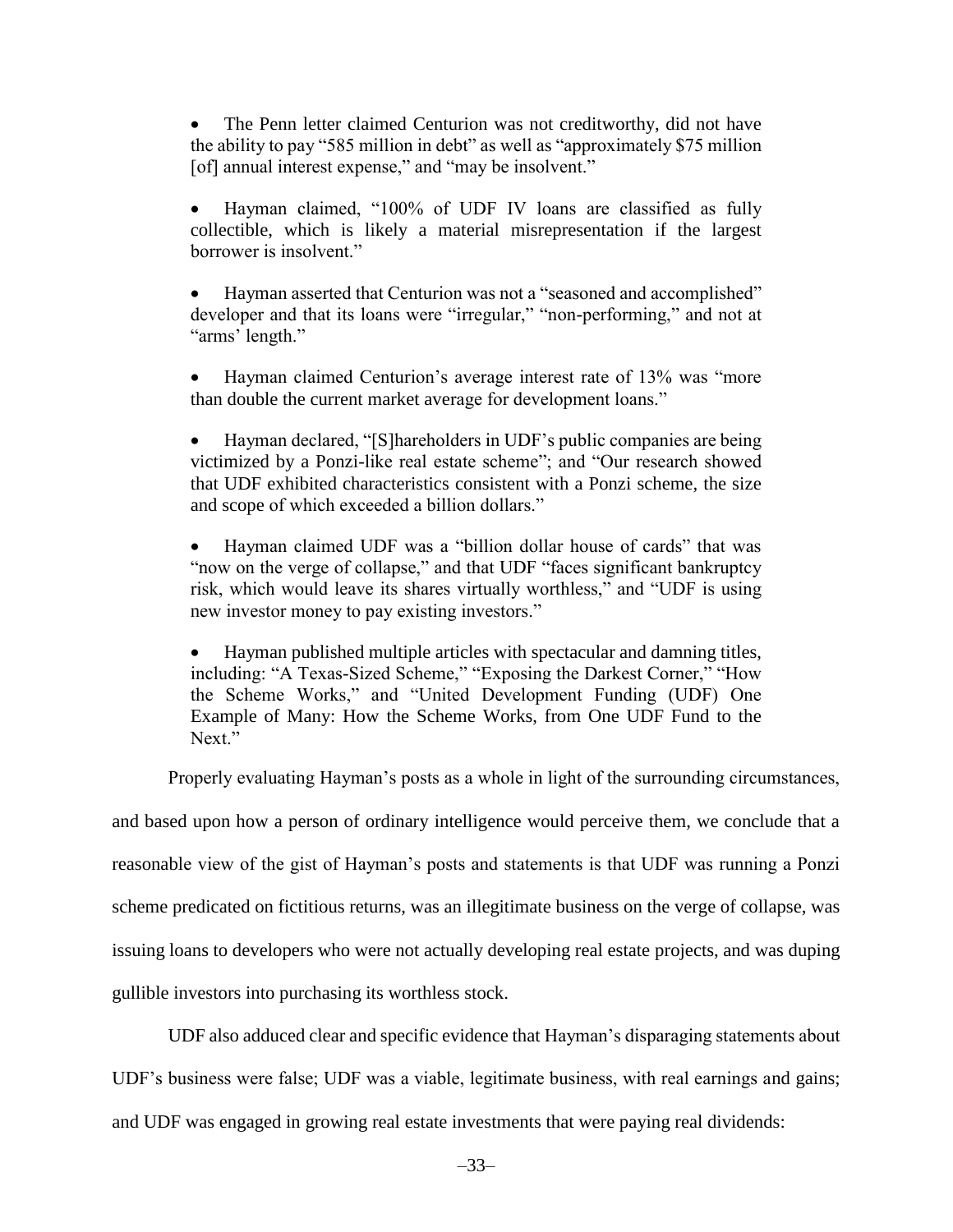In his affidavit, Kitchens averred that UDF's returns were not fictitious, UDF was not involved in an unlawful fraudulent scheme to generate fictitious returns, and investor money was not misappropriated, but rather used for legitimate business opportunities typically secured by bona fide real estate.

Kitchens averred, "UDF's business never should have been characterized as a Ponzi scheme or Ponzi-like scheme by [Hayman] as there was no basis for doing so."

Kitchens' affidavit explained in detail why Hayman's accusation that UDF was running a Ponzi scheme was false. For example, Kitchens averred, "at the time of Hayman['s] December 10, 2015 anonymous post and thereafter, *Hayman Capital omitted the facts that each UDF IV loan was backed by specific collateral, the value of which was regularly appraised by independent appraisers in order to secure the loan, as disclosed in its 2014 10-K.*"

Kitchens averred, "*UDF IV's SEC filings showed that it was in fact generating cash, and, moreover, its generation of cash had been steadily increasing***.**"

Kitchens averred, "Hayman Capital asserts that the facts in the '*Irregular Patterns*' posting were grounded in its review of SEC filings, including its Forms 10-K; that its information was 'sourced directly from UDF IV tabular disclosures'; and that those eleven loans are 'representative of loans to [Centurion]' and that 'significantly more loans demonstrate irregularities.' [To] create its eleven examples for its '*Irregular Patterns*' posting, Hayman Capital extracted from a much larger table, within UDF IV's 10-K filing, that disclosed the data for UDF V's cash receipts; *specifically, Hayman Capital extracted loans that were not generating cash receipts while omitting dozens of loans that were generating cash receipts, as shown on the 10-K from which Hayman Capital sourced its data.*"

 In his affidavit, Greenlaw averred that Centurion was not insolvent, it was able to service its debt and interest expense, and it had repaid "hundreds of millions of dollars [of loans] to UDF."

• In his affidavit, Moayedi averred, "Centurion has had no involvement in any Ponzi scheme" and "UDF is a legitimate business and it is not a Ponzi scheme." Moayedi further averred that Centurion was not insolvent, and UDF's loans to Centurion generated cash by repaying principal and accrued interest when a project was completed and sold.

 Centurion's CEO, UDF's CEO and Kitchens all attested that UDF's loans to Centurion "were market rate."

 In her affidavit, Brown averred that Hayman's allegations were "not consistent with [her] experience with and knowledge of UDF's business," and that she "regularly reviewed UDF's collateral and related project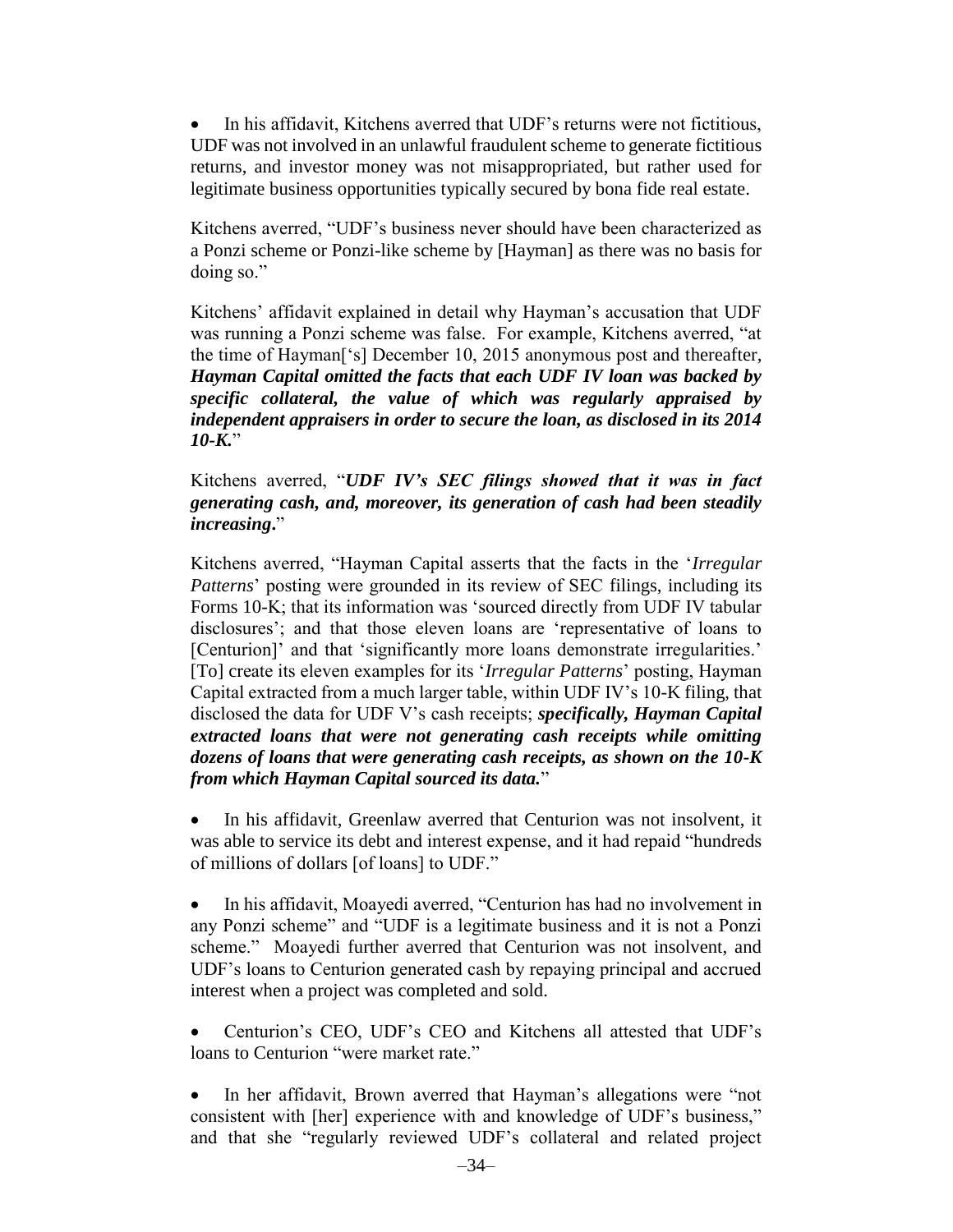developments and found the collateral to be sound and the project developments to be consistent with what would be expected of any comparable borrower."

 A letter to the SEC from Whitley Penn confirmed that it stood by its audits of UDF and that it had no disagreements with UDF "on any matters of accounting principles or practices, financial statement disclosure of auditing scope or procedure."

Considering the pleadings and evidence in a light most favorable to UDF, the nonmovant, *Dyer*, 573 S.W.3d at 424, we conclude that UDF met and exceeded its burden to point to clear and specific evidence establishing a prima facie case that Hayman's disparaging statements about UDF's business were false.

### **Actual Malice**

Having concluded that UDF satisfied its burden to establish a prima facie case that Hayman's internet posts were false, we now turn to Hayman's contention that UDF failed to point to clear and specific evidence establishing a prima facie case of actual malice. UDF responds that the actual malice standard does not apply because it is not a general-purpose public figure, and, in any case, its pleadings establish a prima facie case of actual malice. For purposes of this interlocutory appeal, we assume—without deciding—that UDF is a general-purpose figure, because we agree that UDF established a prima facie case of actual malice.

To establish actual malice, UDF must show that a defamatory statement was published either with knowledge of its falsity or with reckless disregard as to its truth. *See [Hearst Corp. v.](https://1.next.westlaw.com/Link/Document/FullText?findType=Y&serNum=2006338980&pubNum=0004644&originatingDoc=I0abcdac03fa911e59310dee353d566e2&refType=RP&fi=co_pp_sp_4644_637&originationContext=document&transitionType=DocumentItem&contextData=(sc.Search)#co_pp_sp_4644_637)  Skeen,* [159 S.W.3d 633, 637 \(Tex.](https://1.next.westlaw.com/Link/Document/FullText?findType=Y&serNum=2006338980&pubNum=0004644&originatingDoc=I0abcdac03fa911e59310dee353d566e2&refType=RP&fi=co_pp_sp_4644_637&originationContext=document&transitionType=DocumentItem&contextData=(sc.Search)#co_pp_sp_4644_637) 2005) (per curiam). The standard for reckless disregard is subjective and focuses on the conduct and state of mind of the defendant. *Bentley v. Bunton*, 94 S.W.3d 561, 591 (Tex. 2002). Reckless disregard requires more than mere negligence or "a departure from reasonably prudent conduct." *[Id.](https://1.next.westlaw.com/Link/Document/FullText?findType=Y&serNum=2002550275&pubNum=0004644&originatingDoc=I0abcdac03fa911e59310dee353d566e2&refType=RP&originationContext=document&transitionType=DocumentItem&contextData=(sc.Search))* (quoting *[Harte–Hanks Comms., Inc. v.](https://1.next.westlaw.com/Link/Document/FullText?findType=Y&serNum=1989093292&pubNum=0000780&originatingDoc=I0abcdac03fa911e59310dee353d566e2&refType=RP&fi=co_pp_sp_780_688&originationContext=document&transitionType=DocumentItem&contextData=(sc.Search)#co_pp_sp_780_688)  Connaughton,* [491 U.S. 657, 688 \(1989\)\)](https://1.next.westlaw.com/Link/Document/FullText?findType=Y&serNum=1989093292&pubNum=0000780&originatingDoc=I0abcdac03fa911e59310dee353d566e2&refType=RP&fi=co_pp_sp_780_688&originationContext=document&transitionType=DocumentItem&contextData=(sc.Search)#co_pp_sp_780_688). It requires evidence that the defendant "entertained serious doubts as to the truth of the article at the time it was published" and had a "high degree of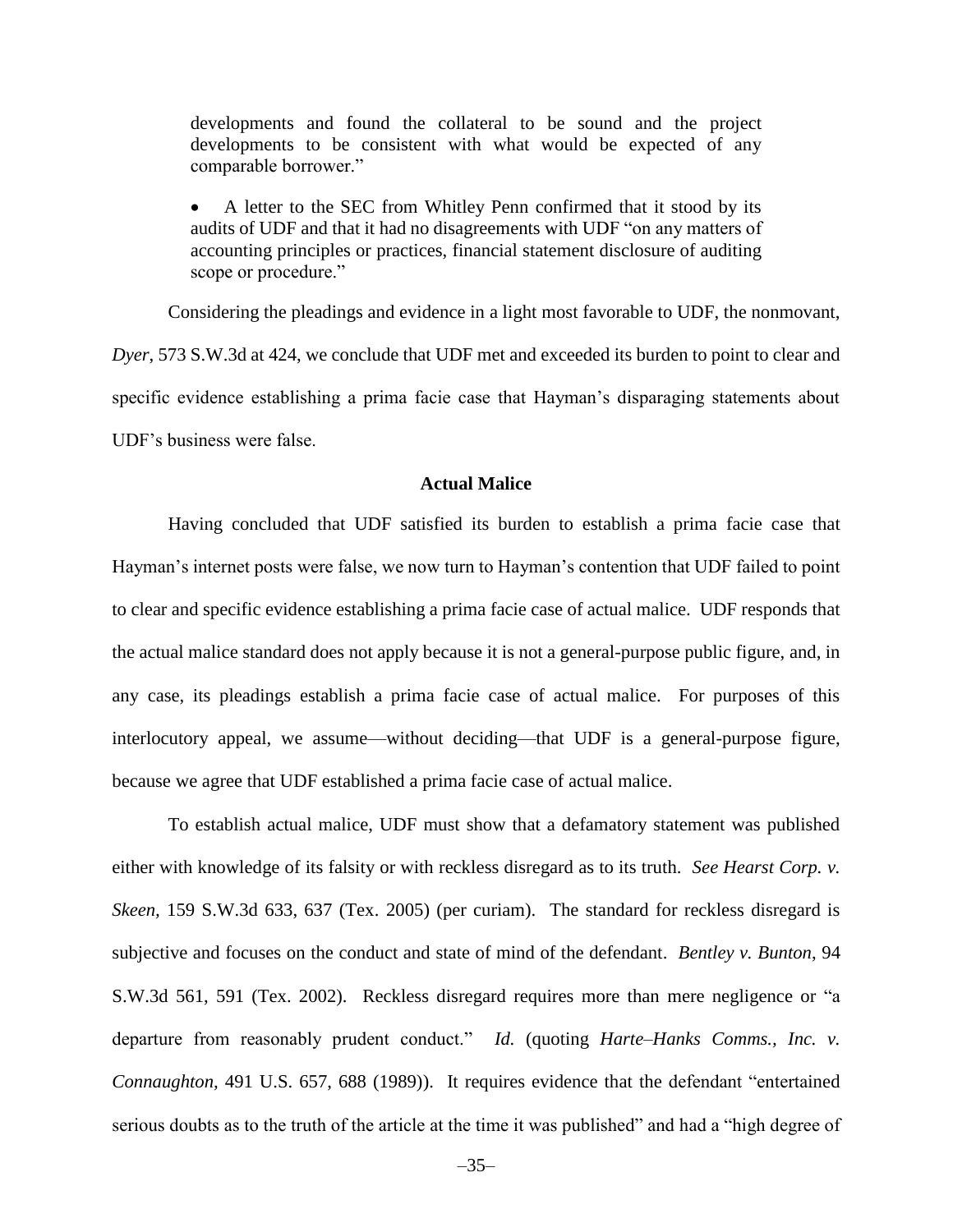awareness" of the probable falsity of the statements. *Id.* (quoting *Harte–Hanks,* [491 U.S. at 688\)](https://1.next.westlaw.com/Link/Document/FullText?findType=Y&serNum=1989093292&pubNum=0000780&originatingDoc=I0abcdac03fa911e59310dee353d566e2&refType=RP&fi=co_pp_sp_780_688&originationContext=document&transitionType=DocumentItem&contextData=(sc.Search)#co_pp_sp_780_688). Recklessness also "may be found where there are obvious reasons to doubt the veracity of the informant or the accuracy of his reports." *Bentley*, 94 S.W.3d at 596.

While profit motive, alone, is not sufficient to establish actual malice, it is a relevant factor to be considered together with other factors in a determination of actual malice. *See Hearst Corp.*, 159 S.W.3d at 639 ("A lack of care or an injurious motive in making a statement is not alone proof of actual malice, but care and motive are factors to be considered.") (citing *Bentley,* [94 S.W.3d at](https://1.next.westlaw.com/Link/Document/FullText?findType=Y&serNum=2002550275&pubNum=4644&originatingDoc=Id1fbf2f8ec7c11d98ac8f235252e36df&refType=RP&fi=co_pp_sp_4644_596&originationContext=document&transitionType=DocumentItem&contextData=(sc.Search)#co_pp_sp_4644_596)  [596\).](https://1.next.westlaw.com/Link/Document/FullText?findType=Y&serNum=2002550275&pubNum=4644&originatingDoc=Id1fbf2f8ec7c11d98ac8f235252e36df&refType=RP&fi=co_pp_sp_4644_596&originationContext=document&transitionType=DocumentItem&contextData=(sc.Search)#co_pp_sp_4644_596) Moreover, a plaintiff can establish actual malice when the defendant purposefully avoids the truth. *See Hearst Corp.*, 159 S.W.3d at 637–38.

A defendant's state of mind "can—indeed, must usually—be proved by circumstantial evidence." *Bentley*, 94 S.W.3d at 596; *see also Lipsky,* [460 S.W.3d at 584](https://1.next.westlaw.com/Link/Document/FullText?findType=Y&serNum=2036141844&pubNum=0004644&originatingDoc=I0abcdac03fa911e59310dee353d566e2&refType=RP&fi=co_pp_sp_4644_584&originationContext=document&transitionType=DocumentItem&contextData=(sc.Search)#co_pp_sp_4644_584) (concluding "clear and specific evidence" under the TCPA "includes relevant circumstantial evidence"). Proof of actual malice is not defeated by a defendant's self-serving protestation of sincerity. *Bentley*[, 94 S.W.3d](https://1.next.westlaw.com/Link/Document/FullText?findType=Y&serNum=2002550275&pubNum=0004644&originatingDoc=I0abcdac03fa911e59310dee353d566e2&refType=RP&fi=co_pp_sp_4644_596&originationContext=document&transitionType=DocumentItem&contextData=(sc.Search)#co_pp_sp_4644_596)  [at 596.](https://1.next.westlaw.com/Link/Document/FullText?findType=Y&serNum=2002550275&pubNum=0004644&originatingDoc=I0abcdac03fa911e59310dee353d566e2&refType=RP&fi=co_pp_sp_4644_596&originationContext=document&transitionType=DocumentItem&contextData=(sc.Search)#co_pp_sp_4644_596) And the evidence must be viewed in its entirety. *Id*.

Here, the parties' arguments respecting actual malice revolve, in part, around their differing characterizations of the quality of Hayman's investigation before publication of its alleged false statements. Hayman insists it "spent approximately a year researching a wide variety of sources," and UDF "fail[ed] to establish" that Hayman did not "honestly believe" that the gist of its statements was true. Hayman also professes it, "at most[,] 'drew different conclusions' from publicly-available sources," and UDF's claims are no more than a disgruntled quarrel with Hayman's "interpretation" of the facts.

Conversely, UDF claims Hayman's plan from the outset was to look for and publish only those facts designed to effectuate a nosedive of UDF's stock price. To that end, Hayman purposefully avoided facts that did not support its plan to profit from the extraordinary short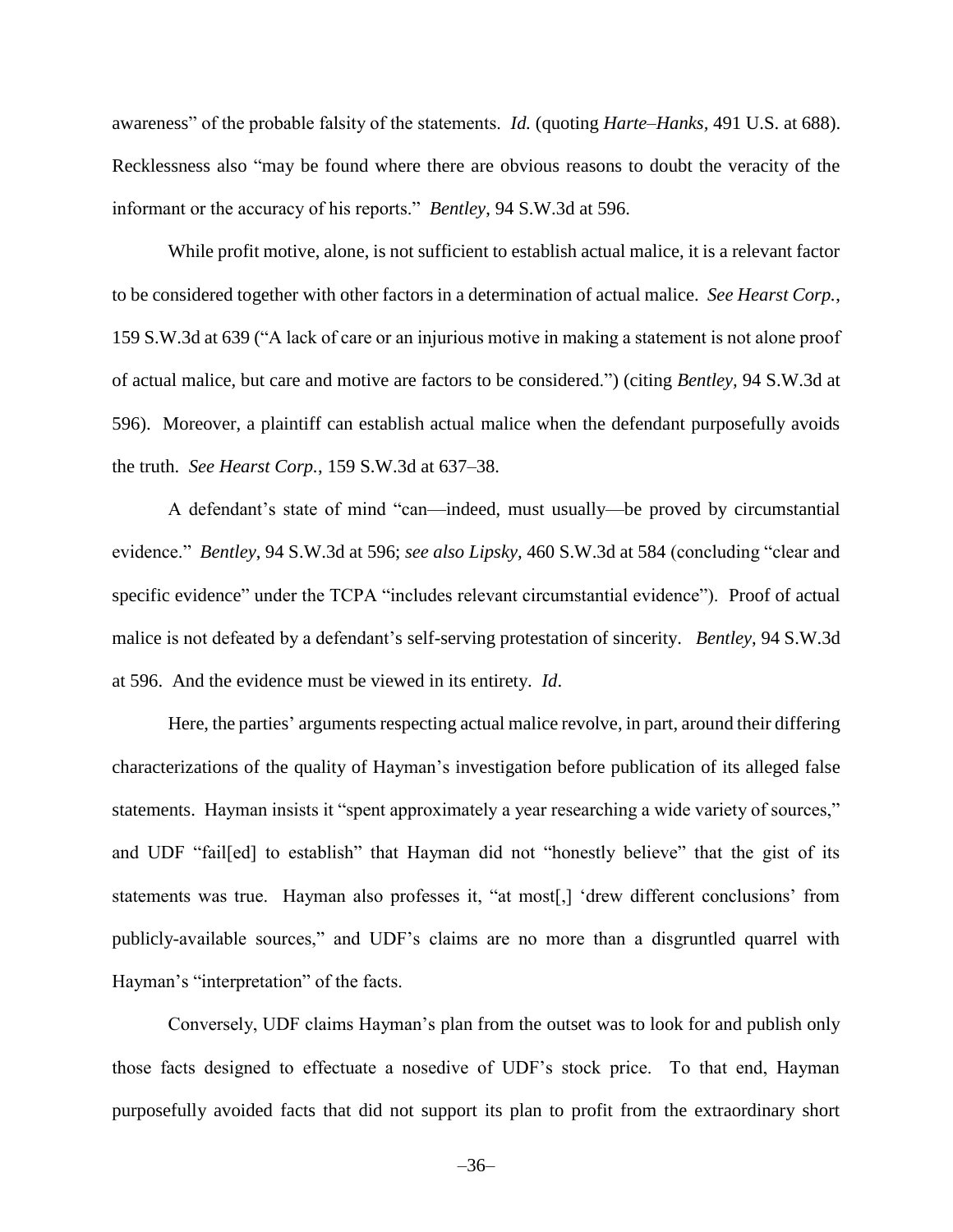positions it took against UDF—a company that "had consistently traded in a narrow range of low volume" and "pretty much flew below the radar" before Hayman's posts. *See id.* (explaining that actual malice occurs when a party purposefully avoids the truth, avoids sources to verify its allegations, or bases a statement on obviously dubious information.) In its response to Hayman's motion to dismiss, UDF argued:

> Hayman's posts were part of a "master plan to profit more than \$85 million dollars from the demise of UDF, as well as to profit from shorting other stocks [Hayman] believed would crash along with UDF."

> In addition to taking out a \$59 million short position in UDF IV, Hayman "had a detailed plan to push all UDF entities into bankruptcy and buy their bank debt and assets at a discount," with "expect[ed] gross returns of \$50 to \$90 million" resulting in "total fees to [Hayman Capital] of \$15–25 million."<sup>23</sup>

According to UDF, public information Hayman claims to have thoroughly reviewed and

relied upon, including statements in UDF's SEC filings, contradicted Hayman's accusations and

evinces Hayman's actual malice. In his affidavit, Kitchens averred:

Material that Hayman Capital identifies as being part of its review actually contradicts its false statements . . . . For example, UDF's SEC filings show that its cash receipts on development projects were steadily increasing, which is inconsistent with a Ponzi scheme. Hayman Capital disregarded this evidence that UDF's business was not a Ponzi scheme and instead made statements asserting that UDF's business was not generating cash receipts.

Likewise, Greenlaw averred that Hayman's statements that Centurion was insolvent and unable to

pay UDF's loans are contradicted by UDF IVs public filings, which establish that Centurion made

significant cash payments.

Greenlaw also attested that public information contradicted Hayman's statements that

UDF's former auditor resigned because of a disagreement with UDF regarding UDF's financial

reporting.

<sup>23</sup> *See Hearst Corp.*, 159 S.W.3d at 639 (injurious motive is "not alone proof of actual malice," but is among the "factors to be considered").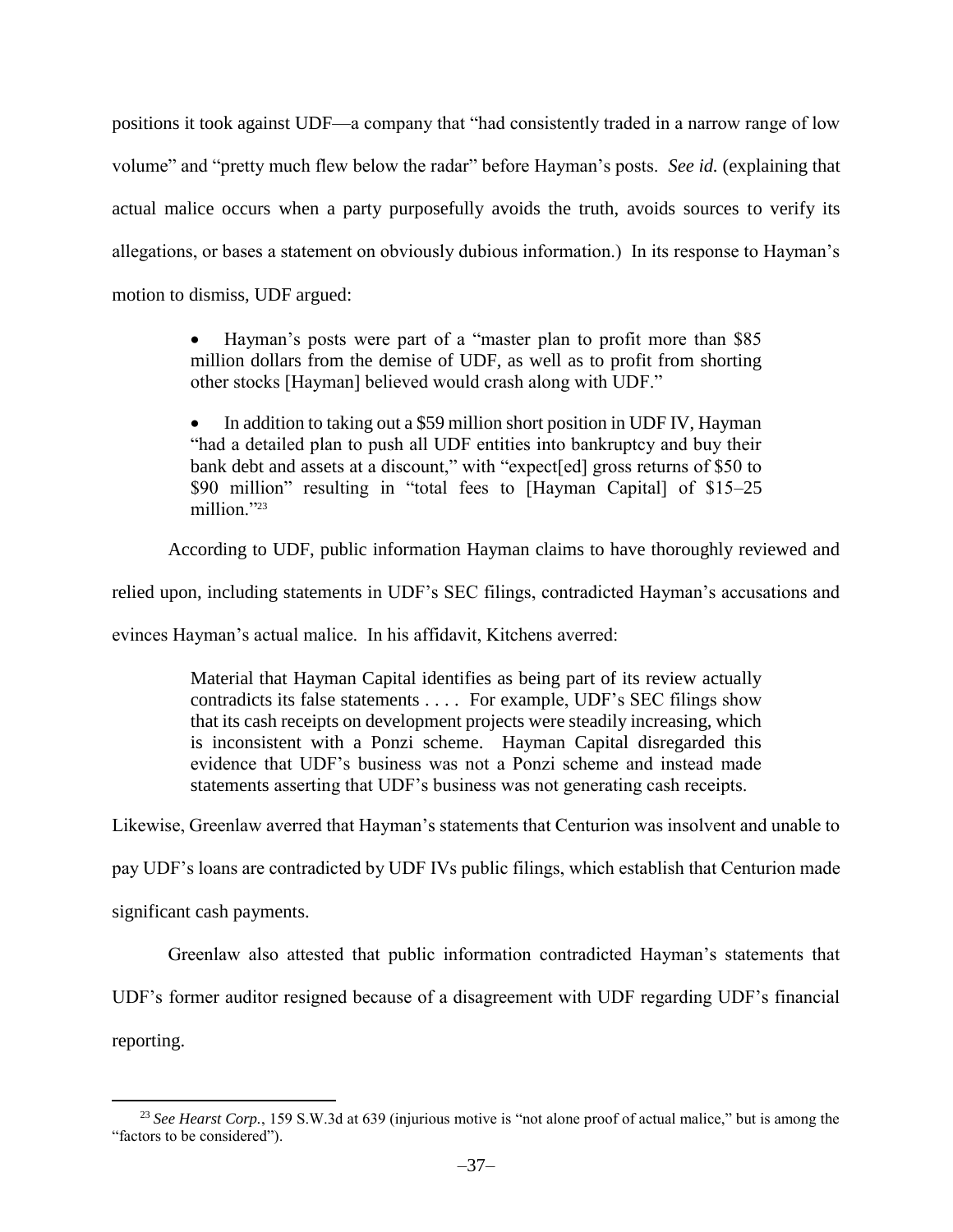[Hayman's] premise that Whitley Penn's decision not to stand for reappointment was evidence of fraud is directly contradicted by Whitley Penn's November 24, 2015 letter to the SEC which states that its decision had nothing to do with any disagreements with UDF, and that Whitley Penn stood by UDF's financial statements that Whitley Penn previously audited.

It is not incumbent upon this Court to decide whether Hayman's statements were actually

false to resolve this appeal. UDF can prevail here if there is some evidence Hayman published its

posts and statements with actual malice. *See Hearst Corp.*, 159 S.W.3d at 637. Hayman employed

sensationalized, attention-grabbing headlines raising the specter of a billion dollar Ponzi scheme

that was about to implode, supporting a rational inference that Hayman wanted to draw traffic and

attention to its posts:

## "**PARTICIPANTS IN UDF's PONZI-LIKE REAL ESTATE SCHEME**"

- "**Shareholders in UDF IV and UDF's other [REITs] are being victimized by UDF management's Ponzi-like real estate scheme**"
- "**United Development Funding (UDF) One Example of Many: How The Scheme Works, from One UDF Fund to the Next**"
- "**THE UDF STRUCTURE IS A BILLION DOLLAR PROBLEM**"
- "**CRACKS IN UDF'S FAÇADE ARE STARTING TO SHOW**"

# "**ANATOMY OF A BILLION DOLLAR HOUSE OF CARDS THE CASE AGAINST UDF IV**"

The body of Hayman's posts buttressed its headlines with accusations and photographs purporting to show that UDF was a Ponzi scheme on the verge of collapse and its stock could go to zero: "UDF faces **significant bankruptcy risk,** which would leave its shares virtually worthless," "The research on this website exposes how a Texas real estate developer built a billion dollar house of cards and why it is now on the verge of collapse."

Hayman's initial anonymous posts on a website it created using a false name further indicate its state of mind. UDF offered sufficient evidence to support a fact finding that Hayman did not want to be identified as the publisher of the posts challenging the legitimacy and legality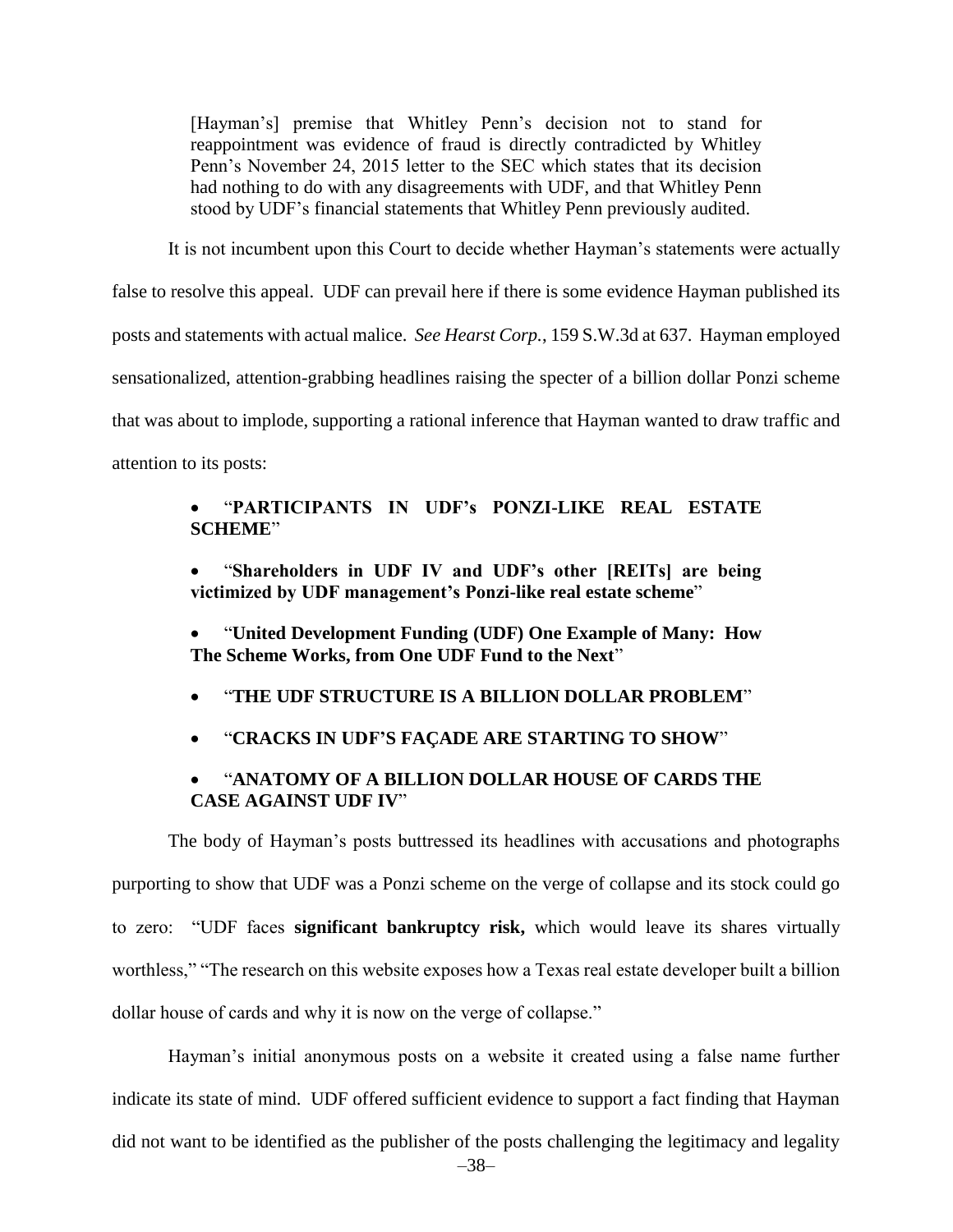of UDF's business so that its statements would be more certain to plunge UDF's stock value, resulting in a huge profit to Hayman, which, in fact, is what happened. *See Croft*, 175 S.W.3d at 463. UDF's petition alleges:

> Between October 19, 2016 and October 27, 2016, upon information and belief, [Hayman] closed out the vast majority of their short positions in UDF IV, purchasing the shares as low as \$1.00. Given that, upon information and belief, [Hayman] took out a short position of approximately 4 million shares when UDF IV was trading over \$17, [Hayman] would have profited up to \$16 per share on this position . . . for a profit of more than \$60 million.

UDF adduced clear and specific evidence that public information, including information Hayman claims to have researched and reviewed, contradicted many of Hayman's statements and was inconsistent with Hayman's overall narrative that UDF was a Ponzi scheme and an illegitimate, worthless business that was colluding with Centurion to bilk gullible investors. At the least, this is circumstantial evidence that Hayman purposefully avoided the truth and posted its statements subject of this lawsuit with reckless disregard for the veracity of its individual statements as well as the gist of the entirety of its publications. *See Lipsky*, 460 S.W.3d at 594 (even if individual statements are not actionable, the gist "depends on a reasonable person's perception of the entirety of a publication and not merely on individual statements") (quoting *Bentley*, 94 S.W.3d at 579).

This evidence supports a rational inference that Hayman intended to interfere with UDF's economic interests by publishing and disseminating unconfirmed, false, and derogatory statements about UDF's business that were almost certain to have a severe negative impact on UDF's current and prospective business and on UDF's stock value; and Hayman deliberately distorted facts, omitted facts contrary to its "story," and purposefully avoided discovering facts that might show the falsity of its accusations. *See Hearst Corp.*, 159 S.W.3d at 637—39.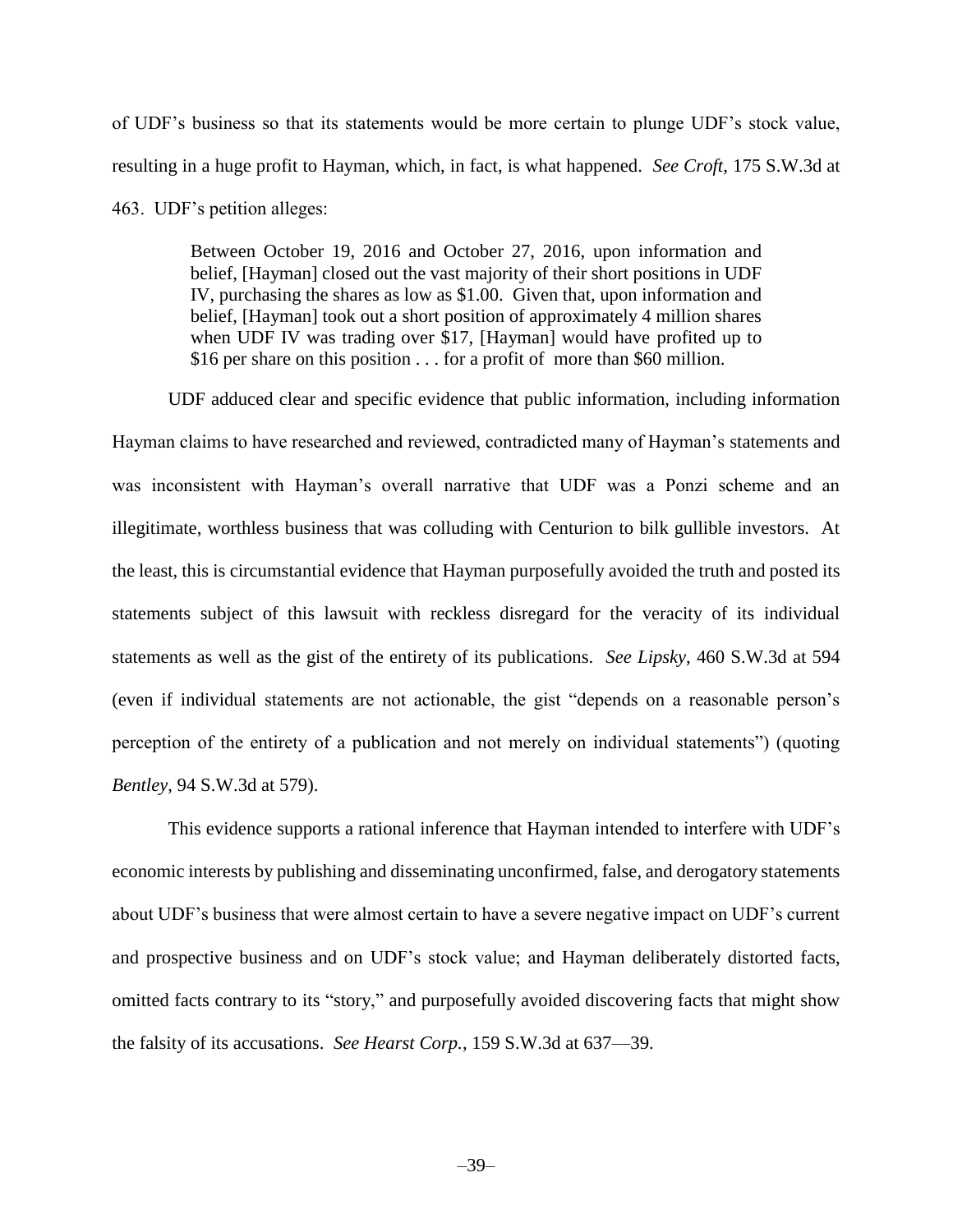We conclude that UDF met its burden under the TCPA to point to clear and specific evidence establishing that Hayman's allegedly false and disparaging statements about UDF's business were made with actual malice.

#### **Causation of UDF's Damages**

Hayman argues UDF failed to state a prima facie case that its statements and actions were the proximate cause of UDF's alleged damages. According to Hayman, "[UDF has] not pointed to any evidence to suggest that it was [Hayman's] posts, and not the other concerning news around the same time, that were the proximate cause of the loan restructurings, loss of credit and other damages that [UDF has] alleged." Bass, however, admitted in his affidavit that "Hayman directed its statements" about UDF's business "to the public marketplace," and he intended this "critical information" to reach "stakeholders including investors, financial institutions, lenders, auditors, and investigative authorities related to a matter of public concern, notwithstanding Hayman having a financial interest in the situation."

In response, UDF points to prodigious fact allegations in its petition and affidavits illustrating how Hayman's alleged false statements caused direct pecuniary and economic losses to UDF—"evidence [that] goes much further than in most anti-SLAPP appeals."

A TCPA non-movant is not required to adduce all of the evidence that it would or could present at trial as to the existence of damages or the amount or constituent parts of its damages. *See Lipsky*, 460 S.W.3d at 590–91 (pleadings and evidence showing factual basis for claim is sufficient to meet TCPA burden). UDF was only required to adduce evidence supporting a rational inference as to the existence of its damages. *Id.* at 590 (TCPA non-movant only required to adduce evidence supporting rational inference that fact allegations are true). UDF has gone much further than necessary.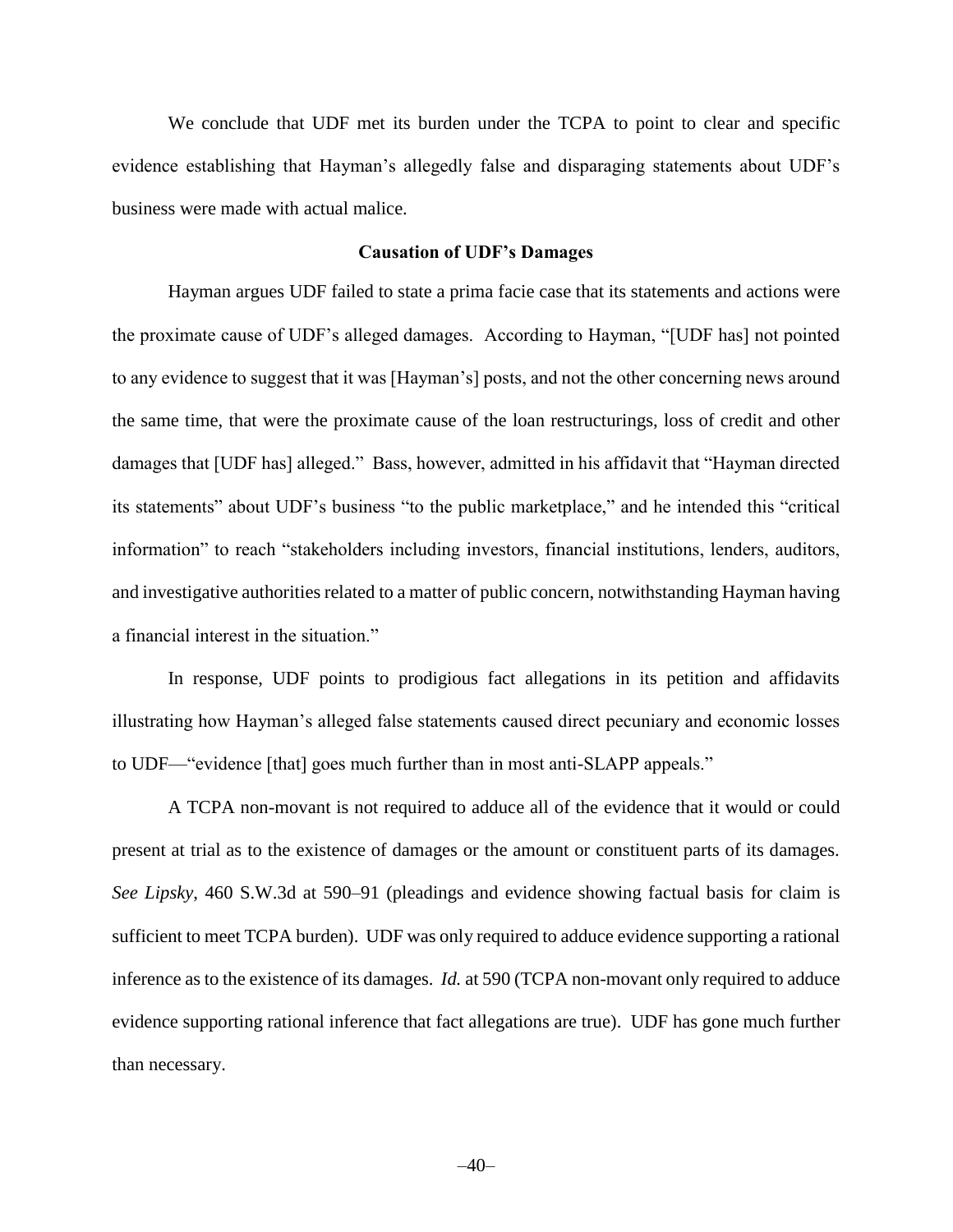In affidavits attached to its response to Hayman's motion to dismiss, UDF witnesses as well as third-party business partners, customers, lenders, and a forensic accounting expert attested to the damages sustained by UDF. Greenlaw averred that UDF incurred fees and expenses for attorneys, law firms, accountants, and other professionals for specified services required as a result of the fallout from Hayman's statements, including increased insurance and accounting expenses, legal bills submitted by banks for research conducted to confirm their collateral, and attorney's fees in connection with modifications to loan agreements lenders required as a direct result of Hayman's attack. *See Waste Mgmt. of Tex., Inc. v. Tex. Disposal Sys. Landfill, Inc.*, 434 S.W.3d 142, 161 (Tex. 2014) (special damages recoverable for business disparagement claim includes outof-pocket expenses, such as consultant expenses, to remedy effects of disparaging publication).

Greenlaw detailed a number of specific examples of UDF's loss of credit, loss of access to credit, and modification of UDF's loan agreements—including with Legacy Texas Bank, Origin Bank, and Independent Bank—directly resulting from Hayman's statements and actions. Greenlaw attested that UDF lost investor capital as a direct result of Hayman's statements, including a planned \$1 billion capital raise. Greenlaw averred that as a direct result of Hayman's statements, "several True Homes projects in UDF's pipeline in December 2015" fell through; UDF lost Centurion development projects, including "Mercer Crossing"—which Moayedi confirmed in his affidavit; and other clients "looking to do more projects with UDF," such as David Weekley Homes, "ceased doing business" with UDF.

Brown from Legacy Texas Bank, Christofferson from Berthel, Strub from H&S, and De Pol from Nationwide all averred that as a direct result of Hayman's statements—particularly Hayman's charges that UDF was a Ponzi scheme and not a genuine real estate business, UDF was not generating legitimate returns, and Whitley Penn and UDF were concealing known reportable events—they halted and ceased conducting business with UDF; they canceled planned projects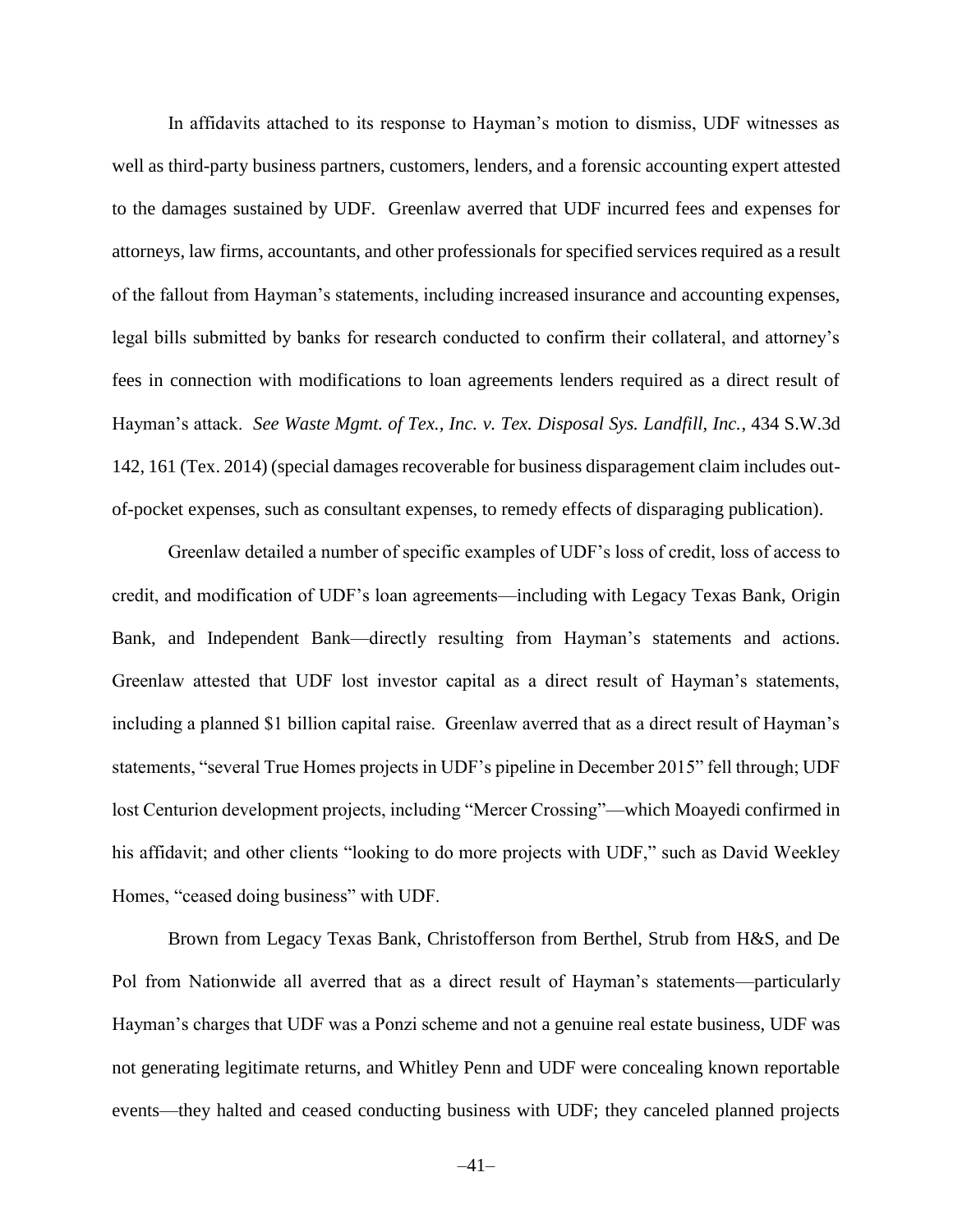with UDF; they canceled pending sales tickets with UDF; they terminated revolving lines of credit with UDF; and they terminated outstanding loans with UDF. Their affidavits were supported by copies of contracts, agreements, modifications to contracts and agreements, termination of agreements, cancelation of customer orders, and correspondence memorializing modifications, cancelations, and terminations of orders, agreements, and contracts.

UDF did not make mere general averments as to its alleged damages proximately caused by Hayman's statements. To the contrary, UDF described its damages with specificity, naming the parties to and the terms of the contracts and agreements, stating the value of the contracts and agreements, and providing the amount of damages UDF sustained. UDF backed up its damages claims with affidavits and documentary evidence. When we consider the evidence described above in a light favorable to UDF, the non-movant, as we are required to do, that evidence is sufficient to support a rational inference that UDF sustained damages as a direct result of Hayman's false and misleading statements about UDF's business.

We conclude UDF more than met its burden to adduce clear and specific evidence establishing a prima facie case that Hayman's false and disparaging statements proximately caused UDF damages and losses.

#### **Business Disparagement**

To prevail on a business disparagement claim, a plaintiff must establish: (1) the defendant published false and disparaging information about the plaintiff, (2) with malice, (3) without privilege, (4) that resulted in special damages to the plaintiff. *Lipsky*, 460 S.W.3d at 592. Hayman argues the trial court erred by not dismissing UDF's business disparagement claim because UDF failed to point to clear and specific evidence showing Hayman (1) made a false statement, (2) acted with actual malice, or (3) caused UDF's damages.

–42–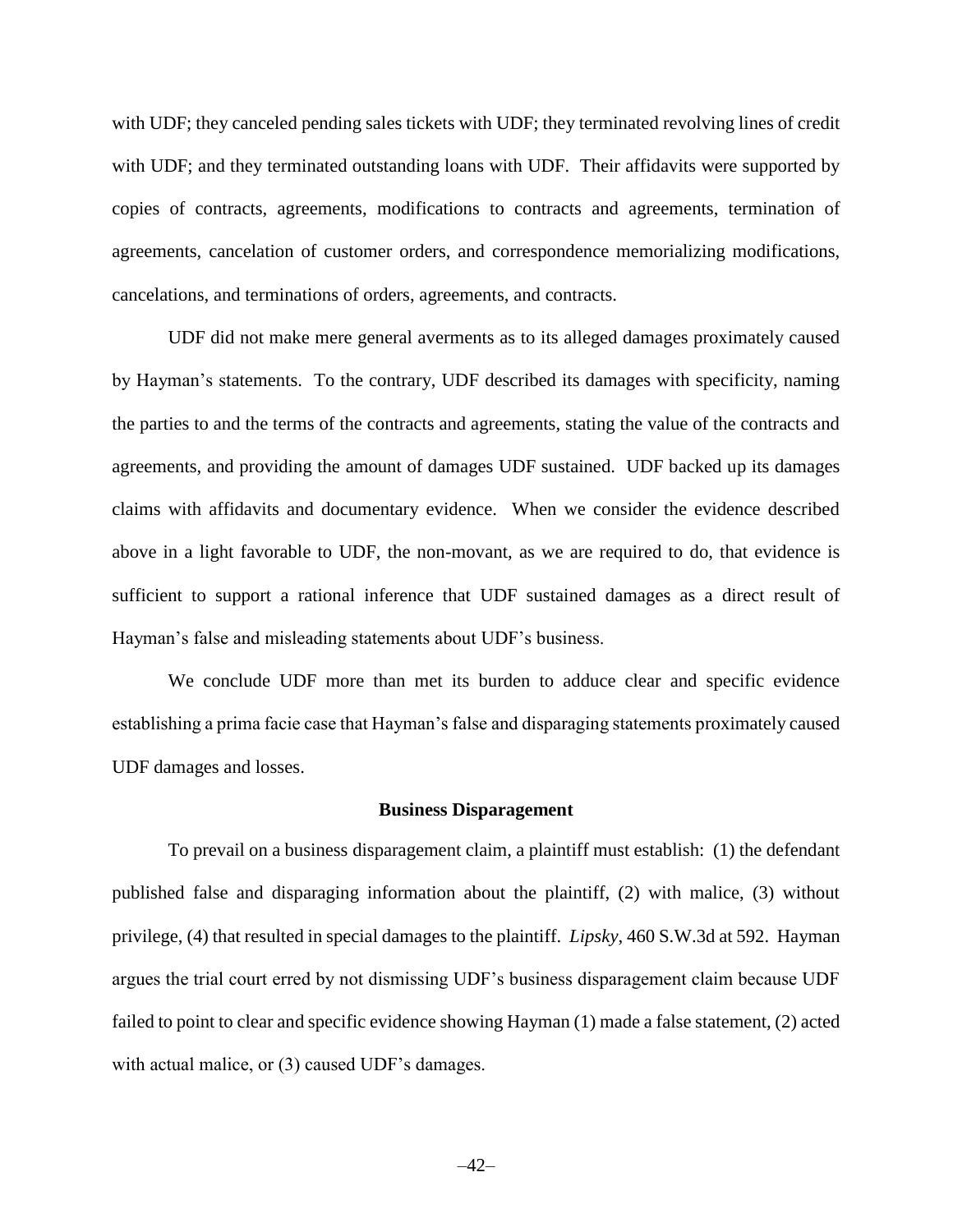As explained, *supra*, we conclude UDF satisfied its burden under the TCPA to provide clear and specific evidence establishing that Hayman made a false statement with actual malice that proximately caused UDF's alleged damages and losses. We resolve Hayman's first, second, and third issues against it.

## **Tortious Interference with Contract**

To prevail on a claim for tortious interference with contract, a plaintiff must establish: (1) an existing contract subject to interference, (2) a willful and intentional act of interference with the contract, (3) that proximately caused the plaintiff's injury, and (4) caused actual damages or loss. *Prudential Ins. Co. of America v. Fin. Review Servs., Inc.*, 29 S.W.3d 74, 77 (Tex. 2000). Hayman argues the trial court erred in denying its motion to dismiss because UDF failed to point to clear and specific evidence establishing Hayman (1) acted with actual malice, (2) interfered with any existing contracts, or (3) caused UDF's damages.

In the trial court, Hayman did not raise its argument on appeal that it did not interfere with UDF's "existing" contracts. Hayman therefore waived that issue for appellate review. *See* TEX. R. APP. P. 33.1; *Knapp v. Wilson N. Jones Mem'l Hosp.*, 281 S.W.3d 163, 170 (Tex. App.—Dallas 2009, no pet.). As explained, *supra*, we conclude UDF satisfied its burden under the TCPA to provide clear and specific evidence establishing that Hayman acted with actual malice and proximately caused UDF's alleged damages and losses. We resolve Hayman's fourth issue against it.

# **Tortious Interference with Business Relationships and Conspiracy**

To prevail on a claim of tortious interference with business relationships, a plaintiff must show: (1) there was a reasonable probability that the parties would have entered into a business relationship, (2) the defendant committed an independently tortious or unlawful act that prevented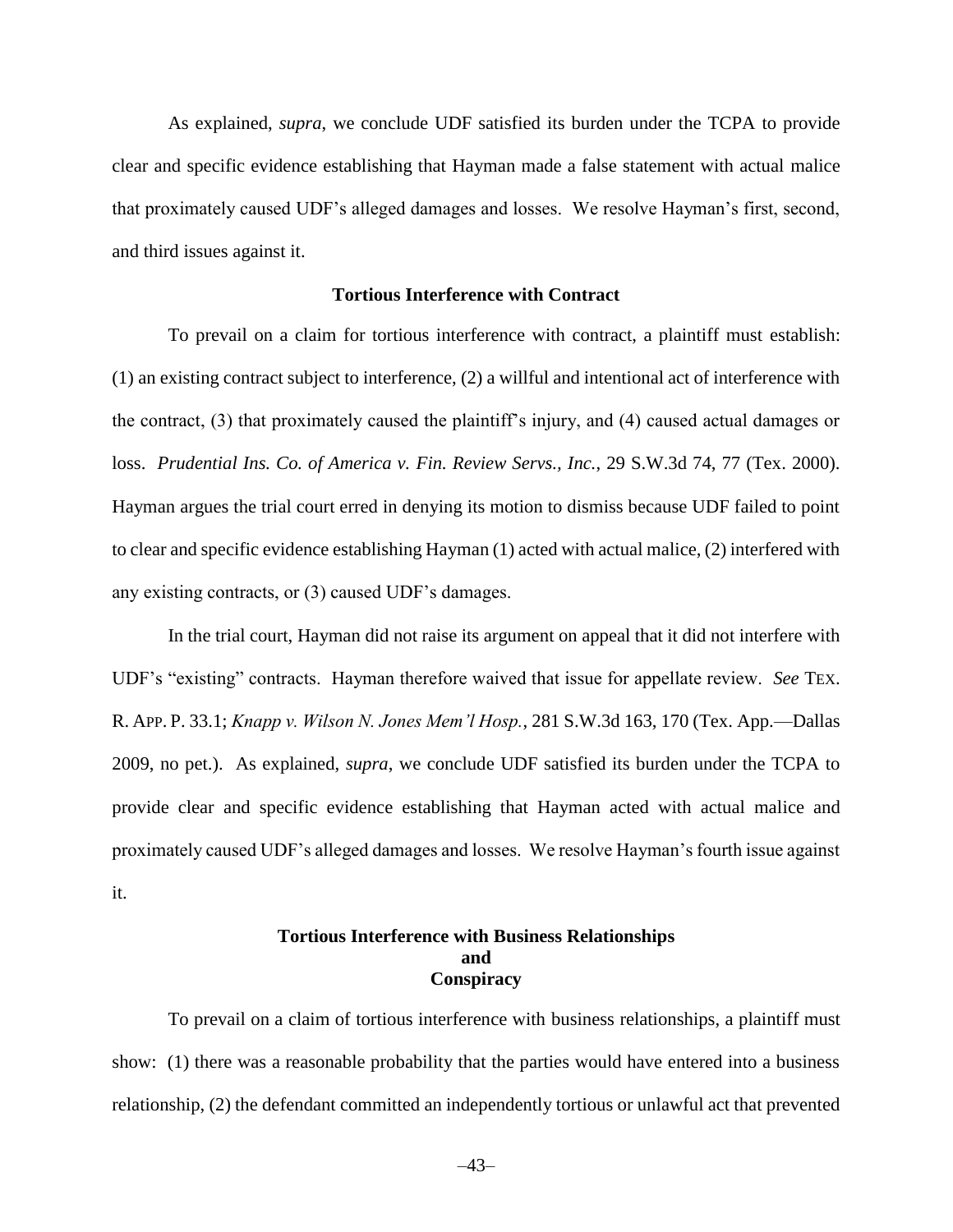the relationship from occurring, (3) the defendant acted with a conscious desire to prevent the relationship from occurring or knew the interference was certain or substantially certain to occur as a result of the conduct, and (4) the plaintiff suffered actual harm or damages as a result of the defendant's interference. *[Coinmach Corp. v. Aspenwood Apt. Corp.](https://1.next.westlaw.com/Link/Document/FullText?findType=Y&serNum=2032194426&pubNum=0004644&originatingDoc=Ifd389b60ccc111e88037ff68a1223ab1&refType=RP&fi=co_pp_sp_4644_923&originationContext=document&transitionType=DocumentItem&contextData=(sc.Search)#co_pp_sp_4644_923)*, 417 S.W.3d 909, 923 (Tex. [2013\).](https://1.next.westlaw.com/Link/Document/FullText?findType=Y&serNum=2032194426&pubNum=0004644&originatingDoc=Ifd389b60ccc111e88037ff68a1223ab1&refType=RP&fi=co_pp_sp_4644_923&originationContext=document&transitionType=DocumentItem&contextData=(sc.Search)#co_pp_sp_4644_923)

Hayman argues the trial court erred in denying its motion to dismiss UDF's claim for tortious interference with business relationships "for all the reasons . . . [UDF has] not stated a prima facie claim for business disparagement." Likewise, Hayman argues the trial court erred in denying its motion to dismiss UDF's claims for conspiracy to commit the aforementioned causes of action "because [UDF has] not established a prima facie case on any other claim."

Because we conclude UDF stated a prima facie case for business disparagement, we also conclude UDF satisfied its burden to provide clear and specific evidence establishing a prima facie case for its tortious interference with business relationships claim. Likewise, because we conclude UDF stated a prima facie case for its claims for business disparagement, tortious interference with contract, and tortious interference with business relationships, we conclude UDF satisfied its burden under the TCPA to provide clear and specific evidence establishing a prima facie case for its conspiracy claims. We resolve Hayman's fifth issue against it.

#### **Post-Hearing Evidence**

In its sixth issue, Hayman contends the trial court erred in striking evidence attached to Hayman's post-hearing brief. According to Hayman, the stricken evidence "rebutted eight inaccurate factual statements made by [UDF's] counsel" at the hearing on Hayman's motion to dismiss.

Section 27.005 of the TCPA provides that "[t]he court must rule on a motion under Section 27.003 not later than the 30th day following the date of the hearing on the motion." TEX. CIV.

–44–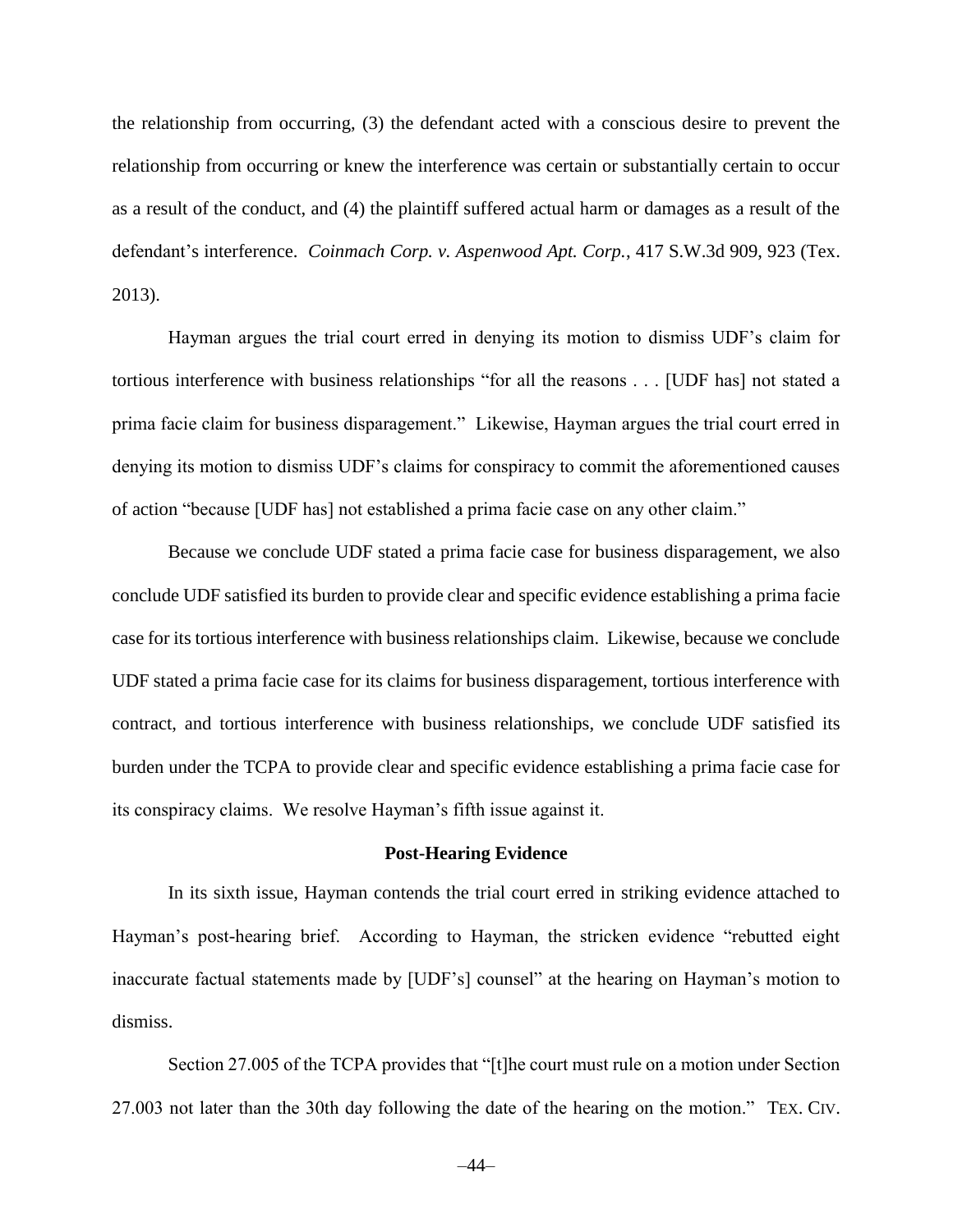PRAC. & REM. CODE ANN. § [27.005\(a\).](https://1.next.westlaw.com/Link/Document/FullText?findType=L&pubNum=1000170&cite=TXCPS27.005&originatingDoc=I3575fe208fa111e599acc8b1bd059237&refType=SP&originationContext=document&transitionType=DocumentItem&contextData=(sc.Search)#co_pp_8b3b0000958a4) This deadline is mandatory and gives the trial court no discretion to grant extensions of time. *Avila v. Larrea,* [394 S.W.3d 646, 656 \(Tex.App.—Dallas](https://1.next.westlaw.com/Link/Document/FullText?findType=Y&serNum=2029490536&pubNum=0004644&originatingDoc=I3575fe208fa111e599acc8b1bd059237&refType=RP&fi=co_pp_sp_4644_656&originationContext=document&transitionType=DocumentItem&contextData=(sc.Search)#co_pp_sp_4644_656)  [2012, pet. denied\);](https://1.next.westlaw.com/Link/Document/FullText?findType=Y&serNum=2029490536&pubNum=0004644&originatingDoc=I3575fe208fa111e599acc8b1bd059237&refType=RP&fi=co_pp_sp_4644_656&originationContext=document&transitionType=DocumentItem&contextData=(sc.Search)#co_pp_sp_4644_656) *see also [Direct Commercial Funding, Inc. v. Beacon Hill Estates LLC,](https://1.next.westlaw.com/Link/Document/FullText?findType=Y&serNum=2030973805&pubNum=0004644&originatingDoc=I3575fe208fa111e599acc8b1bd059237&refType=RP&fi=co_pp_sp_4644_401&originationContext=document&transitionType=DocumentItem&contextData=(sc.Search)#co_pp_sp_4644_401)* 407 S.W.3d 398, 401 (Tex. [App.—Houston \[14th Dist.\] 2013, no pet.\).](https://1.next.westlaw.com/Link/Document/FullText?findType=Y&serNum=2030973805&pubNum=0004644&originatingDoc=I3575fe208fa111e599acc8b1bd059237&refType=RP&fi=co_pp_sp_4644_401&originationContext=document&transitionType=DocumentItem&contextData=(sc.Search)#co_pp_sp_4644_401) The trial court's only options are to rule to dismiss or not dismiss the legal action. *Avila,* [394 S.W.3d at 656.](https://1.next.westlaw.com/Link/Document/FullText?findType=Y&serNum=2029490536&pubNum=0004644&originatingDoc=I3575fe208fa111e599acc8b1bd059237&refType=RP&fi=co_pp_sp_4644_656&originationContext=document&transitionType=DocumentItem&contextData=(sc.Search)#co_pp_sp_4644_656) Hayman's proferred reason for its post-hearing submission of evidence, *i.e.* the Supplemental Bass Declaration, without leave of the trial court, was to rebut statements made by UDF's counsel at the hearing.

The trial court did not grant Hayman leave to make the late filing. The following exchange

occurred at the hearing:

The Court: [So] here's my question. I had really already reached a ruling before the amended brief was filed. You didn't file another affidavit, did you.

[Hayman's counsel]: We did. We filed a brief affidavit of Kyle Bass with our supplemental briefing.

The Court: Okay. I'm going to strike that. I did not ask for any additional evidence when you were here. . . . I don't allow new evidence to come in after a hearing on something like this. I would never finish, especially when there's a deadline on my ruling.

\* \* \* \*

[Hayman's counsel]: . . . . It's the TCPA, which doesn't have any preclusion against filing a supplemental briefing[.]

The Court: I'm not talking about the briefing. I'm talking about the affidavit because I had already considered all the evidence. And I never had anybody file an evidentiary affidavit after a very extensive hearing. . . . [S]o then what would occur would be [UDF's counsel] would then probably have to file additional affidavits, and [then] I wouldn't be able to rule on it by the time of my deadline.

\* \* \* \*

The Court: . . . . [I] do have deadlines on this [TCPA motion to dismiss], so it's even more important that there be a deadline on the evidence. . . . So this came as a complete surprise to the Court.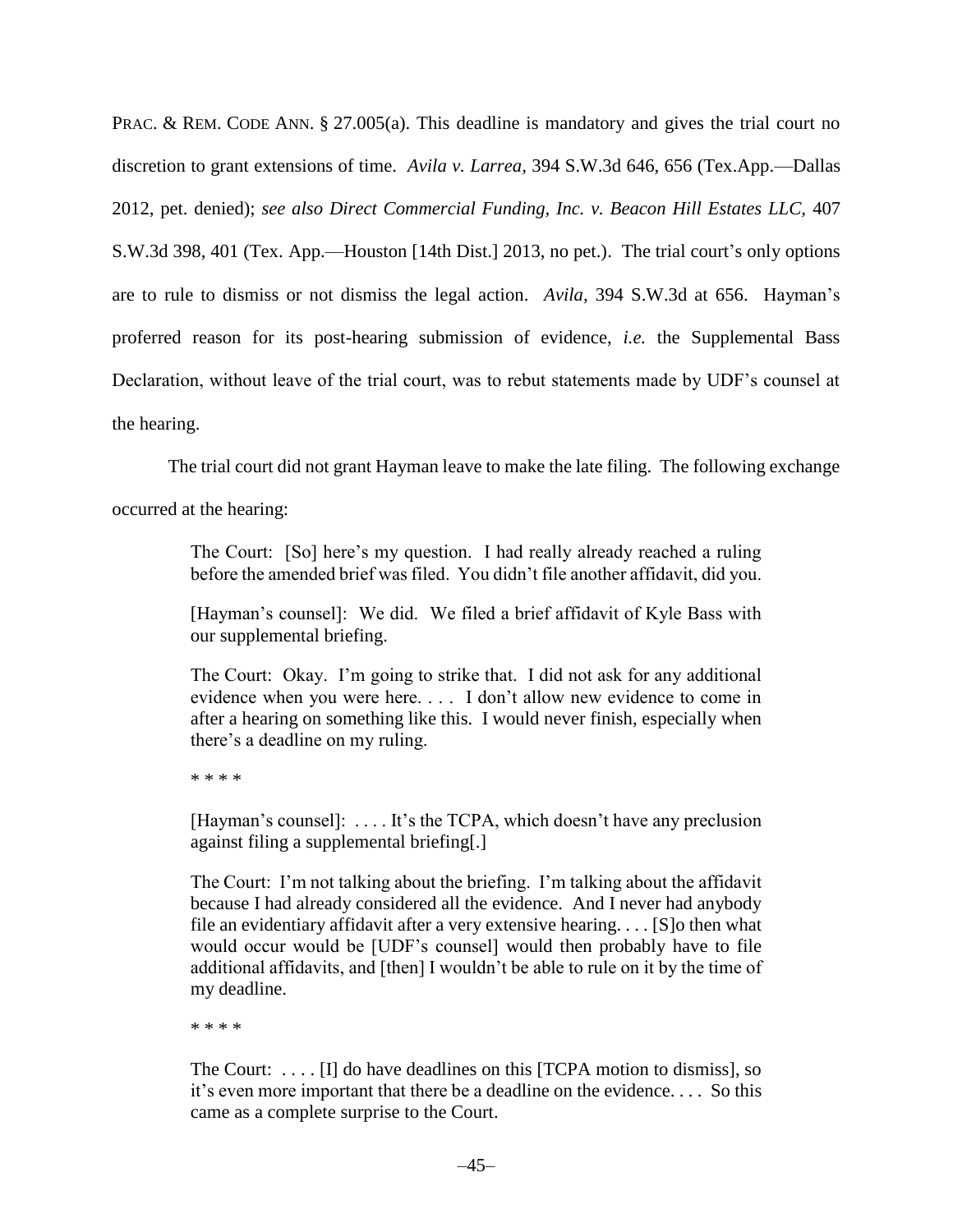[UDF's counsel]: And to us.

The trial court confirmed that it had "30 days after the hearing [was] held" to rule on Hayman's motion to dismiss. Hayman's counsel verified, "The hearing [on the motion to dismiss] had to be held before May 25." The trial court stated, "[f]or the record I was given . . . nine three ring binders of information to look at, and I can't just keep on adding to it and get a ruling out. So I'm going to strike the additional evidence."<sup>24</sup>

We conclude the trial court did not abuse its discretion in striking Hayman's post-hearing evidence from the record.

We resolve Hayman's sixth issue against it. We affirm the trial court's order.

/Ken Molberg/ KEN MOLBERG **JUSTICE** 

Whitehill, J., concurring without opinion.

180752F.P05

<sup>&</sup>lt;sup>24</sup> In any event, this was merely rebuttal evidence to UDF's prima facie evidence. As such, we do not consider it. *See Apple Tree Café Touring, Inc.*, 2017 WL 3304641, at \*2.